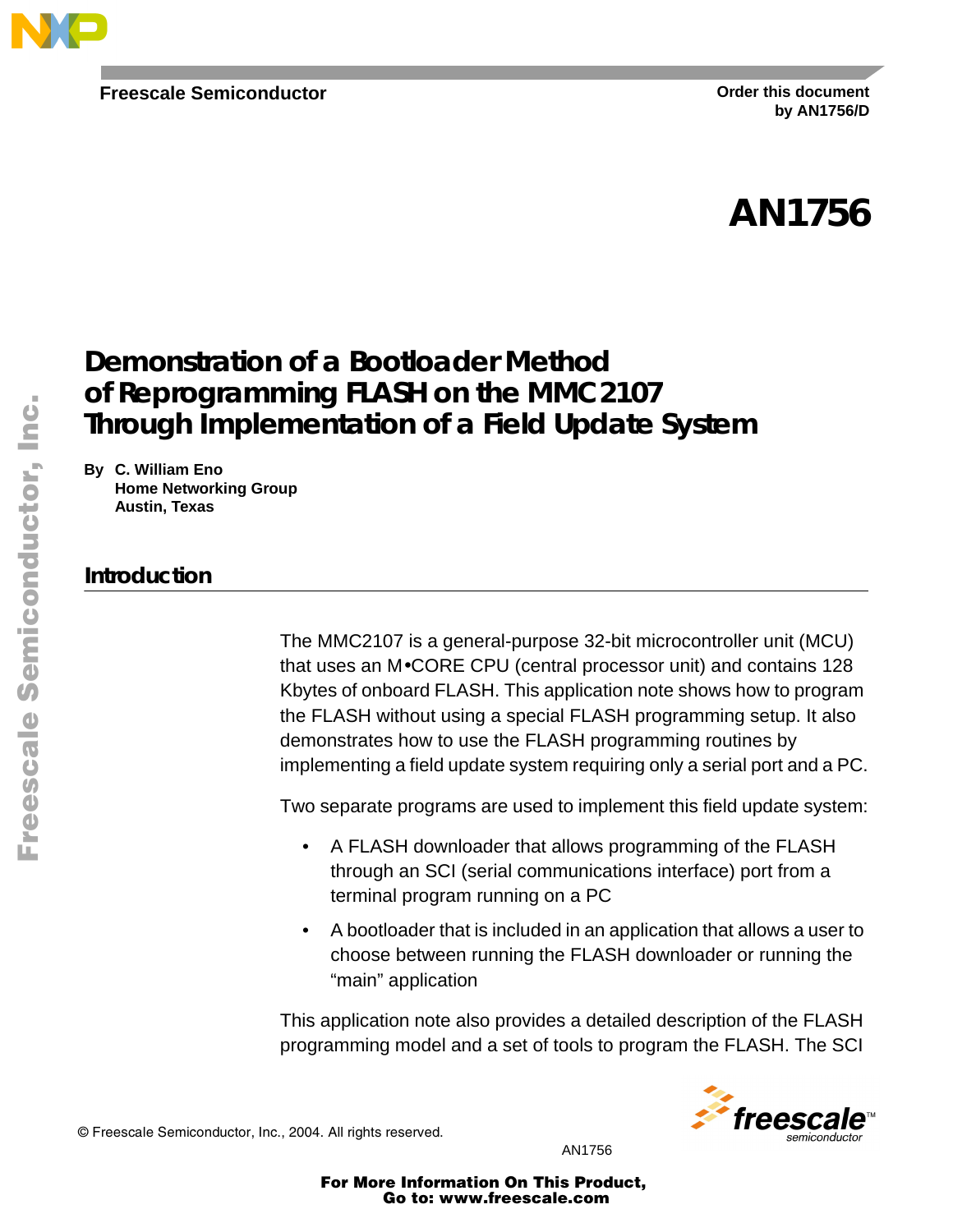

and PIT (programmable interval timer) modules are also discussed briefly, and a set of tools for common usage of the SCI ports are presented.

**Development System** The system used to write and debug these programs was a PC with Windows<sup>®</sup> running CodeWarrior<sup>®</sup> for M•CORE<sup>TM</sup> and a CMB2107 development board.

**Background** The FLASH has a special programming algorithm that must be implemented in software. It involves varying programming voltages and programming pulse widths. The FLASH is arranged in eight 16-Kbyte blocks to form one 128-Kbyte array. Also, due to the nature of the FLASH and the fact there is only one array, it cannot be programmed from within itself; therefore, the FLASH downloader must be run from RAM. In an application, the bootloader accomplishes this by copying a block of data that contains the FLASH downloader from the FLASH into RAM and then executing it.

> **[Figure 1](#page-2-0)** represents a memory map of the first part of the FLASH as used in the example application. It shows the location of the exception vector table, user supplied SCI information, the FLASH downloader code, and the main program.

> The first word of FLASH is the reset, or boot, vector. The CPU fetches the address stored at this location and then jumps to it, in this case the beginning of the main program. The SCI data is the port, clock frequency, and baud rate that the SCI is using. The FLASH downloader is actually compiled separately and then included with the rest of the application. The information about the SCI is put in a known location so the downloader can find and use it. If the SCI information changes in the rest of the application, the FLASH downloader does not be need to be recompiled. This is explained in greater detail in **[FLASH Downloader](#page-14-0)**.

Windows is a registered trademark of Microsoft in the U.S. and other countries. CodeWarrior is a registered trademark of Metrowerks, Inc., a wholly owned subsidiary of Motorola, Inc. M•CORE is a trademark of Motorola, Inc.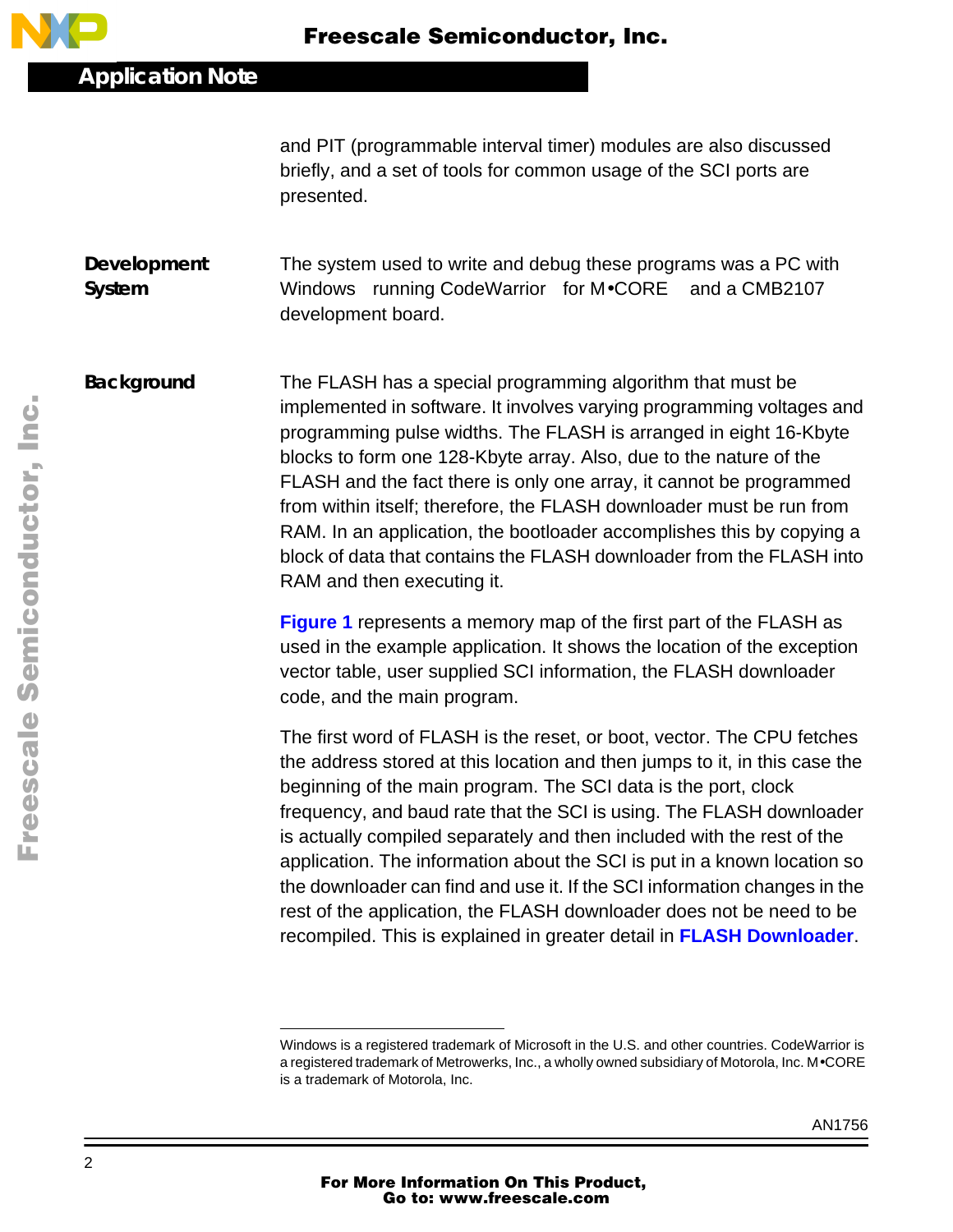<span id="page-2-0"></span>



#### **Figure 1. Memory Map of FLASH as Used in Example Application**

The bootloader is run as the first routine of the main program. If the user chooses not to run the FLASH downloader, it returns to the main program and runs the rest of the application. If the user selects the FLASH downloader, an assembly language copy routine is called which copies the downloader into RAM and then executes it.

### **Module Descriptions**

Both the bootloader and the FLASH downloader share the same SCI communication routines. In addition, the bootloader uses the PIT module to keep track of the 10-second countdown timer.

**SCI Routines** All the SCI routines are included in

\example\sci\_util\sci\_util.c. To use the routines first call setup\_sci() with the port, baud rate and clock frequency as parameters to set up the SCI. All the routines require the port to be sent as an argument. The SCI is set to 8/N/1 (8 bits, no parity, 1 stop bit).

The functions implemented are:

- $\text{check}$  for byte() See if a byte is available for read, return it if so; otherwise, return 0.
- $get_a_byte()$  Wait for a byte and then return it.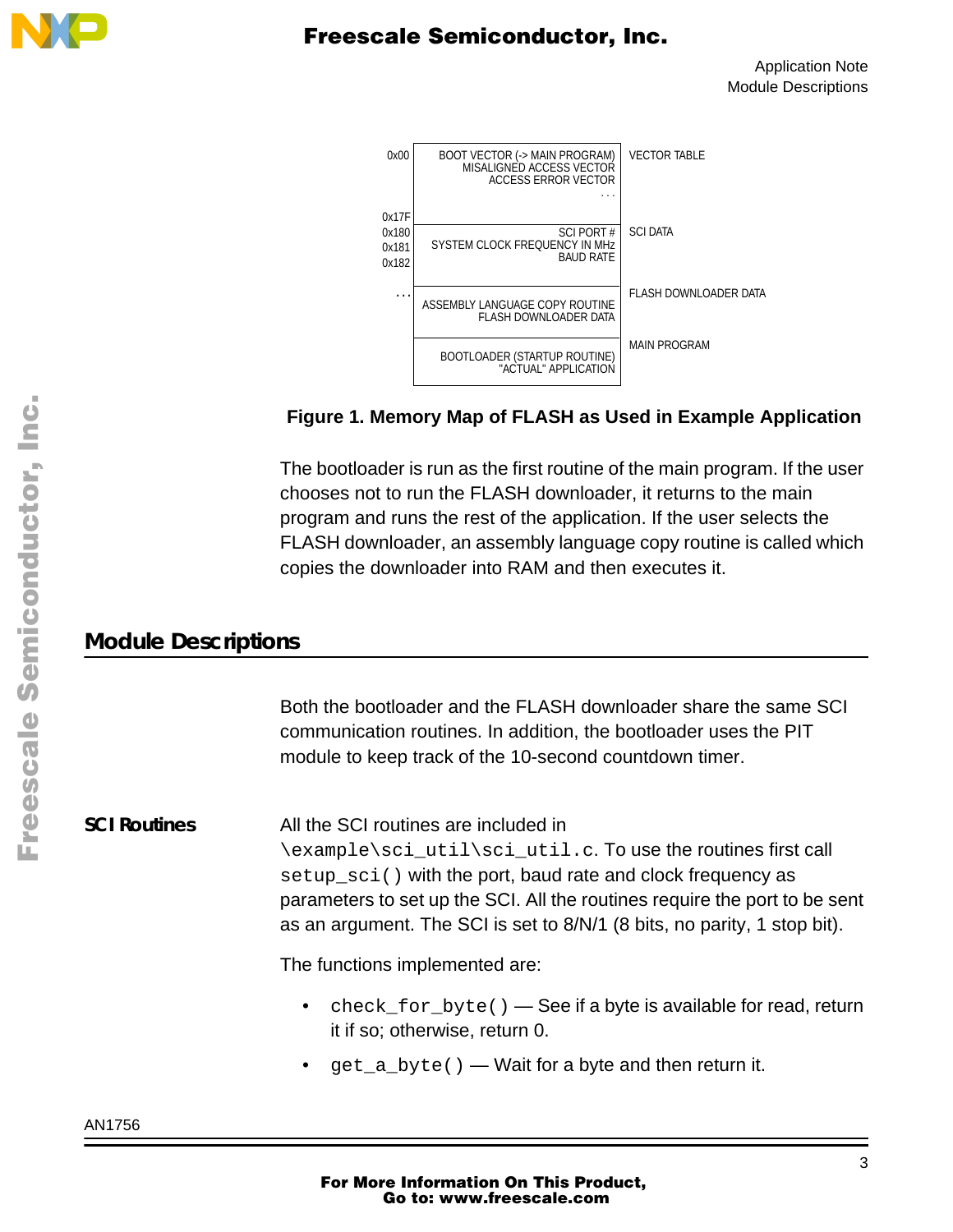

- get\_bytes() Wait for multiple bytes and return them in a character array.
- $send_b$ <sub>yte</sub>()  $-$  Send a byte.
- $send_{string( ) } -$ Send a null terminated string.
- setup\_sci() Set up an SCI port.

More detailed descriptions of the functions can be found in the listing of sci\_util.c. The comments include the specific methods for enabling the SCI and calculating the divisors for various baud rates and clock frequencies.

**PIT Routines** One PIT is used in the bootloader to count off the seconds. The routines are in \example\bootloader\bootloader.c. One routine, start timer(), accepts a clock frequency and the number of seconds to delay. It assumes a prescalar of 32,768 because accuracy is not critical. It then sets the timer to the right number of seconds of delay. The other routine, timeup(), checks to see if the timer flag is set. If it is not set, it returns false. If it is set, it disables the timer and returns true. Commented code is available in the listings for bootloader.c.

# **Description of the FLASH Programming and Erasing Routines**

The FLASH erase routine described in this application note allows erasing of one block (16 Kbytes) of FLASH at a time or erasing the whole array. The FLASH programming routine allows one 64-byte page at a time to be programmed. All the FLASH control registers and program/erase algorithms are detailed in **Section 9. Non-Volatile Memory FLASH (CMFR)** of MMC2107 Advance Information, Motorola document order number MMC2107/D.

**NOTE:** The descriptions presented here outline one specific implementation of the algorithms. Care should be taken if the routines are to be modified to conform to all program/erase specifications. The routines presented here have been tested and versions of them are used in production FLASH test cycling.

Fr $\bf \Phi$  $\bf \Phi$  $\boldsymbol{\eta}$  $\mathbf 0$ 

ale

 $\boldsymbol{g}$  $\bf \Phi$ 

mic

o n d u  $\mathbf 0$ t o

r, I

n

.<br>ق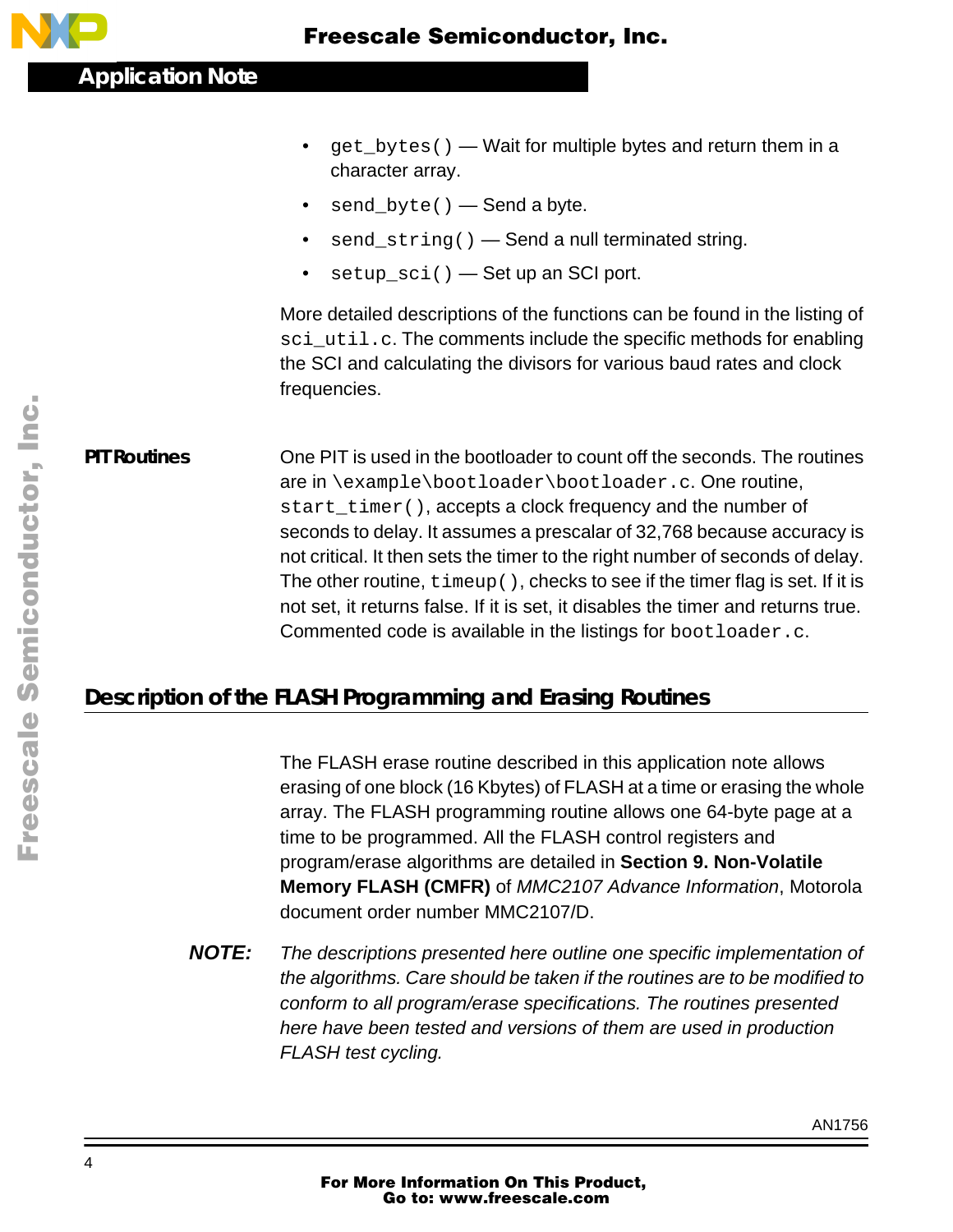

The FLASH cannot really be over-erased, but implementing the wrong algorithm in programming can cause problems. And, while overprogramming the FLASH does not really damage the FLASH, it will cause margin read failures and the integrity of the data programmed cannot be guaranteed.

The 128-K FLASH array is arranged in eight 16-Kbyte blocks, numbered zero to seven. The blocks are accessed (read) as 512 32-byte pages and programmed as 256 64-byte pages. The minimum resolution for erasing is a block and the minimum resolution of programming is a 64 byte page.

**NOTE:** Due to the limitations of FLASH, program and erase operations cannot be performed with a system clock below 8 MHz.

**FLASH Register Descriptions** Three registers are used to program and erase the FLASH. The control bits related to the actual programming and erasing are described here. More detailed descriptions of the FLASH registers are available in **Section 9. Non-Volatile Memory FLASH (CMFR)** of MMC2107 Advance Information.

*CMFRMCR — CMFR Module Configuration Register*

*CMFRMTR — CMFR Module Test Register*

The CMFRMCR controls the operation of the FLASH module. The shadow information enable (SIE) bit enables the shadow row for reading and programming. The protect bits (PROTECT[7:0]) allow FLASH blocks to be protected from programming and erasing. Also in this register are bits that can restrict various blocks to supervisor mode access only and bits that can restrict the blocks to data use only.

The CMFRMTR controls the voltage levels applied during programming and erasing. The negative voltage range (NVR) and pulse amplitude width select (PAWS) bits are used in different combination to produce different voltages. The gate or drain/source select bit (GDB) bit control what part of the FLASH cell the programming and erase voltages are applied to.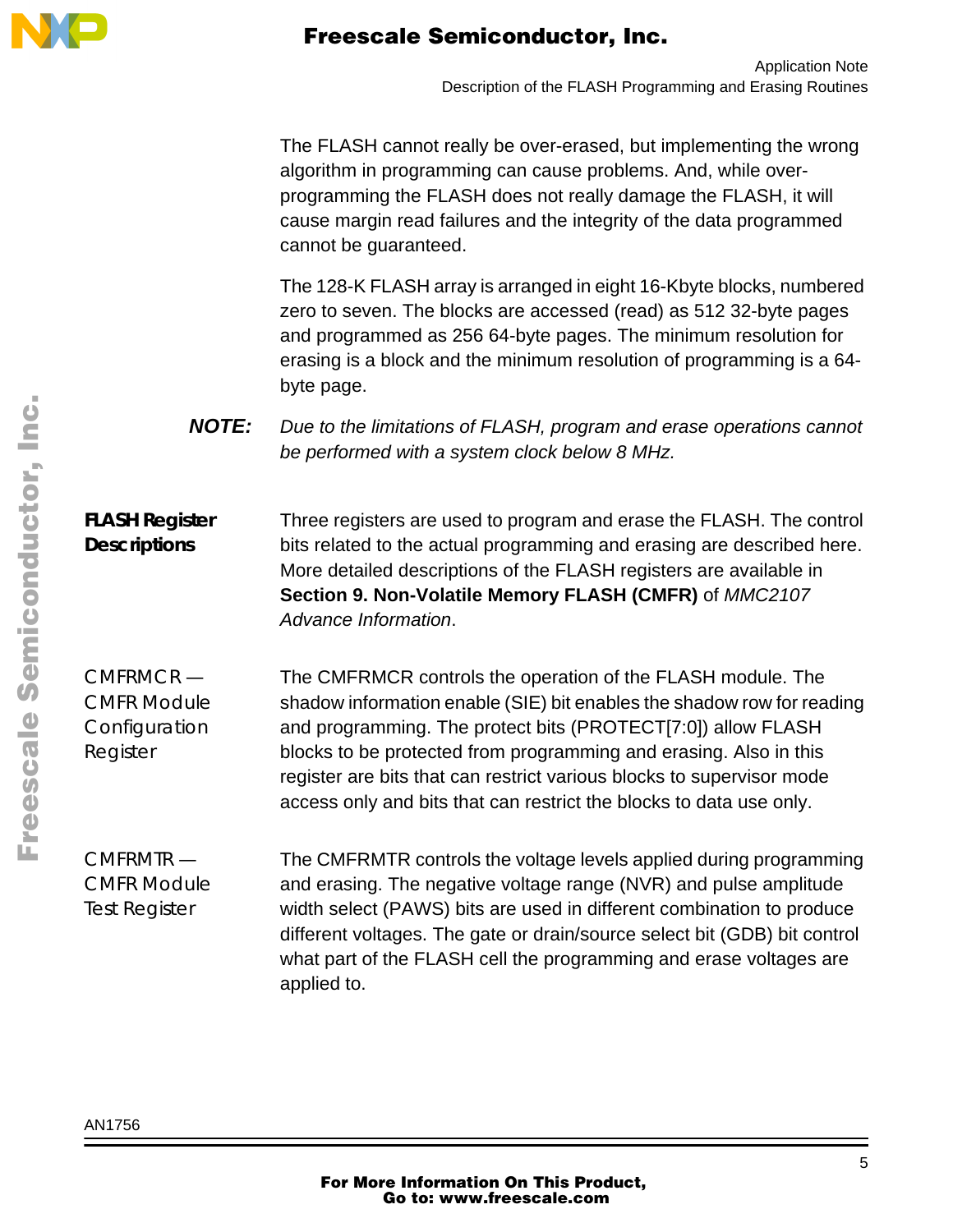<span id="page-5-0"></span>

*CMFRCTL — CMFR High-Voltage Control Register*

The CMFRCTL register controls the programming and erase operations of the FLASH. The high-voltage status (HVS) bit indicates if there are high-voltage operations taking place. The system clock range field (SCLKR[2:0]) bits control the scaling of the clock. The clock period exponent field (CLKPE[2:0]) bits and the clock period multiplier field (CLKPM[6:0]) bits are combined to produce the different lengths of programming and erase pulses. The BLOCK bits control which block the programming and erase voltage are applied to. The program or erase select (ERASE) bit selects programming or erasing. The start/end sequence (SES) bit starts a programming pulse.

### **Erasing**

The process for erasing is described in **Section 9. Non-Volatile Memory FLASH (CMFR)** of MMC2107 Advance Information. Here an implementation of the required algorithm is described. This algorithm requires the manipulation of gate voltages and the changing of pulse widths to provide for optimal erasing. (See **Table 1**.)

**NOTE:** The CMFR FLASH erased state is 0xFF (all 1s). The shadow row always erases with block 0.

| Voltage<br><b>Step</b> | <b>PAWS[2:0]</b> | <b>Negative</b><br>Voltage<br>Range | <b>Pulse</b><br><b>Width</b> | No.<br>of Pulses |
|------------------------|------------------|-------------------------------------|------------------------------|------------------|
| $-2V$                  | 100              |                                     | 100 ms                       | 1                |
| $-3V$                  | 101              | 1                                   | 100 ms                       | 1                |
| $-4V$                  | 110              | 1                                   | 100 ms                       | 1                |
| $-5V$                  | 111              | 1                                   | 100 ms                       | 1                |
| $-6V$                  | 100              | 0                                   | 100 ms                       | 1                |
| $-7V$                  | 101              | $\Omega$                            | 100 ms                       | 1                |
| $-8V$                  | 110              | $\Omega$                            | 100 ms                       | 1                |
| $-9V$                  | 111              | ∩                                   | 100 ms                       | 20               |

**Table 1. Required Erase Algorithm**

Note: A margin read is required after each –9-volt pulse.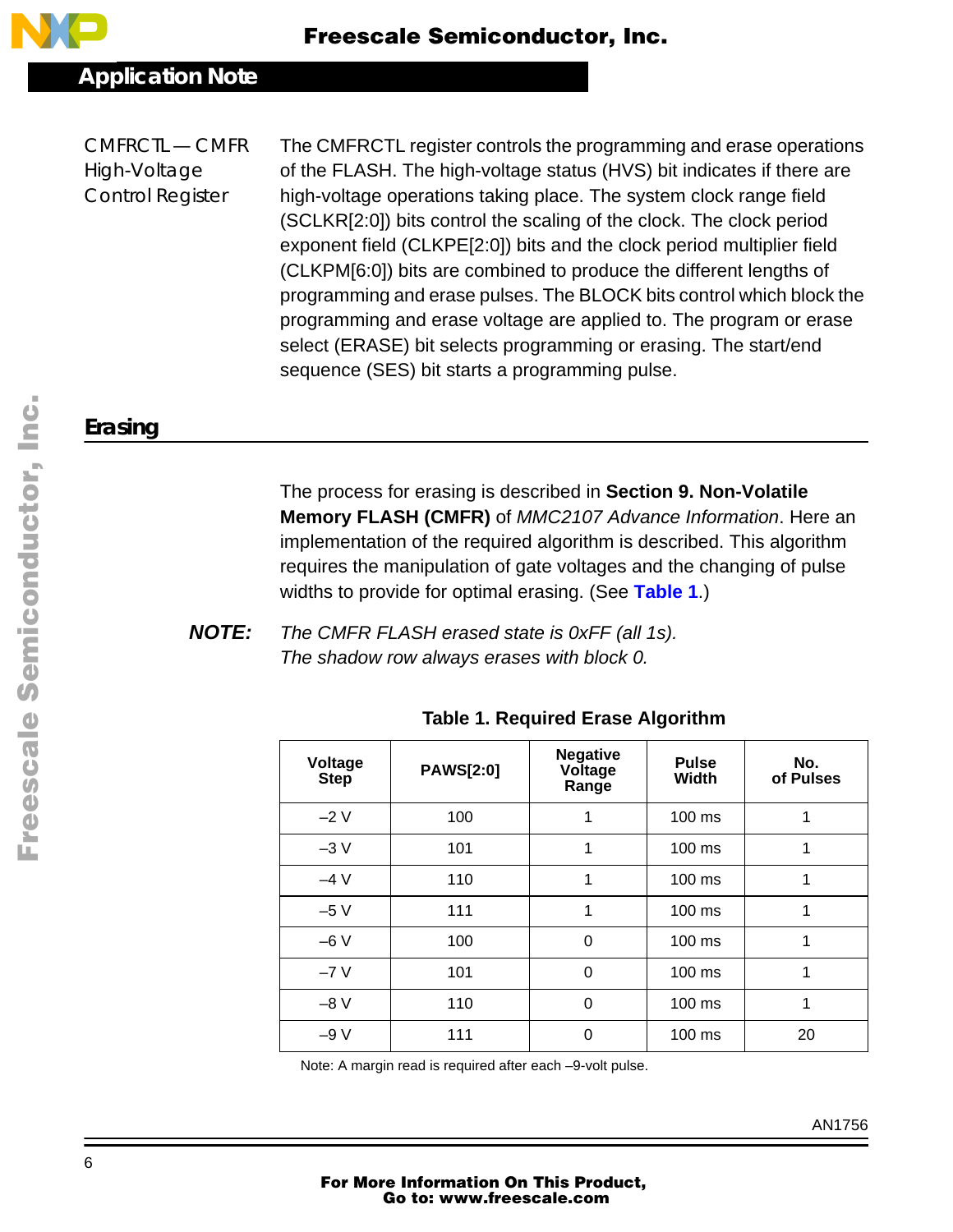

In **[Table 1](#page-5-0)**, voltage step is the gate voltage which is selected by a combination of PAWS[2:0] (pulse amplitude/width select field) and the NVR (negative voltage range select) bit. The pulse width is set up in the CMFRCTL register.

The bulk\_erase() routine takes the system clock frequency and a block to erase as parameters. If a block number greater than seven is passed in to the routine the whole array will be erased. The clock frequency is needed to calculate the registers values for the pulse width.

This flow follows the flowchart in the erase section of the FLASH specification.

- 1. Just to be sure, write the reset values into the CMFRCTL (CMFR high-voltage control) and CMFRMCR (CMFR module configuration) registers.
- 2. In the CMFRMTR (CMFR module test register), set the PAWS[2] bit to 1 to override the firmware modulation.
- **NOTE:** Although the FLASH module does contain a firmware erase and program algorithms, they should not be used, as it has not been updated to reflect the required algorithm. The MMC2107 is not tested using this algorithm, and reliability cannot be guaranteed if it is used, especially low temperature data retention. The advance information book for the part mentions the firmware, but the technical data book will not include references to it.
	- 3. Clear the PROTECT bits to protect none of the blocks.
- **NOTE:** There are two ways to control the erasing and programming of a block of FLASH. The PROTECT bits are set to protect a block of FLASH from being modified. The PROTECT bits themselves can be locked by the LOCKCTL bit in the CMFRMCR register, a write-once bit that can be disabled only by a master reset. Also, the BLOCKS bits are set to control which blocks the programming voltages get applied to. It seems a little redundant, but makes sense if you really want to control how the FLASH gets modified.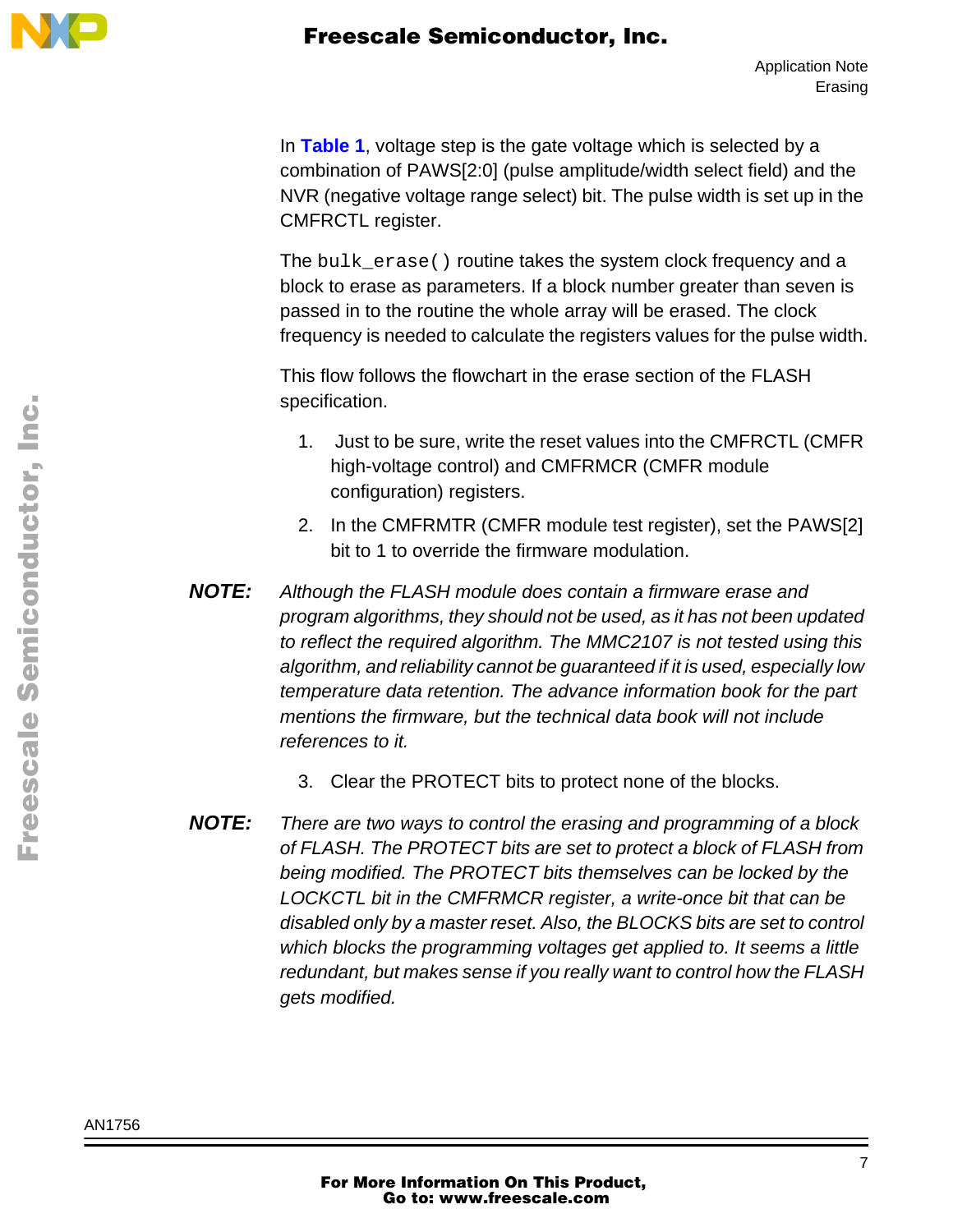- 4. Set up the clock pulse width.
	- a. The first step to setting up the pulse width is to determine the correct clock scaling (R) for the frequency range in use and to set the SCLKR[2:0] to the appropriate value. See **Table 2**.

| <b>SCKLR[2:0]</b> | <b>System Clock Frequency (MHz)</b> | <b>Clock Scaling (R)</b> |     |
|-------------------|-------------------------------------|--------------------------|-----|
|                   | <b>Minimum</b>                      | <b>Maximum</b>           |     |
| 000               |                                     | Reserved                 |     |
| 001               | 8                                   | 12                       |     |
| 010               | 12                                  | 18                       | 3/2 |
| 011               | 18                                  | 24                       | 2   |
| 100               | 24                                  | 36                       | 3   |
| 101               | 36                                  | 40                       | 4   |
| 110 and 111       | Reserved                            |                          |     |

**Table 2. System Clock Range**

#### **NOTE:** Maximum system clock frequency is 33 MHz.

The clock scaling (R) is selected based on the frequency parameter and saved as a numerator, clksc\_num, and a denominator, clksc\_den. This avoids floating point math and makes sure that in subsequent integer math calculations that values are not truncated too soon.

b. Then CLKPE[1:0] (clock period exponent field) is determined.

CLKPE[1:0] and the exponent (N) are determined from information in **[Table 3](#page-8-0)**. Because this is an erase and ERASE will be set to 1, the range is chosen from the lower half of the table. Inspection of the table shows that all of the ranges would include 100 ms, but for increased accuracy the smallest range is selected  $(CLKPE[1:0] = 00)$ , which chooses an exponent of  $15 (N = 15)$ .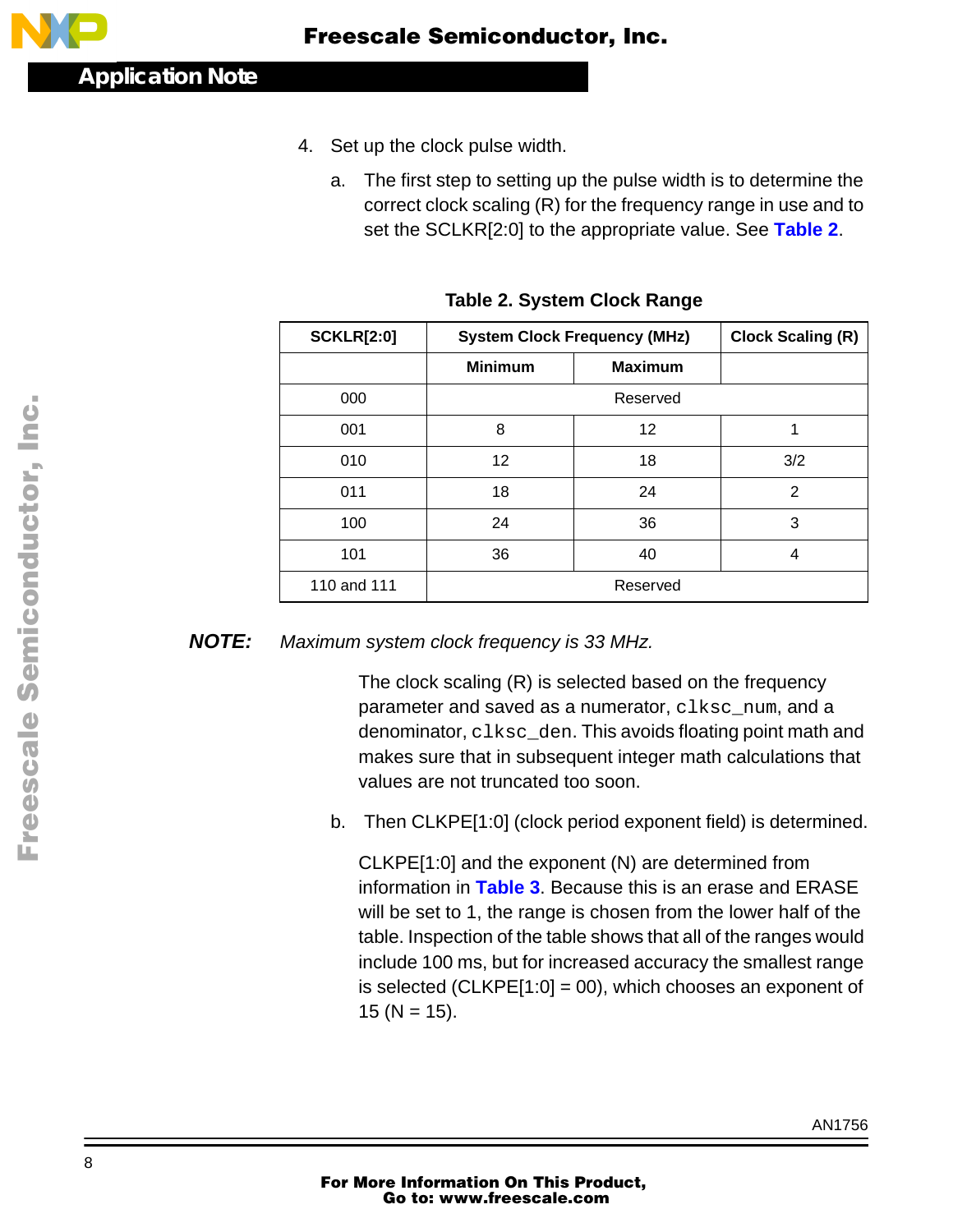<span id="page-8-0"></span>

| <b>ERASE</b> | <b>CLKPE</b> | <b>Exponent</b> | <b>Pulse Width Range</b><br>for All System Clock Frequencies<br>from 8.0 MHz to 33.0 MHz |                                                   |
|--------------|--------------|-----------------|------------------------------------------------------------------------------------------|---------------------------------------------------|
|              | [1:0]        | (N)             | <b>Minimum</b><br>$2^N$ x 1.25E – 7                                                      | Maximum <sup>(1)</sup><br>$2^N$ x 128 x 8.33E - 8 |
| $\Omega$     | 00           | 5               | $4.00 \,\mu s$                                                                           | $0.34$ ms                                         |
|              | 01           | 6               | $8.00 \,\mu s$                                                                           | $0.68$ ms                                         |
|              | 10           | $\overline{7}$  | $16.00 \,\mu s$                                                                          | $1.36$ ms                                         |
|              | 11           | 8               | $32.00 \,\mu s$                                                                          | $2.73$ ms                                         |
| 1            | $00 \,$      | 15              | 4.096 ms                                                                                 | 349.5 ms                                          |
|              | 01           | 16              | 8.192 ms                                                                                 | 699.0 ms                                          |
|              | 10           | 17              | 16.39 ms                                                                                 | 1.398 s                                           |
|              | 11           | 18              | 32.77 ms                                                                                 | 2.796 s                                           |

**Table 3. Clock Period Exponent and Pulse Width Range**

1. The maximum system clock frequency is 33 MHz.

c. Then CLKPM[6:0] (clock period multiplier field) is determined.

The formula as presented in the specification is

Pulse width = system clock period  $* R * 2^N * M$ 

Where M is CLKPME $[6:0]$ , system clock period = 1/system clock frequency, and R and N were determined in the previous two steps.

In the bulk\_erase() procedure the formula is reduced to

CLKPM = (clockfreq\*1000000\*clksc\_den) / (10\*clksc\_num\*32,768)

Note that the clockfreq is passed into the function in megahertz.  $2^N$  or  $2^{15}$  has been expanded to 32,768. The pulse width (100 ms) has been changed to the fraction 1/10. This has been arranged so that the integers do not get truncated too soon and an accurate result is received.

The desired pulse width (100 ms) is now correctly set up for the system clock frequency.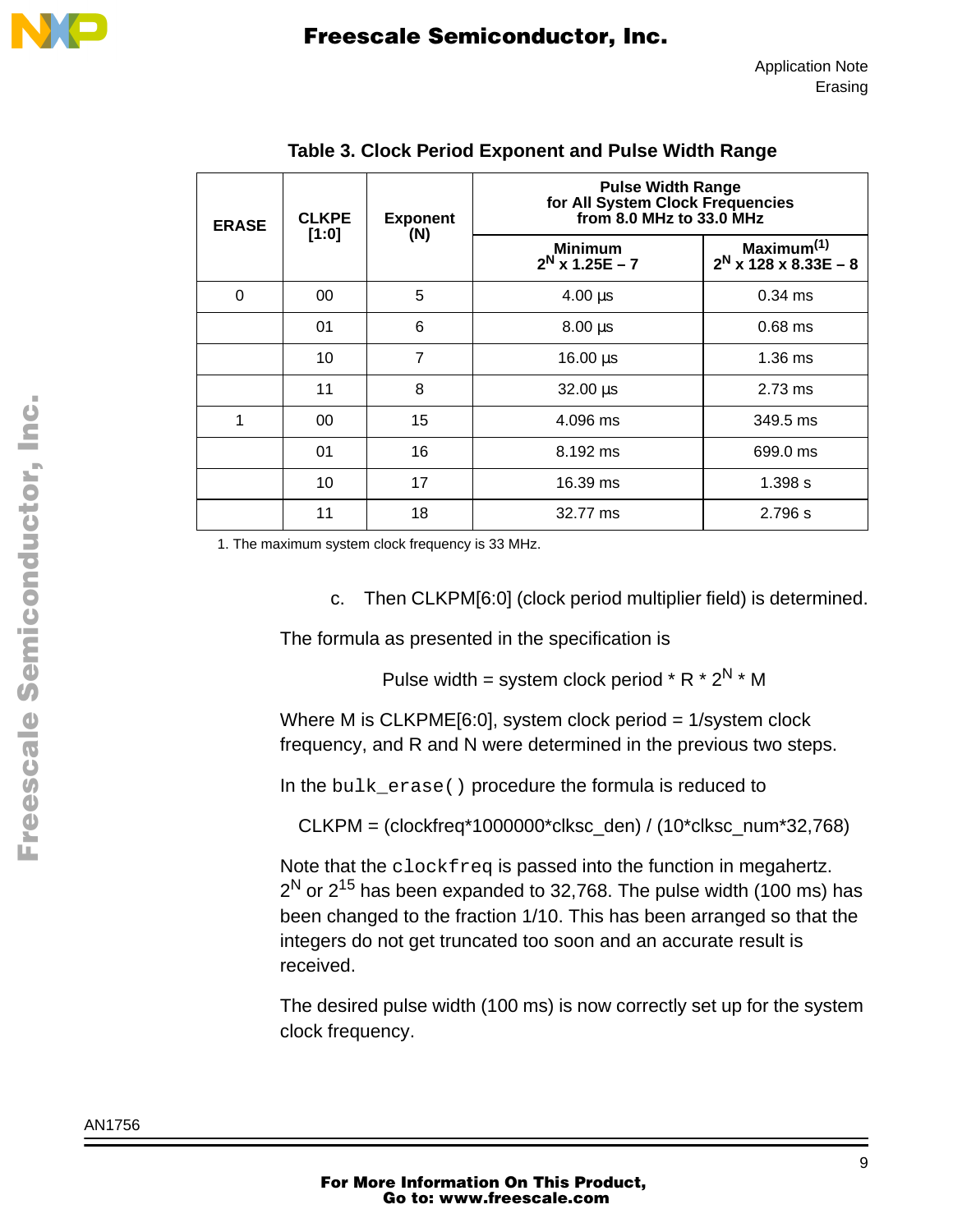

- 5. Set the ERASE bit in the CMFRCTL register.
- 6. Set the BLOCK bits according to the block parameter passed into the routine. In the supplied code, if the block number is greater than seven, all the bits are set to erase the whole array. If the block number is seven or less, only the corresponding block bit is set. The BLOCK bits are where the code controls where the erase voltages get applied.
- 7. To begin the erase sequence, the SES (start/end sequence) bit in the CMFRCTL register is set. This is followed by an interlock write, which is a write to any location in FLASH to be erased.
- 8. The actual erase pulses are then applied:
	- a. Set the PAWS[2:0] and NVR bits to the appropriate values for the current pulse (see algorithm).
	- b. Set the EHV (enable high voltage) bit in the CMFRCTL register.
	- c. Wait for the HVS (high-voltage status) bit in the CMFRCTL register to clear.
	- d. Clear the EHV bit.
	- e. Perform margin read, if required.
	- f. Repeat pulses until the margin read is successful or more than 20 pulses are applied.
- 9. At the end of the routine, the CMFRMCR and CMFRCTL bits are set back to their reset states.

A margin read consists of reading the whole area being erased and verifying that a certain electrical margin is achieved in a FLASH cell to guarantee reliability.

During the margin read, successfully erased bits read as a 1. According to the recommended algorithm, a margin read is required only after the first (–9 V) pulse because the first eight pulses virtually guarantee that the array is erased.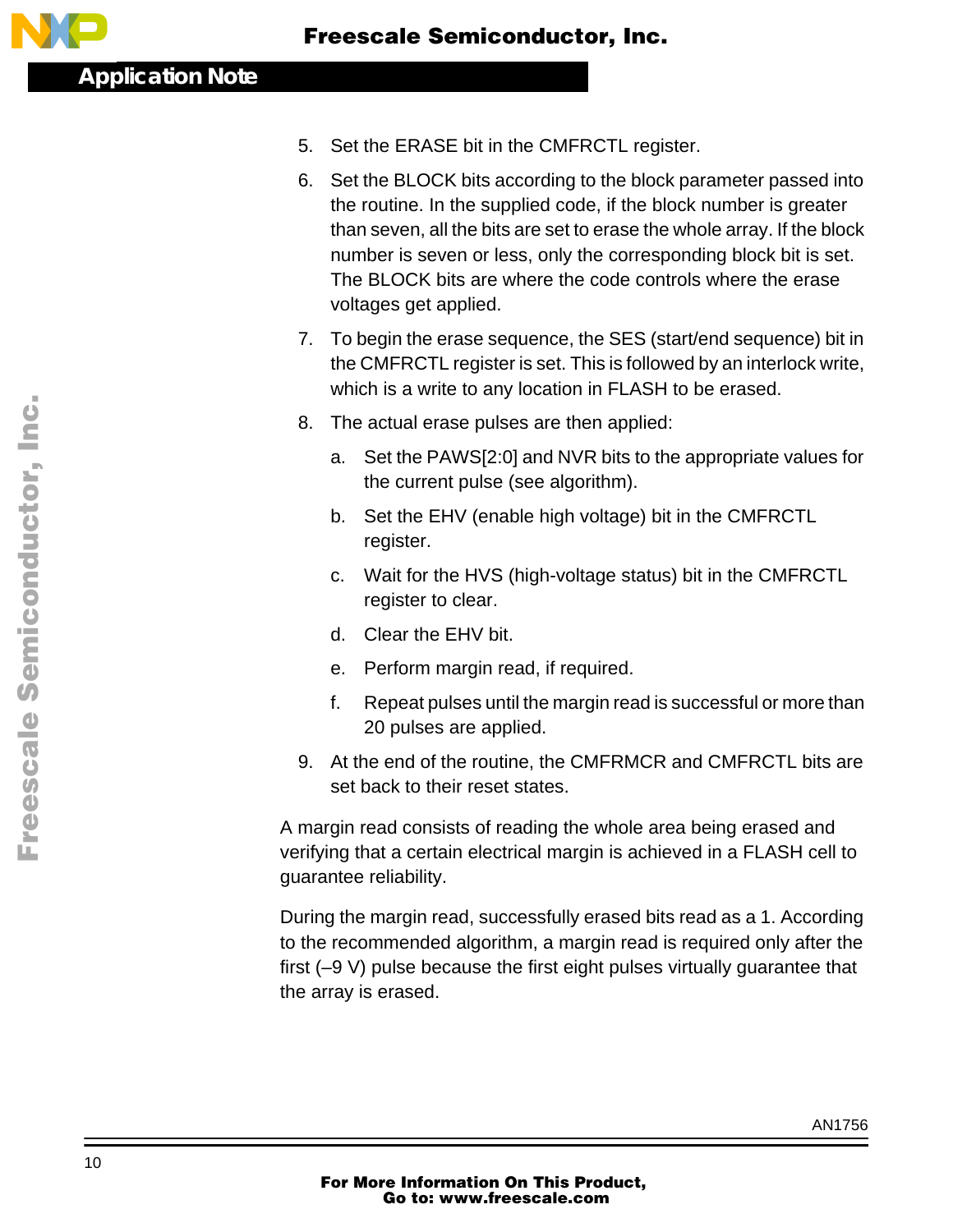

#### **Programming** The programming algorithm follows a similar process as the erase algorithm. The main difference is the necessity to change the pulse widths at certain points. This section describes in detail the required algorithm shown in **Table 4**. Again, a complete description is available in **Section 9. Non-Volatile Memory FLASH (CMFR)** of MMC2107 Advance Information.

| Voltage<br><b>Step</b> | <b>PAWS[2:0]</b> | <b>Negative</b><br>Voltage<br>Range | <b>Pulse</b><br>Width | No. of<br><b>Pulses</b> |
|------------------------|------------------|-------------------------------------|-----------------------|-------------------------|
| $-2V$                  | 100              | 1                                   | $250 \,\mu s$         | 4                       |
| $-3V$                  | 101              | 1                                   | $250 \,\mu s$         | 4                       |
| $-4V$                  | 110              | 1                                   | $250 \,\mu s$         | 4                       |
| $-5V$                  | 111              | 1                                   | $250 \,\mu s$         | 4                       |
| $-6V$                  | 100              | 0                                   | $50 \mu s$            | 20                      |
| $-7V$                  | 101              | $\Omega$                            | $50 \mu s$            | 20                      |
| $-8V$                  | 110              | $\mathbf 0$                         | $50 \mu s$            | 20                      |
| $-9V$                  | 111              | 0                                   | $50 \mu s$            | 20                      |
| $-9V$                  | 111              | $\Omega$                            | $100 \mu s$           | Any additional needed   |

#### **Table 4. Required Programming Algorithm**

Note: Margin reads are required after every pulse.

The program\_page() routine takes as parameters the system clock frequency, the address to program in FLASH, and the address in the RAM of a 64-byte (page size) array.

This flow follows the flowchart in the program section of the FLASH specification:

- 1. Just to be sure, write the reset values into the CMFRCTL (CMFR high-voltage control) and CMFRMCR (CMFR module configuration) registers.
- 2. Set the PAWS[2] and GDB bits in the CMFRMTR registers. Clear the PROTECT bits to protect none of the blocks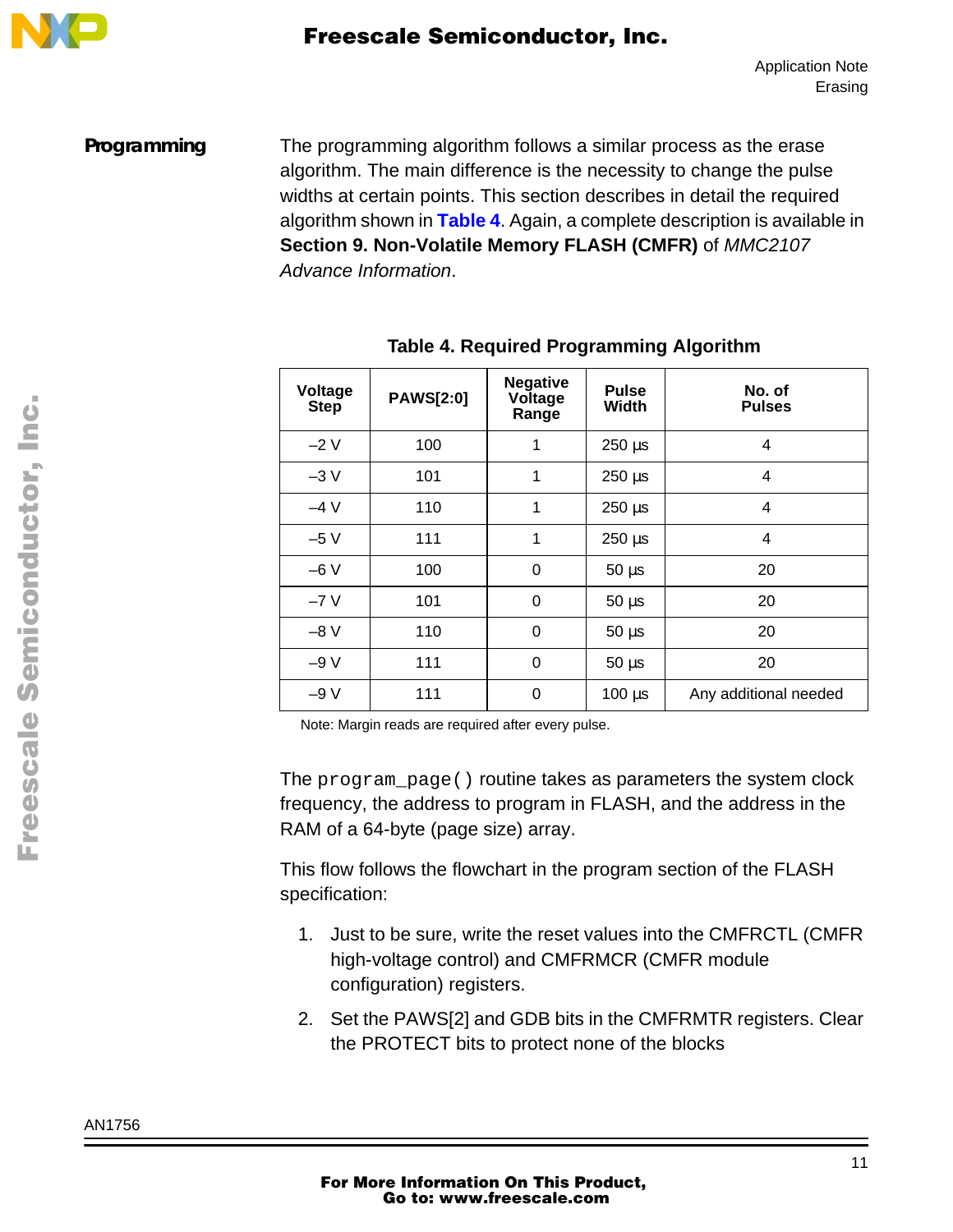

- 3. Set up the clock pulse width.
	- a. Clock scaling is determined identically to the erase flow.
	- b. Then CLKPE[1:0] (clock period exponent field) is determined exactly as described in the erase flow.

CLKPE[1:0] and the exponent (N) are determined from the information in **[Table 3](#page-8-0)**. Because this is program, and the ERASE bit will be set to 0, the range is chosen from the upper half of the table. Inspection of the table shows that the first range (PE[1:0] = 00) includes the three values needed (250  $\mu$ s, 100  $\mu$ s, and 50  $\mu$ s), which chooses an exponent of 5 (N = 5).

c. Then CLKPM[6:0] (clock period multiplier field) is determined. This is also identical to the erase flow. Here, because three pulse widths are needed, the values are calculated and saved in the three variables — clkpm\_250us, clkpm\_100us, and clkpm\_50us.

CLKPM is then set to the initial value of  $250 \,\mu s$ .

4. The BLOCK bits are now set so that the programming voltage gets applied only to the FLASH blocks to be programmed.

> This is determined by masking off the lower 13 bits of the address, which leaves the block number in bits [16:14]. This value is then shifted right by 14 to obtain a block number. Then a 1 is shifted left by the block number to get the mask needed.

reg\_CMFRCTL.bit.BLOCK = ( 1 << ( (address & 0x0001c000) >> 14) )

- 5. The values to be programmed are then written to the page.
- **NOTE:** This is done a byte at a time in the code because word and half-word reads must be aligned appropriately and the boundaries cannot be guaranteed for the data in the RAM.
	- 6. SES bit is set to 1.
	- 7. Pulse loop is then entered:
		- a. Set the PAWS[2:0] and NVR bits to the appropriate values for the current pulse (see algorithm).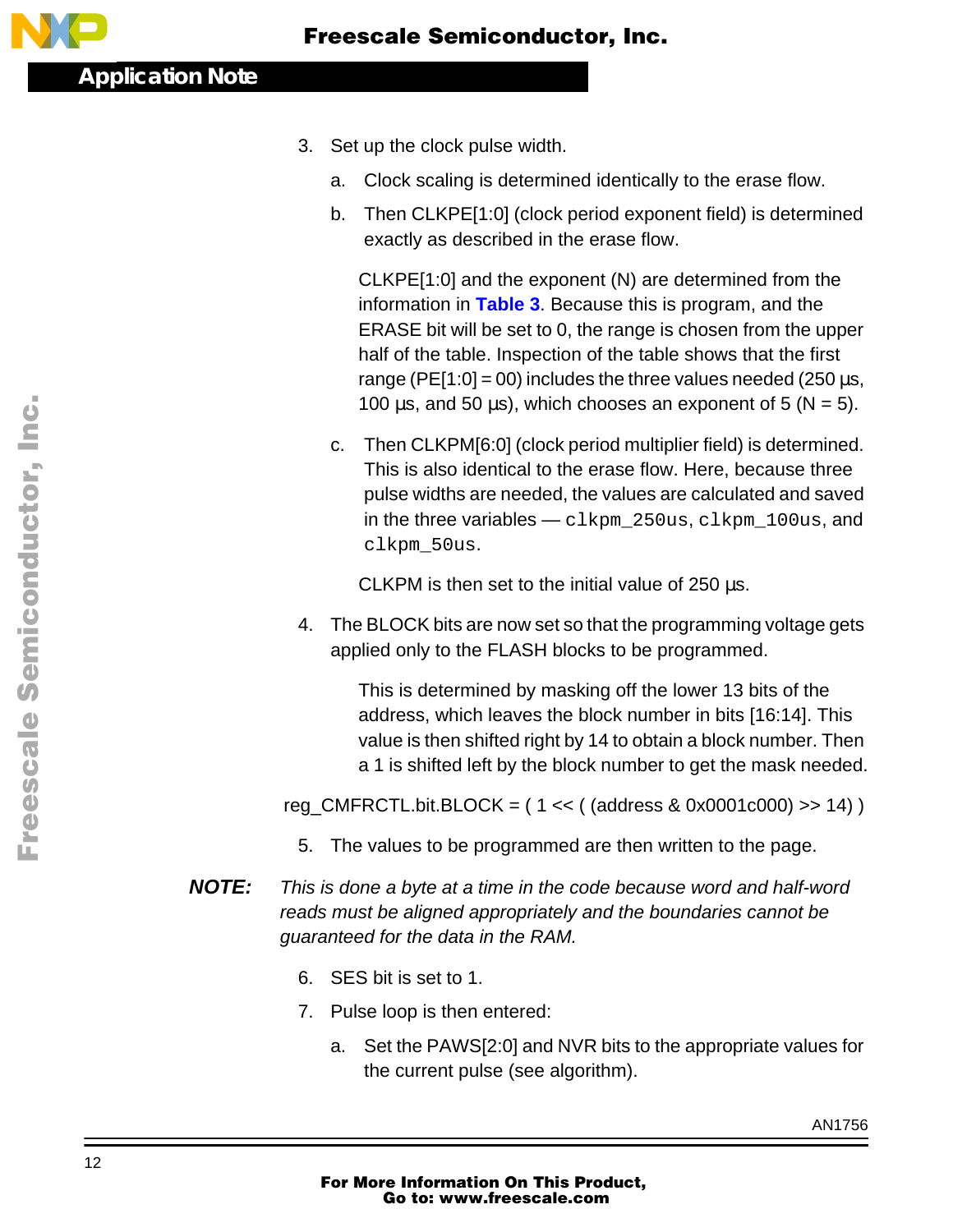

- b. Set the EHV (enable high voltage) bit in the CMFRCTL register.
- c. Wait for the HVS (high-voltage status) bit in the CMFRCTL register to clear.
- d. Clear the EHV bit.
- e. Perform margin read.
- f. Repeat pulses until the margin read is successful or more than the maximum pulses are applied.

The programming margin read performs the same function as the erase margin read. During the margin read, a successfully programmed bit reads as 0. The critical thing to note is that at least one read in each half of the page must be read to perform the actual margin read for that half of the page. The algorithm stops as soon as it sees a non-programmed bit, but if a read has not yet occurred in the second half of the page, it does a dummy read to the second half of the page. Once again, the margin read verifies the electrical margin of the FLASH cells to guarantee reliability.

8. At the end of the routine, the CMFRMCR and CMFRCTL bits are set back to their reset states.

# **Bootloader**

The bootloader is inserted at the beginning of a project and compiled with the user program to allow a choice between running either the main program or running the FLASH downloader. The bootloader scheme requires the MMC2107-based system to be connected to the serial communications port of a PC.

**Functional Description**

AN1756

The bootloader communicates with the user through a serial connection. A terminal program such as HyperTerminal<sup>®</sup>, which is included with

HyperTerminal is a registered trademark of Hilgraeve Inc.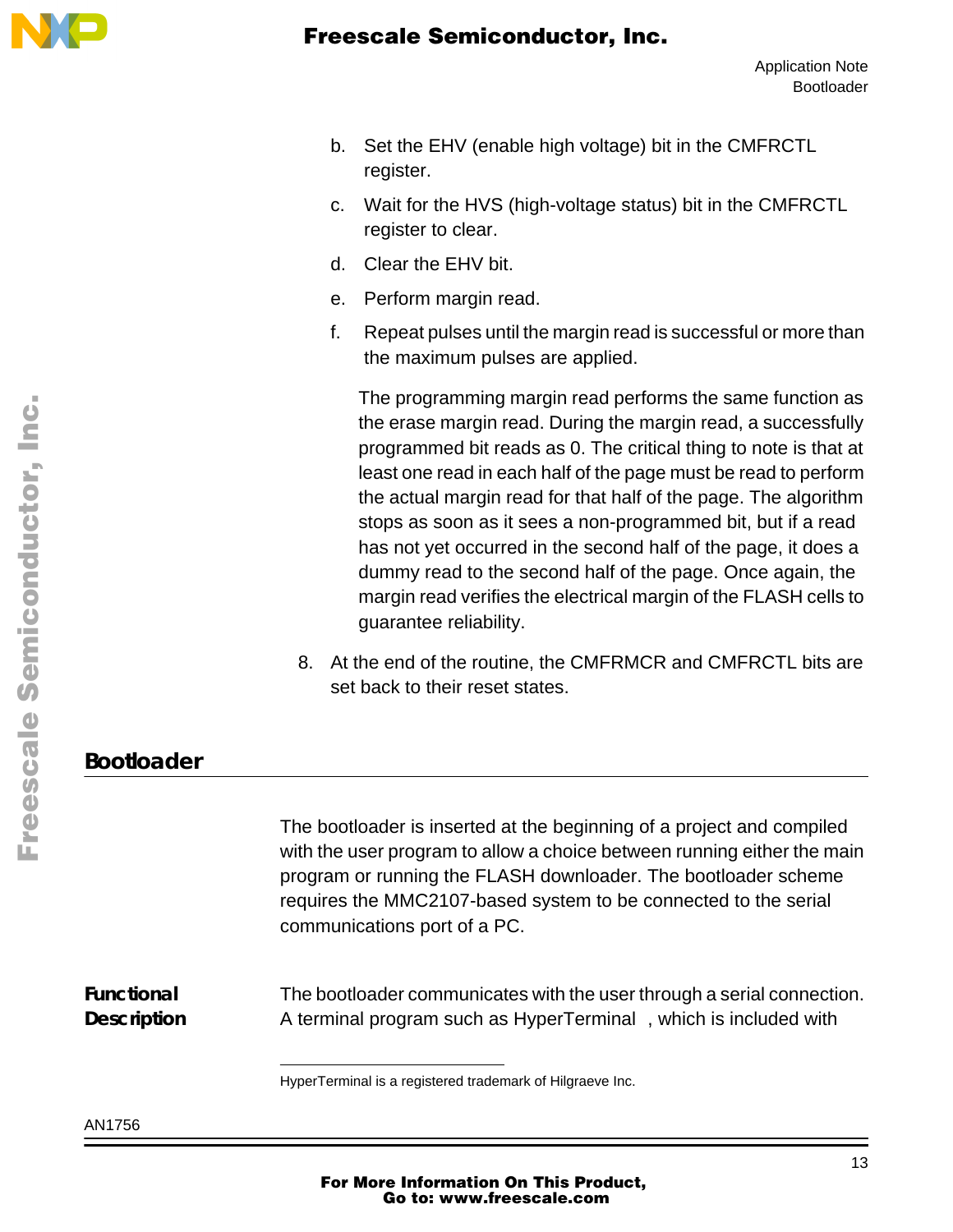

Windows, is required. The bootloader in this example allows the user to either wait 10 seconds to run the main program or to hit any key to run the FLASH downloader. If the user hits a key, the bootloader will run an assembly language routine that copies a block of specially formatted data into RAM and executes the instructions contained in the data. The confirmation portion of the code could be rewritten to look for a certain port pin driven high or low or some other external stimulus.

**Perl Script s2asm.pl** The copied data is an assembly text file that has been converted from a S-record via a Perl script s2asm.pl. The data is the machine code of the FLASH downloader compiled to run in RAM. The conversion is necessary so the data can be compiled into the bootloader program, which is used from FLASH. The data is formatted similar to an S-record and consists of a location in RAM to copy to and the number of bytes to copy. The actual data follows that. This is repeated until an end-of-data signal is given to the assembly language routine in the form of an address of 0x99999999.

> For a complete description, see the listing of  $s2asm.pl$ . To use this script, Perl must be installed on the PC. In **[Notes](#page-20-0)**, see the Perl entry that tells how to acquire Perl, a free programming/scripting language.

#### **Assembly Language Copy Routine**

The copy routine is all in assembly and works solely from the registers. This is necessary because it is possible that the copy routine will copy the data over the stack.

The assembly language routine is stored in the file copyblock.h. It is named with a.h so that the file can be included in the CodeWarrior project and the compiler will not try to compile it by itself. It is pulled into the file downloader.s through an #include statement. Note that it keeps track of the page alignment in one register so it can always shift to the next full word (4-byte) boundary to read the next address. It executes starting at the address stored in the first word of the data. See the listing of copyblock.h for a more detailed description.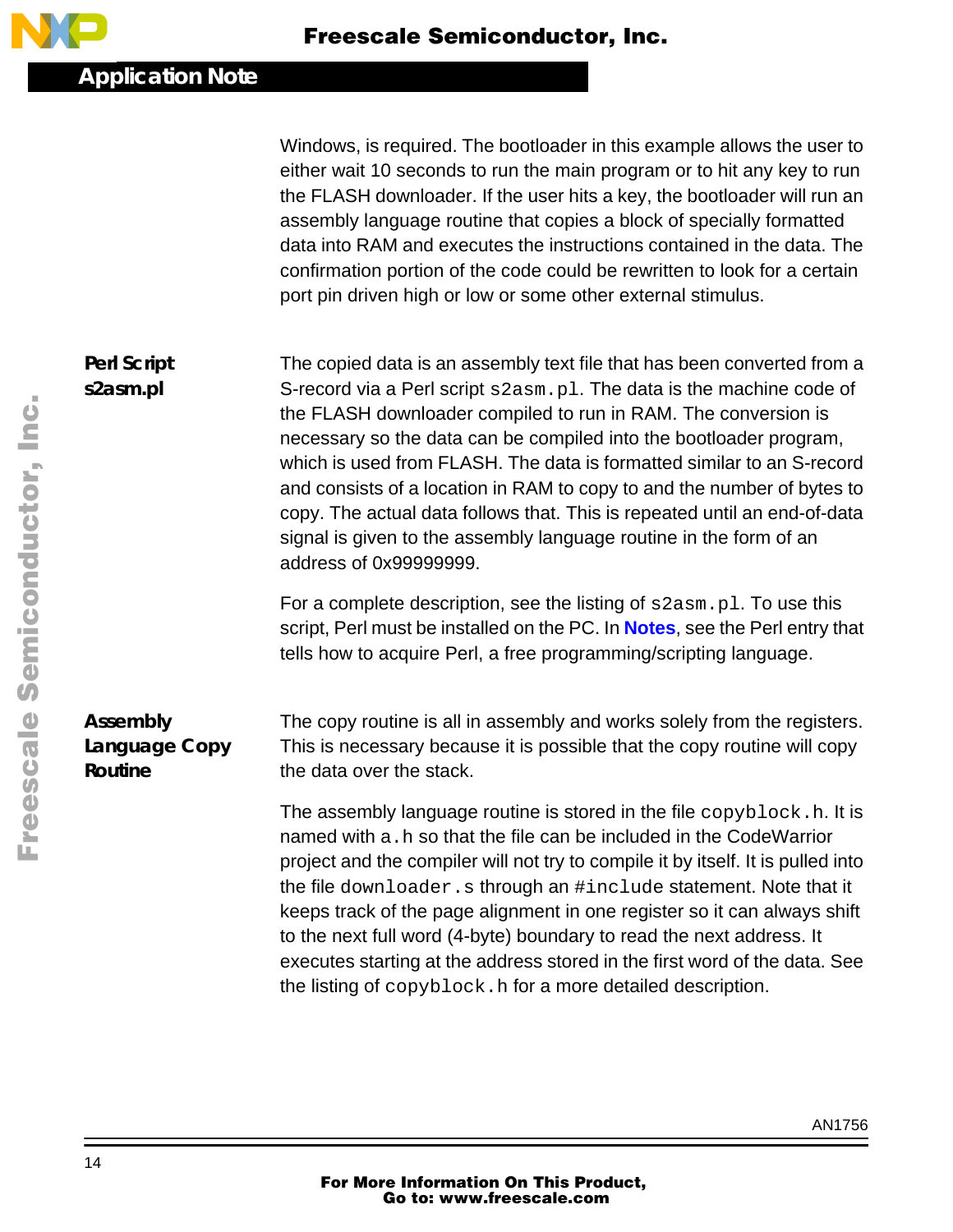<span id="page-14-0"></span>

#### **FLASH Downloader**

The FLASH downloader allows a specially processed S-record to be downloaded to the microcontroller through the SCI port.

**Use of the FLASH Downloader**

The FLASH downloader can be used in two separate instances:

- Standalone FLASH downloader
- With the bootloader setup

*Stand–Alone Mode*

The only change that needs to be made to run the project standalone is the uncommenting of the #define STANDALONE if the program is to be used standalone. This #define is located at the beginning of downloader.c in the downloader project, as in this code snippet.

```
#include "sci_util.h"
#include "sikaFLASH.h"
#include "mmc2107.h"
/* uncomment STANDALONE to run the FLASH programmer by itself */
/* #define STANDALONE */
#define SA_PORT 1
#define SA_BAUD 9600
#define SA_FREQ 16
/*******************/
/* comment out USING EVB to disable the write to enable the Vpp on the EVB */#define USING_EVB;
/*******************/
```
*Compiling for Inclusion with the Bootloader* Compiling for inclusion of the bootloader requires the #define STANDALONE be commented out. The actual use of the downloader remains the same.

*With the CMB/EVB* Using the downloader on the CMB/EVB requires that the #define USING\_EVB not be commented out. Also, the CMB/EVB must be in master mode (M0 = ON and M1 = ON) so that  $V_{PP}$  can be enabled; it cannot be enabled when the board is in single-chip mode. The downloader program actually sets up the chip selects so that the CMB/EVB can be used. If the board is not in master mode or the #define USING\_EVB is commented out and the program is being run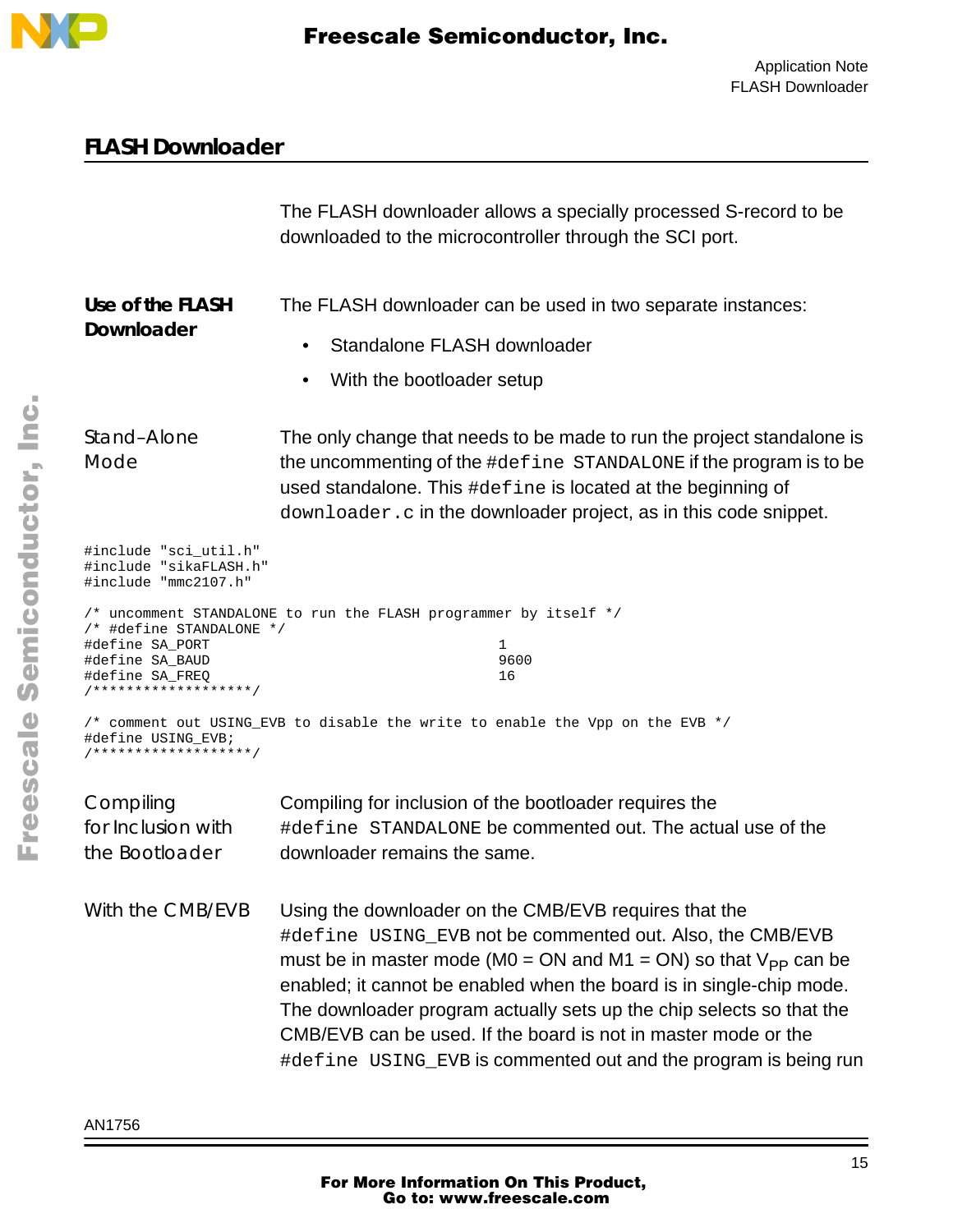

on the CMB/EVB, the program will hang due to a transfer error. It is possible to provide your own V<sub>PP</sub> to the CMB/EVB by removing a 0- $\Omega$ resistor and soldering in a header. (See **[Notes](#page-20-0)** for details on how to do this.)

*Using with Target Application* To use in a finished product,  $V_{PP}$  (+5 volts) must be supplied, and #define USING\_EVB must be commented out. It shouldn't matter whether the part is in master mode or single-chip mode. Also, it is necessary to provide a user-defined PLL (clock) setup routine. A call to user\_set\_PLL() is put in the code when #define USING\_EVB is commented out. The compile will generate an error if this routine does not exist or is not removed. This serves as a reminder to take care of the clock properly when using the downloader not on the EVB/CMB. The interface to the SCI ports also needs to be considered. An RS-232 transceiver is required between the PC and the SCI ports of the MMC2107. (See **[Notes](#page-20-0)** for a possible transceiver setup.)

*Processing the S-Record*

Before using the downloader, the S-records for the new FLASH data must be processed for the downloader to recognize it. The data can be programmed only on page (64-byte) boundaries. This processing page aligns all the data and makes sure that only complete pages of data are sent. This processing is also done so that the terminal program can do a blind download with pauses between lines. Additionally, the processing reduces the size of the downloader programmer by eliminating the need to interpret and page align an S-record directly.

The processing program is a short Perl script included in the  $.$  zip file named sikadown.pl. The program is a command line program used with this format:

sikadown.pl inputfile.elf.s outputfile.txt

Where inputfile.elf.s is the S-record to convert and outputfile.txt is the name of the output file.

*Setting Up the Downloader* Open a terminal program (such as HyperTerminal) and set up the connection to whatever COM port you want to use and the baud rate that the FLASH downloader program is set to (original value is 19,200). The COM port in the terminal needs to be set up in 8/N/1 mode with at least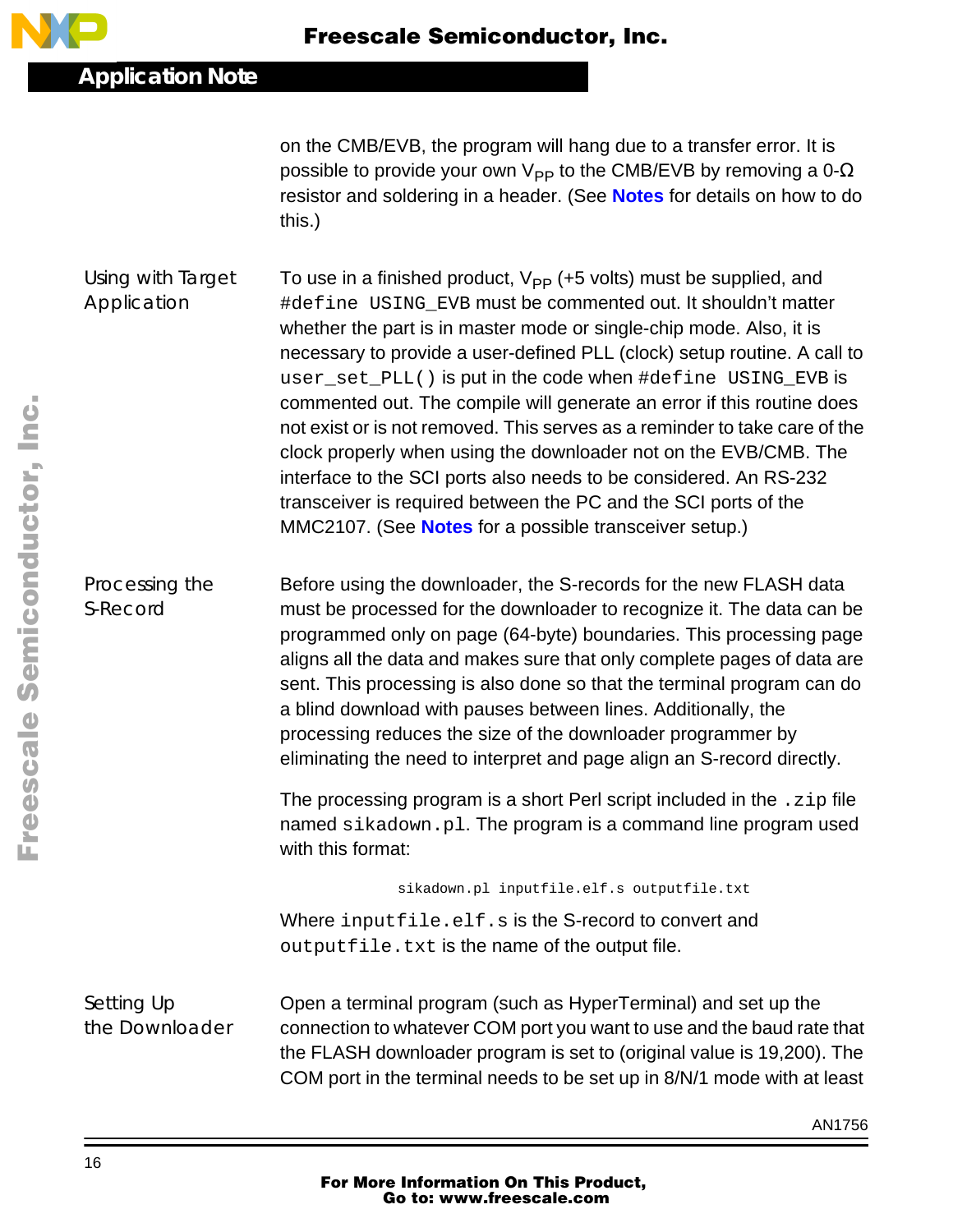

*the FLASH*

# Freescale Semiconductor, Inc.

a 75-ms pause between lines. See **[Notes](#page-20-0)** about using HyperTerminal. The target board is then turned on.

*Programming* After the program is started, the terminal program should display:

MMC2107 (Sika) FLASH Programmer

:

Hitting the ? (question mark symbol) key will display a list of available options:

```
MMC2107 (Sika) FLASH Programmer
: ?
To download to FLASH:
   1. bulk erase if necessary
   2. Make sure the delay time between lines
      is set to at least 75 ms
   3. Type f
   4. Send S-record (processed with perl
      script "sikadown.pl") as a text file
f - Program FLASH
v - Verify FLASH
b - bulk erase all of the FLASH
:
```
The procedure to program the FLASH is described. Erase the FLASH if necessary. Type f (lowercase f), then download the processed S-record as a text file. If there is any error during the programming the downloader will report an error message and what page the error occurred on.

To additionally verify the FLASH programming was successful, type v (lowercase v) and resend the S-record. The downloader will check the file against the contents of the FLASH. If a page does not verify, it will show an error message.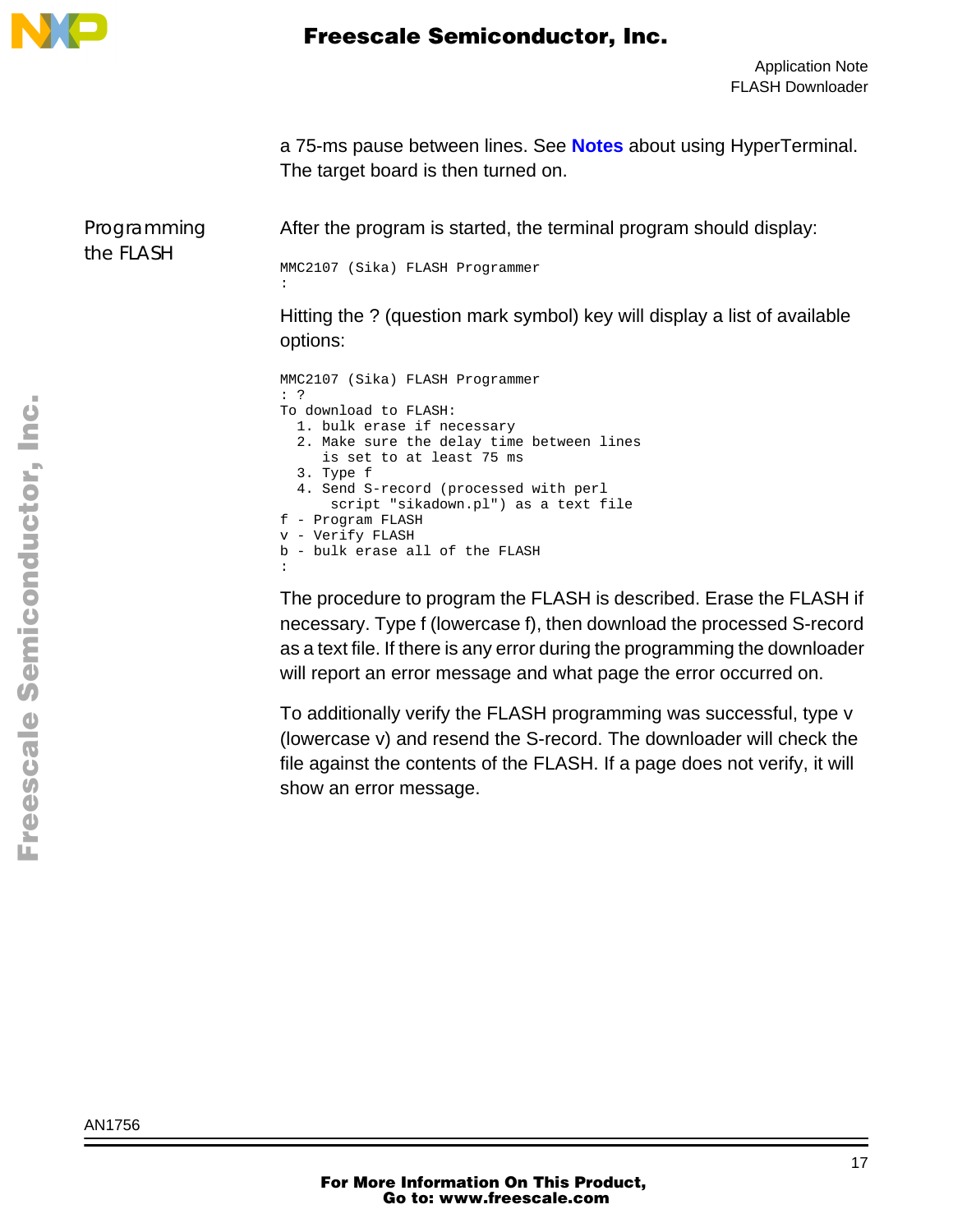

# **Compiling and Using the Example Project**

This section details how to compile the example program and the downloader. **Figure 2** shows the complete compile process all the way to a .txt file ready to be downloaded with the downloader.



**Figure 2. Compile Process**

Follow these steps to compile the downloader.

**Compiling the Downloader for Use with the Bootloader**

**NOTE:** Skip this section if the downloader.s file in the example\bootloader directory hasn't been changed.

- 1. Make sure that the #define STANDALONE is commented out in the downloader.c file. This will force the program to get its baud rate and clock frequency information from the saved location in FLASH.
- 2. Compile the program. In this case, the output name should be downloader.elf. To set the name of the output file, go to the Base Project settings->Target->Mcore Target. In addition, make

AN1756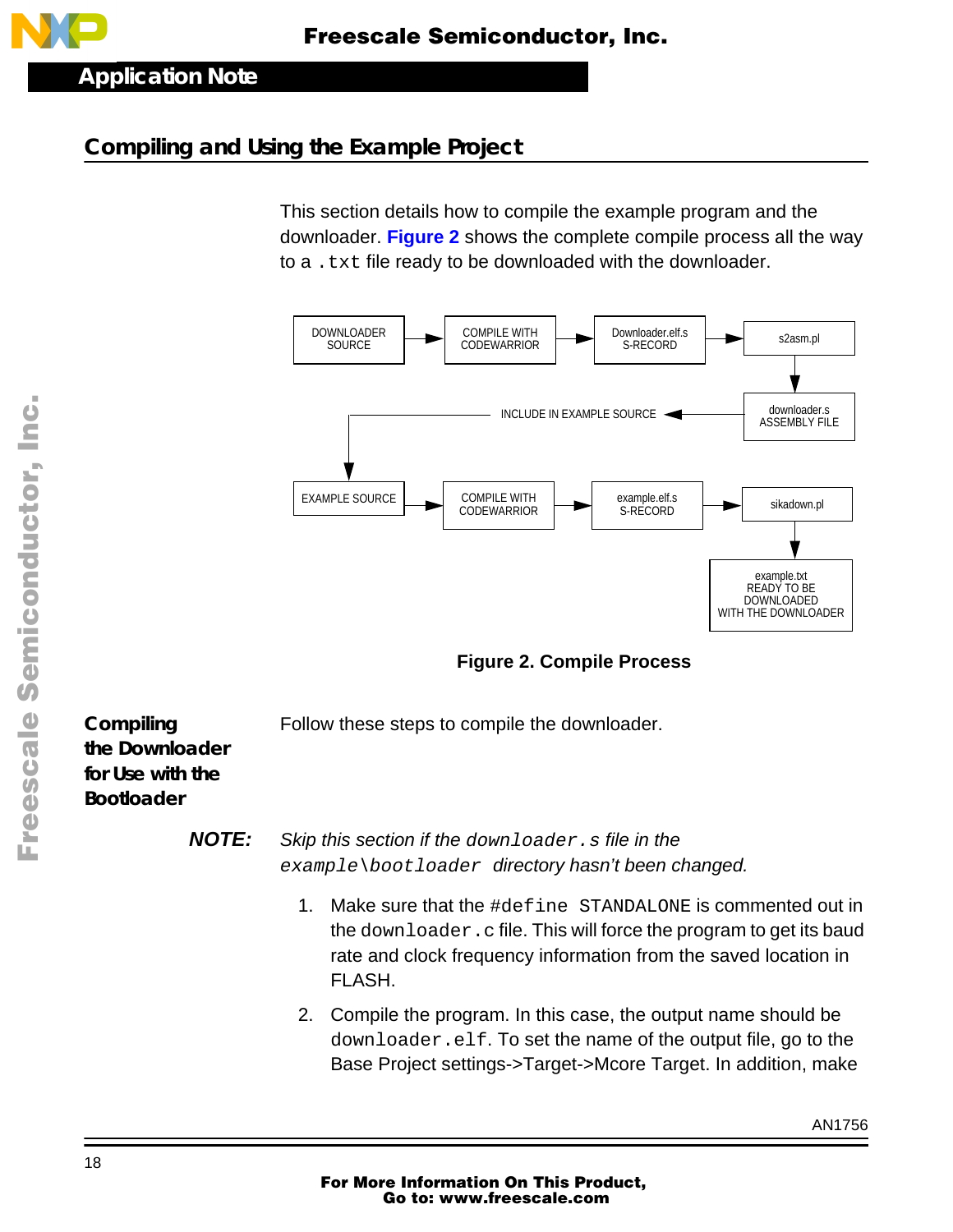

sure that an S-record will be generated by checking Generate Srecord File in Base Project settings->Linker->Mcore Linker.

#### **NOTE:** The maximum size of the file should be 0, which indicates no limit on size

3. The S-record generated will be named downloader.elf.s. This needs to be processed by a Perl script that converts it into a hex file for compiling into the main program. The Perl script is called  $s2asm.pl$  and is included in the .  $zip$  file. The script format is:

s2asm.pl downloader.elf.s downloader.s

Where downloader.elf.s is the name of the input file and downloader.s is the name of the output file.

- 4. This will generate the downloader. s assembly file, which needs to be copied into the example\bootloader directory.
- **NOTE:** The output name is important because the start label in the assembly is generated from it, and the code that copies the downloader into RAM depends on that label.

A portion of the generated code is:

```
/* File: downloader.s */
/* Generated by s2asm v0.1 9/27/2000 AM */
#include "copyblock.h"
                .data
                .export _downloader_s_start
_downloader_s_start:
                .long 0x00800000
                .byte 0xFA
                .byte 0x00
                .byte 0x80
                .byte 0x00
                .byte 0x04
```
In this section of code, the start label was named

downloader s start. The assembly language copy routine in copyblock.h depends on that label being named correctly.

A snippet of copyblock.h is:

```
/* load the value of the start of the downloader program */
                           lrw r7,_downloader_s_start
/* load the first address to copy to*/
                           ld.w r1,(r7,0)
```

```
AN1756
```
r, I

n

.<br>ق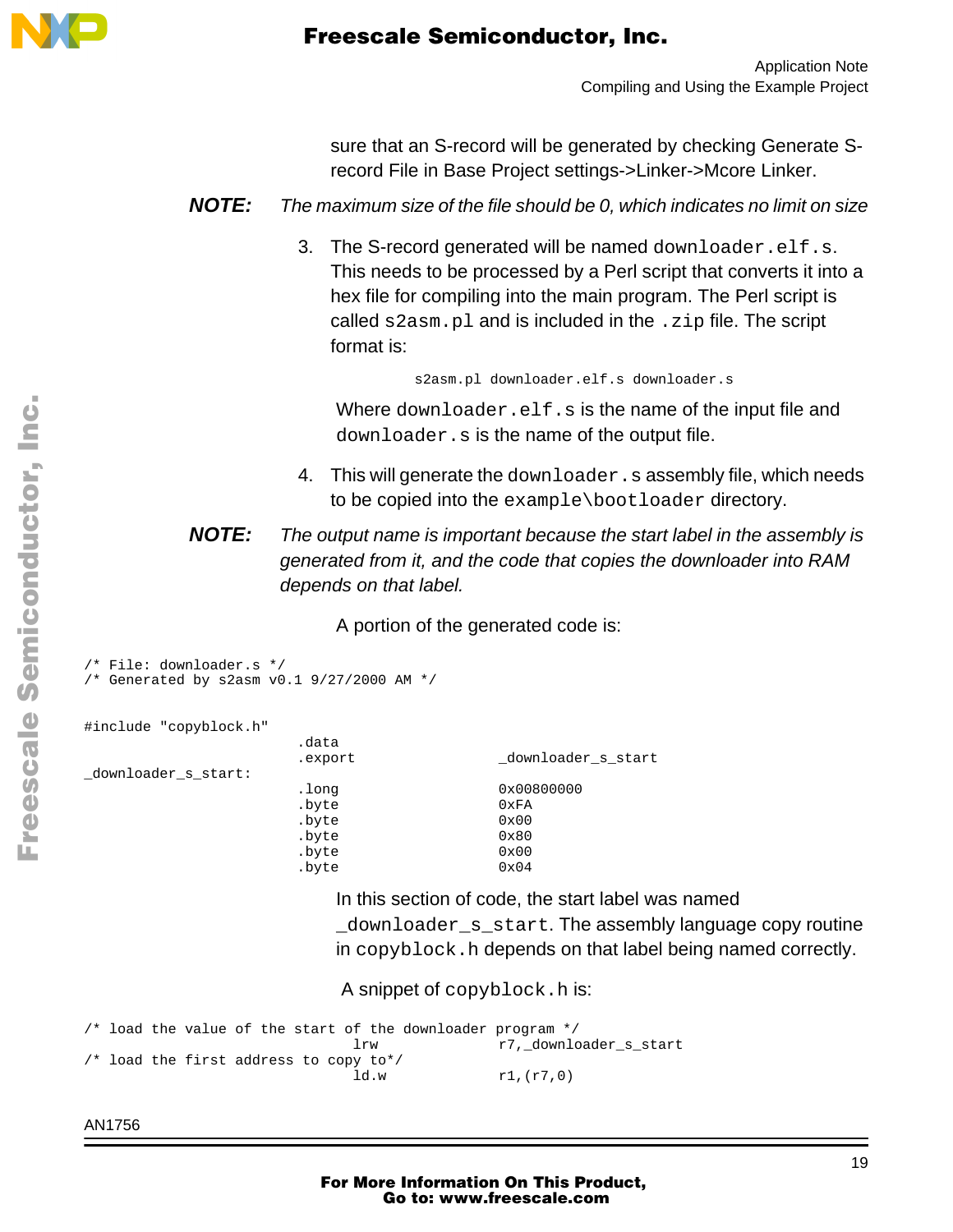

| <b>Application Note</b> |  |
|-------------------------|--|
|                         |  |

| Compiling                    | Follow these steps to compile the example program.                                                                                                                                                                                                                                      |  |  |
|------------------------------|-----------------------------------------------------------------------------------------------------------------------------------------------------------------------------------------------------------------------------------------------------------------------------------------|--|--|
| the Example<br>Program       | 1. After making sure the downloader. s file is in the<br>$example\backslash bootLoader\backslash directory,$ the project needs to be<br>compiled. This project also needs to generate an S-record for<br>download into FLASH. (See <b>Notes</b> on compiling the bootloader.)           |  |  |
|                              | 2. Finally, get the S-record into FLASH. If you have a FLASH<br>downloader you can use that; otherwise, run the generated S-<br>record through the sikadown.pl script and use the downloader<br>to download the processed S-record as detailed in the description<br>of the downloader. |  |  |
| Using the Example<br>Program | After the example program is loaded into FLASH, reset the part and the<br>following should appear in the terminal program:                                                                                                                                                              |  |  |
|                              | MMC2107 FLASH Programmer Bootloader                                                                                                                                                                                                                                                     |  |  |
|                              | Hit any key to start the FLASH Programmer<br>Otherwise wait 10 seconds to run the<br>main program.                                                                                                                                                                                      |  |  |
|                              | This will give the user 10 seconds to hit any key and start the FLASH<br>downloader or just wait and run the main program. The example main<br>program is just an infinite loop that echoes back all the characters that<br>are sent to it via the terminal program.                    |  |  |
| <b>NOTE:</b>                 | To get the program to boot out of FLASH, it was necessary to make sure<br>that CodeWarrior was not currently in a debug session and to flip the<br>power switch on the CMB/EVB the first time. After that, the reset switch                                                             |  |  |

worked.

AN1756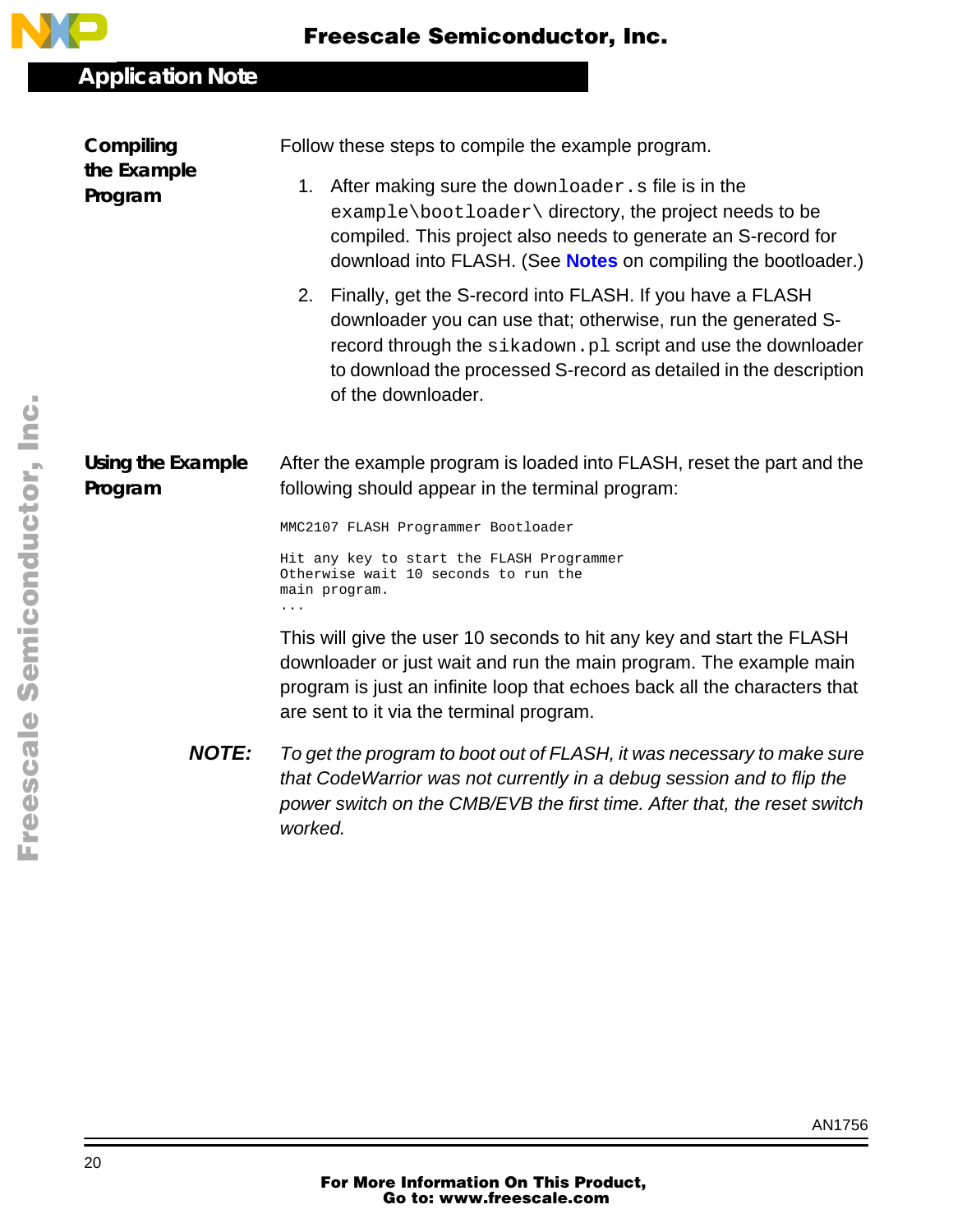<span id="page-20-0"></span>

### **Including Bootloader in Another Project**

To include the bootloader and FLASH programmer in another project, copy the \bootloader and \sci\_util directories into the project directory, then include bootloader.h and call bootloader with the SCI port, baud rate, and clock frequency being used before the main program. The example program is meant as one possible setup, with the main() routine calling the bootloader and then calling the "real" main routine. Removing the bootloader from the program only requires commenting out the call to the bootloader. The bootloader adds about 4 K to the overall program.

Once a project with the bootloader and FLASH programmer is compiled into a project and written into FLASH, it can be used to download the project again and again. The project will have the bootloader and downloader embedded in it and will be redownloaded with each new version of the program.

### **Notes**

|                    | Free software and specifications helpful for using this application note<br>are available on the World Wide Web.                                                                                                                                                                                                                 |
|--------------------|----------------------------------------------------------------------------------------------------------------------------------------------------------------------------------------------------------------------------------------------------------------------------------------------------------------------------------|
| Perl               | A free version of Perl for Windows is available through ActiveState Tool<br>Corp. at the company's Web site. Active State sells many Perl-related<br>development tools, but the distribution of Perl is GNU (free to use). The<br>company calls its distribution ActivePerl™, found in the Products<br>sections of its Web site. |
| RS-232 Transceiver | Several chips are available for construction a transceiver. One key<br>aspect is the ability to operate at a 3.3-V level for the MMC2107.                                                                                                                                                                                        |

ActivePerl is a trademark of ActiveState Tool Corp.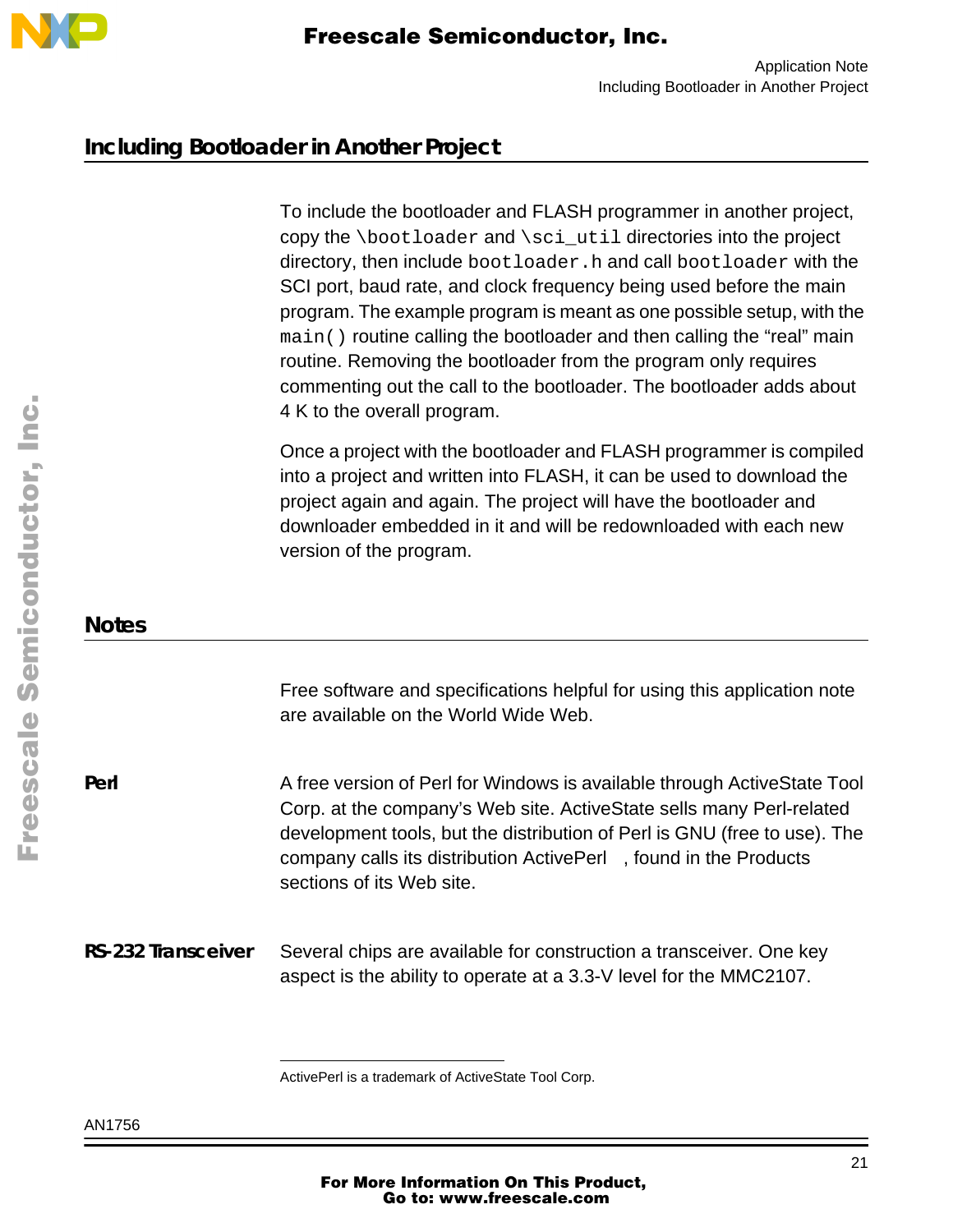<span id="page-21-0"></span>

Motorola has a surface mount part, MC145583V, which is used on the CMB/EVB. Specifications are available on the Motorola Web site, www.motorola.com.

Maxim Integrated Products, Inc. has a 20-PIN DIP part, MAX218, that might be more convenient for hand wiring a test board. Specification documentation is available at the Maxim Web site.

The transceiver circuit could be included on a custom board or simply as an interface when programming the FLASH as needed (for instance, on a separate board).

**HyperTerminal** The pause between line setting is found in File->Properties->Settings- >Ascii setup in HyperTerminal. A working setup for HyperTerminal is included in the .zip file as sikacom1.ht and sikacom2.ht for com 1 and com 2, respectively. Both are set at 19,200 baud.

> Make sure the serial cable is connected to the correct SCI on the device and the PC. When using the CMB/EVB2107, port A refers to SCI1 and port B refers to SCI2.

The EVB/CMB can be modified to accept an optional external  $V_{\text{PP}}$ .





 $J14$  – Connection point for externally supplied  $V_{\text{PP}}$ J15 — Board-supplied V<sub>PP</sub>, 5.0 volts<br>J16 — Ground point

**Figure 3. Detail of the EVB/CMB**

1. This procedure is recommended only if you have a fair amount of confidence in your soldering ability (or the person doing the soldering).

n

.<br>ق

**Setting Up the EVB/CMB for an External V<sub>PP</sub>** Source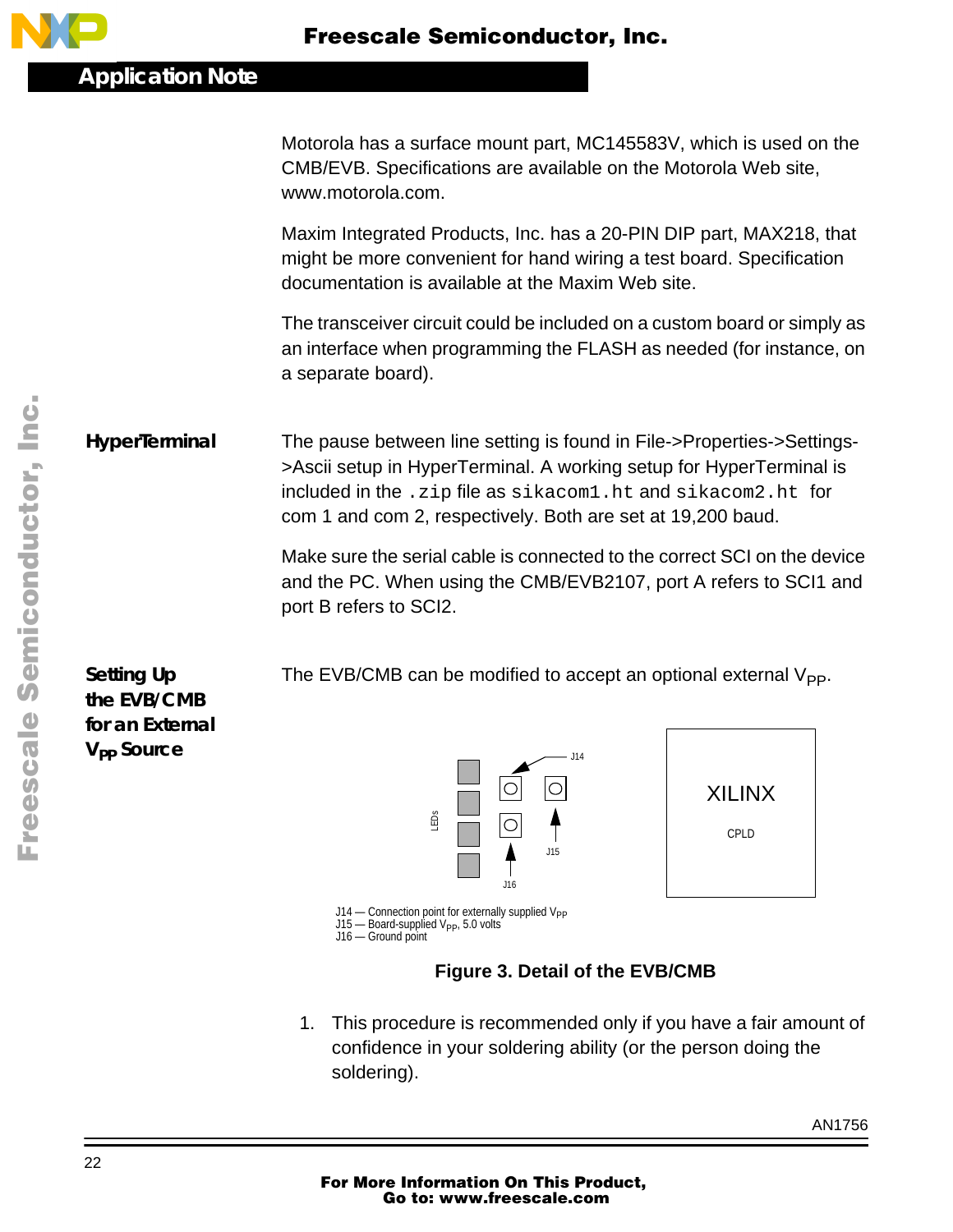

- **NOTE:** Do not overheat the board, as it could possibly damage the multi-layer board.
	- 2. Remove the  $0-\Omega$  resistor R68 from the back of the board (behind the area shown in the **[Figure 3](#page-21-0)**).
	- 3. Solder headers into J14, J15, and optionally J16 (a connection to ground).
	- 4. Attach the external  $V_{PP}$  to J14. Be careful not to connect to J15, especially when the red Prog LED is on. There is a 10- $\Omega$  resistor between J15 and the output of the voltage supply, so it probably wouldn't damage anything, but better to be safe than sorry. To use the board-supplied  $V_{\text{PP}}$ , simply put a jumper between J14 and J15.

Note that there is a convenient source of +5 volts on the board in the breadboard area near the serial ports. A header soldered into the 5-volts section and a jumper wire from it to J14 will provide the  $V_{PP}$  for singlechip mode.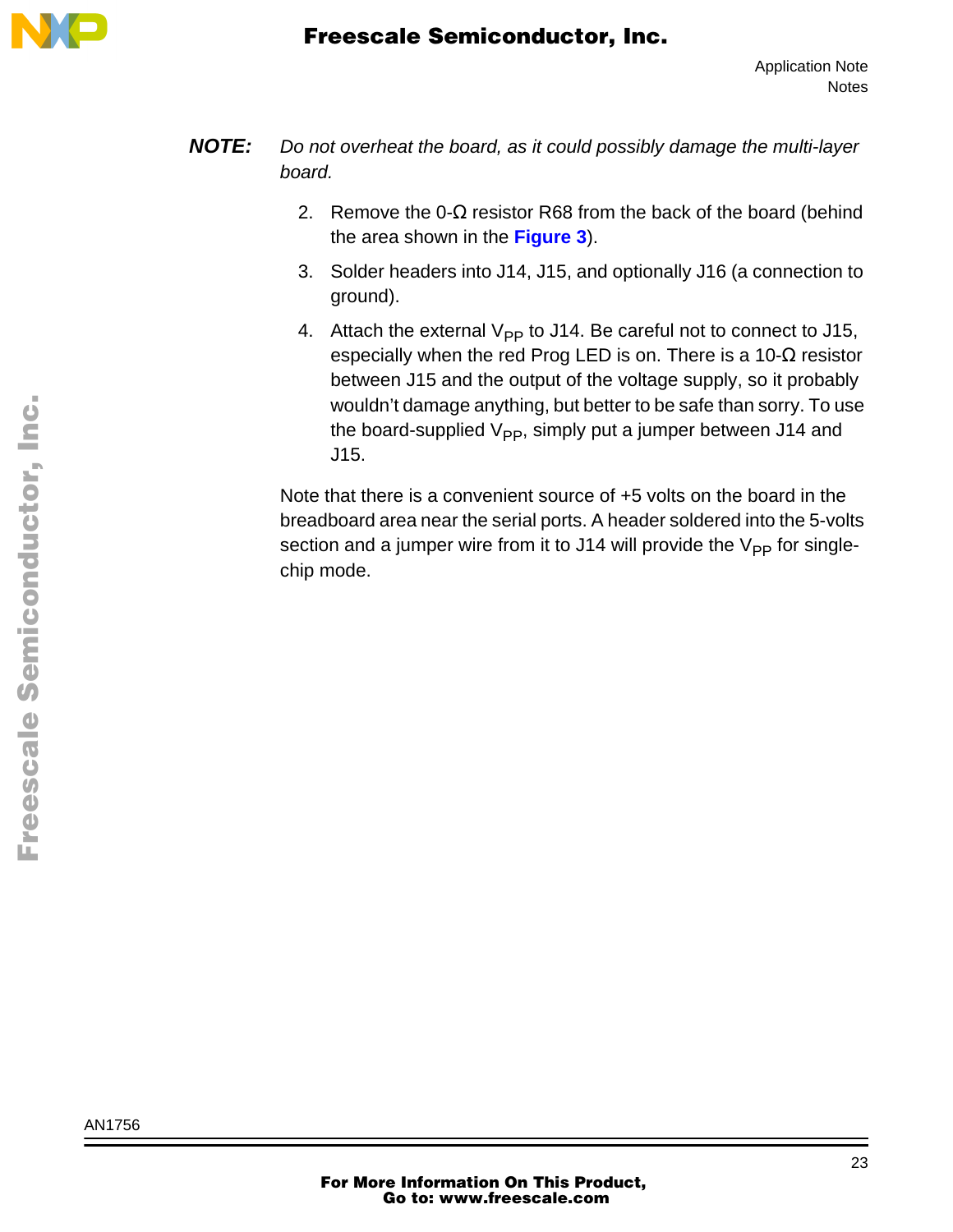

### **Code Listings**

**Table 5** contains a summary of the code listing entries that appear in this application note.

**Table 5. Code Listing Summary**

| <b>File</b>                               | <b>Description</b>                      |
|-------------------------------------------|-----------------------------------------|
| \example\sikadown.pl                      | .S record converter for downloader      |
| \example\s2asm.pl                         | Converts .S records to assembly         |
| \example\downloader\sikaflash\sikaflash.c | FLASH programming/erasing routines      |
| \example\downloader\startup.s             | Startup file for the downloader         |
| \example\downloader\downloader.c          | Main program for the downloader program |
| \example\bootloader\bootloader.c          | Bootloader routines                     |
| \example\bootloader\bootloader.h          | Header for bootloader.c                 |
| \example\bootloader\copyblock.h"          | Assembly language copy routine          |
| \example\sci_util\sci_util.c              | <b>SCI</b> routines                     |
| \example\sci_util\sci_util.h              | Header for sci_util.c                   |
| \example\main.c                           | Main file for the example application   |
| \example\startup.s                        | Startup file for main application       |

#### **Perl Scripts**

*\example\sikadown.pl*

```
#!/usr/local/bin/perl
use strict;
my $versioninfo = "sikadown v0.1 9/12/2000 AM";
my $infile="";
my $outfile="";
my $aline="";
my $count=64;
my $lastaddress;
my $address;
my @bytes;
my ($length,$i,$j);
my $firsttime=1;
```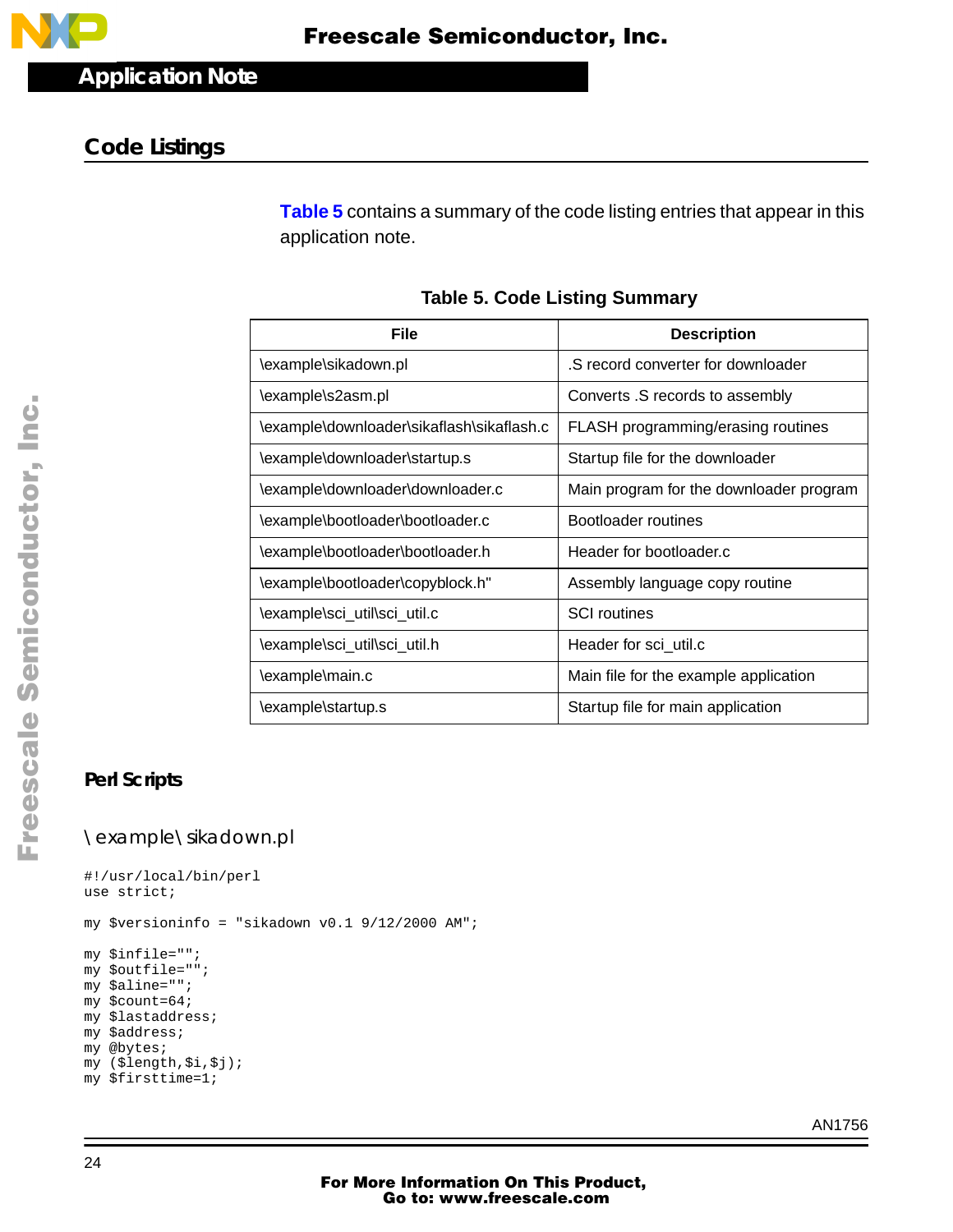

```
my $lineid;
my $addstr="";
$ARGV[0] || go_die();
$ARGV[1] || go_die();
$infile = $ARGV[0];$outfile = $ARGV[1];open (INFILE, $infile) || go_die("Can't open $infile fo read",1);
open (OUTFILE, ">$outfile") || go_die("Can't open $outfile for write",1);
print "$versioninfo\n";
print "infile: $infile\n";
print "outfile: $outfile\n";
print "----------------------------------------------------------\n";
chomp ($aline=<INFILE>);
unless ($aline=~ /^S0/) { go_die("$infile is not an S-record",1); }
while(1)
{
        unless(($aline=<INFILE>) && (!($aline=~/^S7/))) {#as long as we have a line and it is
not the S7 line
                         while (\text{sound} < 64) \{ #finish off page
                                print OUTFILE "FF";
                                $count++;
                         }
                         print OUTFILE "\n";
                         print OUTFILE "99"x68; #address of 99999999 is end of file
                         print OUTFILE "\n";
                         go_die ("S-Record end\n",1)
        }
        chomp($aline);
        #get address off line
        #print "$aline\n";
        ($lineid,$length,$address,@bytes) = unpack"A2A2A8"."A2"x300,$aline;
        $length=hex($length);
        $length-=5; #subtract off 4 to account for the length of
the address, 1 for the checksum
        #print "$length\n";
        $address=hex($address);
        #print "$address\n";
        unless ($firsttime){
                if ($lastaddress==$address){
                } elsif ( ($address-$lastaddress)<(64-$count) ){
                         print (64-$count);
                         print "\n";
                         printf "%X - %X\n",$lastaddress, $address;
                         for (\xi_i=0;\xi_i<\xi_a)dress-\xi\lambda_ddress); \xi_i++\print OUTFILE "FF";
                                $count++;
                         }
                } else {
                         while (\text{sound} < 64) \{ #finish off page
                                print OUTFILE "FF";
                                $count++;
```
F

AN1756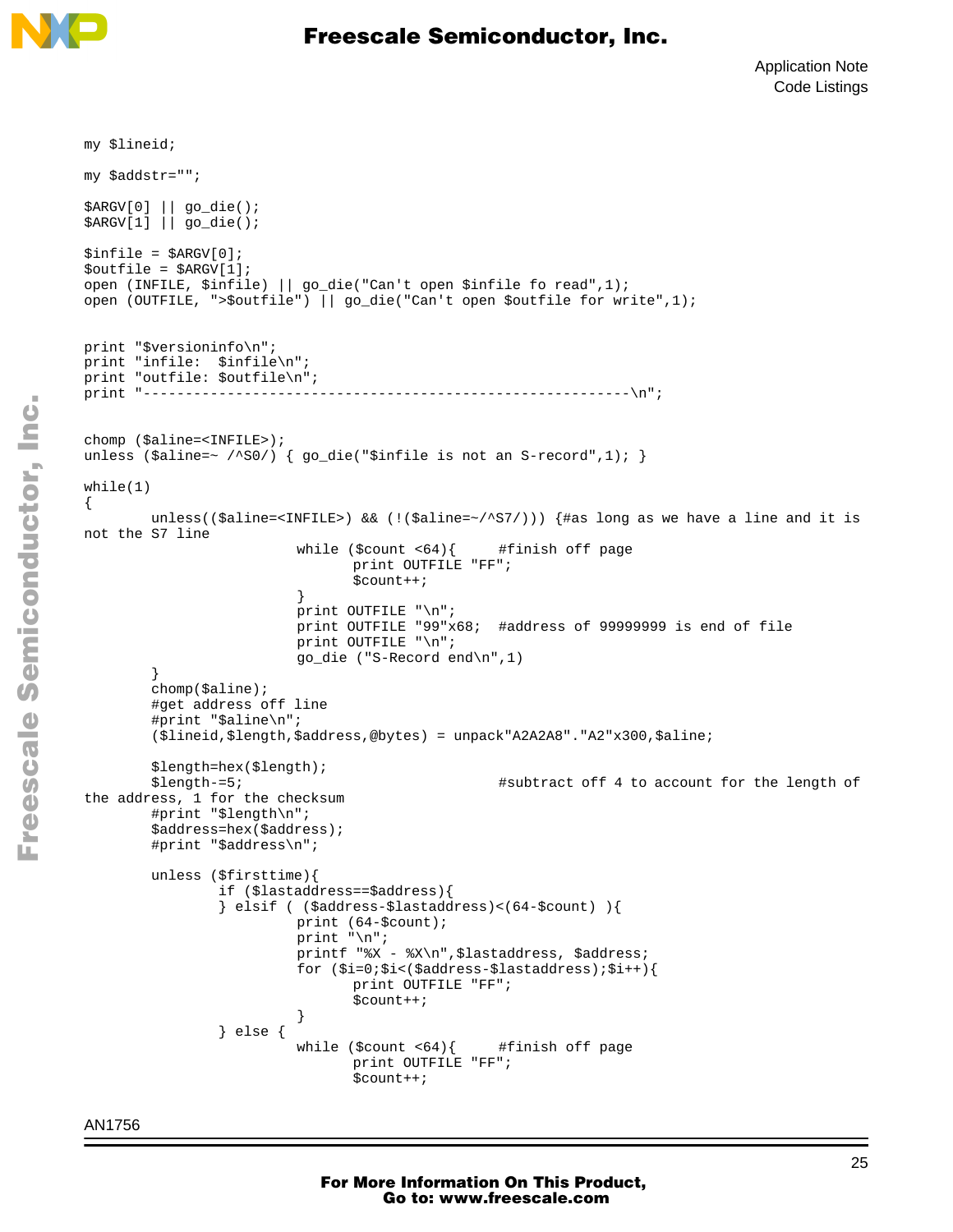

```
\}print OUTFILE "\n"
      } else
             $firsttime=0;
      \}$i = 0;while ($i<$length) {
             if (\text{sound}==64) {
                    if ($address % 64) { #make sure we're page aligned
                          $addstr = sprintf("8X", ($address - ($address $64) )$);$addstr="0"x(8-length($addstr)).$addstr;
                          print OUTFILE $addstr;
                          for (\xi j=1; \xi j<=\xi address \xi 64; \xi j++)print OUTFILE "FF";
                          \text{\%count} = \text{\%address} \ \text{\%} \ 64;} else \{$addstr=sprintf("%X", $address);
                          $addstr="0"x(8-length($addstr)).$addstr;
                          print OUTFILE $addstr;
                          printf OUTFILE "%8.lx", $address; #print address
                          scount=0;\}print OUTFILE "Sbytes[$i]";
             $i++;$count++;$address++;if($count == 64) { print OUTFILE "\n"; }
      $lastaddress=$address; #save off address
      #go_die("test");
sub go\_die {
      my($message,$supressformat)=@_;
      if ($message) \{print "$message"; }
      close (INFILE);
      close (OUTFILE);
      unless (\text{supressformat}) {
            print "format is: \n\timesprint "
                                        sikadown <s-file> <outfile>\n";
      } else \{\mathcal{E}die (\sqrt[n]{n});
\example\s2asm.pl
#!/usr/local/bin/perl
# File: s2asm
# Purpose: Perl script that takes an .elf.s and translates it into
# an assembly language file that contains the data in the s record
```
 $#$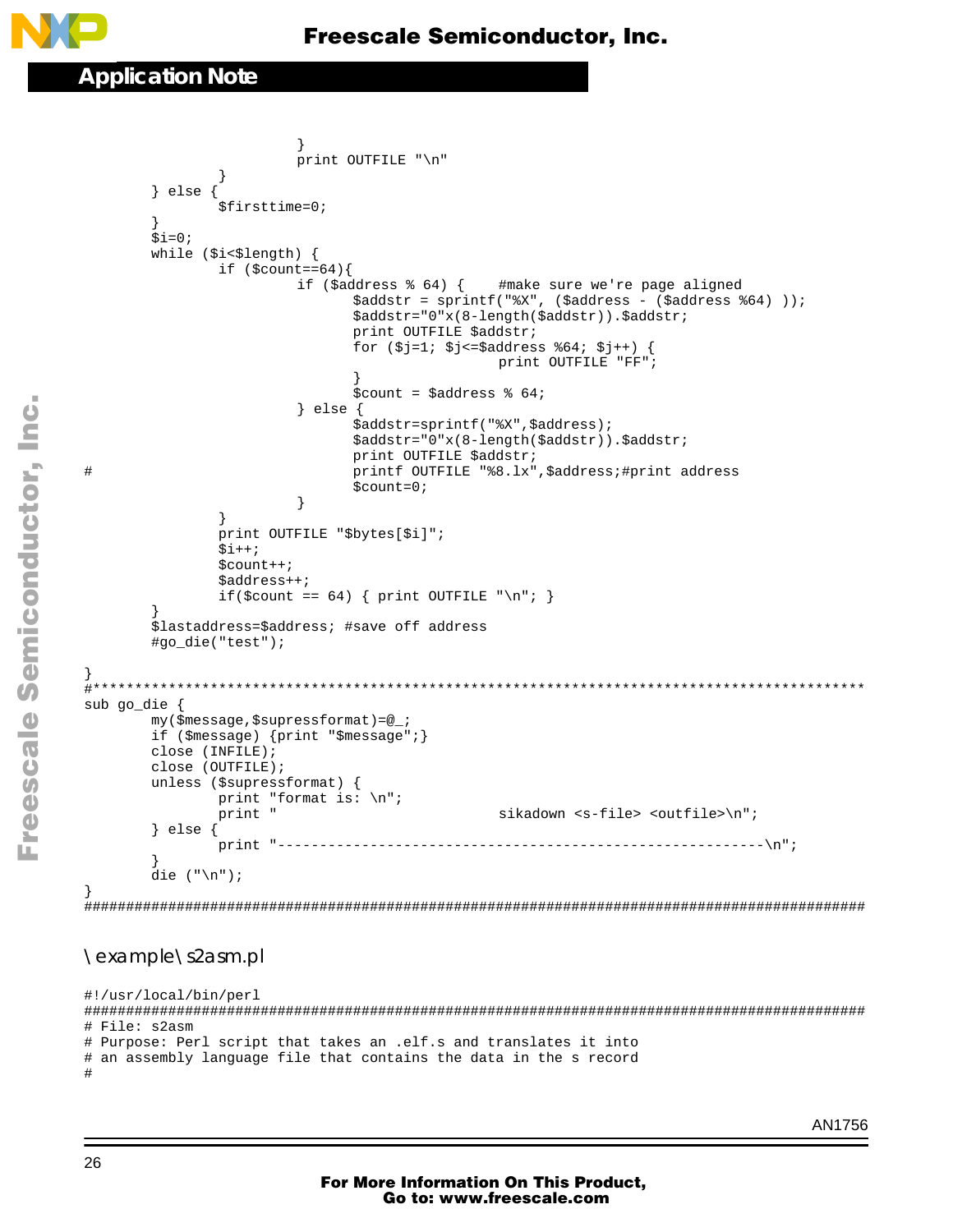

**Application Note Code Listings** 

```
# This is so you can compile a program to run in ram, translate it
# with this program and include it in a program that goes in flash,
# then you can copy the block of data from flash into ram and run
# the program.
## The format of the created assembly file is:
#.long [starting address to write to]
#.byte [number of bytes until the next address]
#.byte [first byte]
\#. . .
        .byte [last byte of the line]
\#\#.long [second starting address]
        .byte [number of bytes]
#\#\#\ldots\#.long 0x99999999
                                                  (indicates the last chunk of memory)
#the label it creates to reference the data is the output filename
#with the '.' replaced with '_' and a '_start' appended
\#ie. base_s.s => _base_s_s_start
##it puts an #include "copyblock.h" which contains the code to copy
##the block of code into ram from flash. I named it an .h file so I
        can put it in a CodeWarrior project and it wouldn't try to compile
#it by itself.
#use strict;
my $versioninfo = "s2asm v0.1 9/27/2000 AM";
my $infile="";
my $outfile="";
my $aline="";
my $count;
my $address;
my @bytes;
my ($length,$i,$j);
my $firsttime=1;
my $lineid;
my $label;
my $addstr="";
\begin{array}{ll} \text{\texttt{\$ARGV[0] $} & || & \text{\texttt{go\_die()}$} \text{;} \\ \text{\texttt{\$ARGV[1] $} & || & \text{\texttt{go\_die()}$} \text{;} \end{array}$infile = $ARGV[0];$outfile = $ARGV[1];open (INFILE, $infile) || go_die("Can't open $infile fo read",1);
open (OUTFILE, ">$outfile") || g_0die("Can't open $outfile for write",1);
print "$versioninfo\n";
print "infile: $infile\n";
print "outfile: $outfile\n";
chomp ($aline=<INFILE>);
unless ($aline=~ /^S0/) { go_die("$infile is not an S-record",1); }
```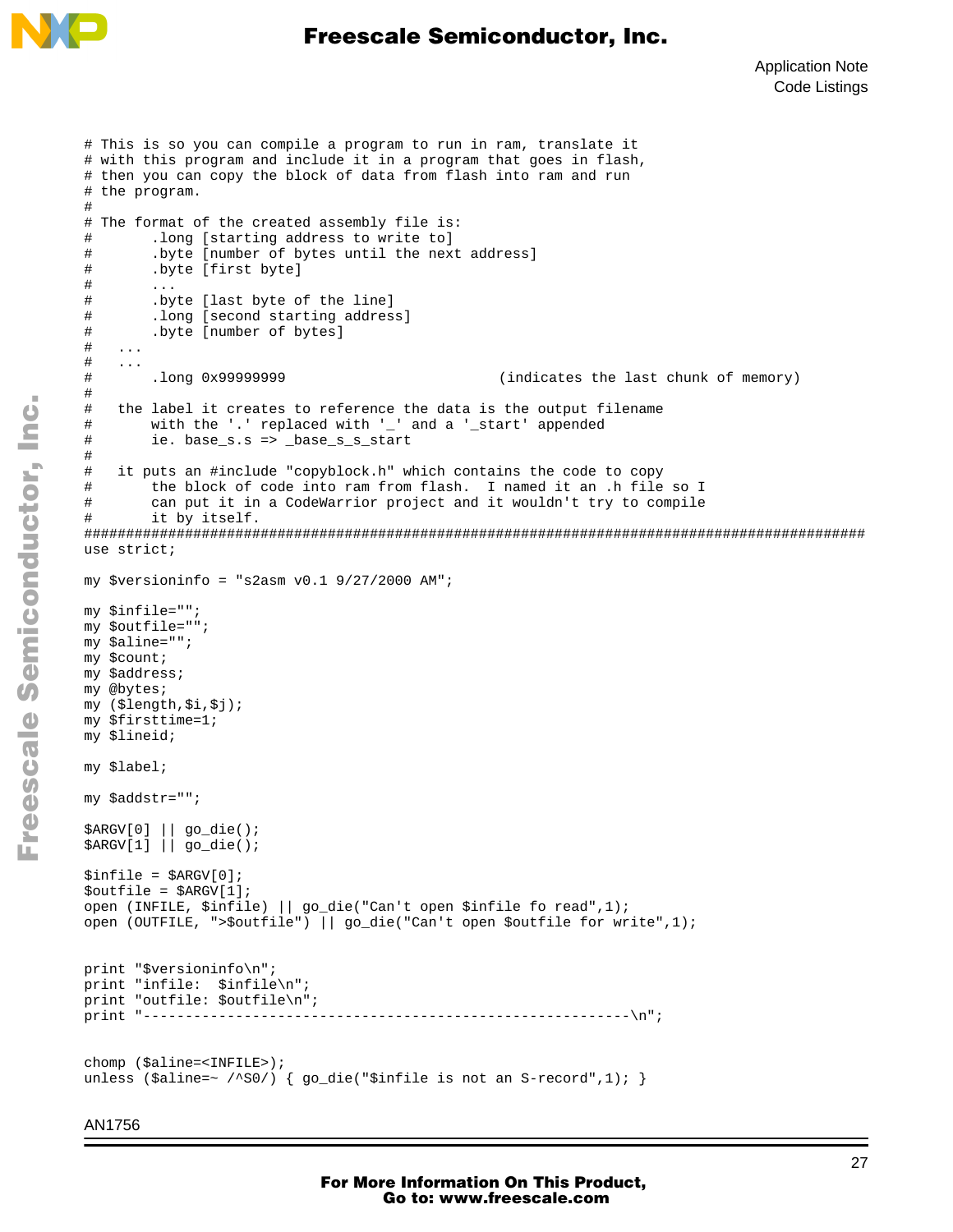

```
Application Note
```

```
print OUTFILE "\/* File: $outfile *\/\n";
print OUTFILE "\backslash/* Generated by $versioninfo *\backslash/\backslash n";
print OUTFILE "\n\n";
$label=$outfile;
$label=\s/\\s/\\s/\\s/\\s/$label="_".$label."_start";
print OUTFILE "#include \"copyblock.h\"\n";
print OUTFILE "\t.data\n";
print OUTFILE "\t.export\t$label\n";
print OUTFILE "$label:\n";
#print OUTFILE "\t.long\t$label\n";
#format will be
# .long address to copy to
# .byte num of bytes to copy
# followed by the appropriate number of bytes
# end will be marked by:
# .long 0x99999999
while(1)\{unless($aline=<INFILE>){
               print OUTFILE "\t.long\t0x99999999\n";
                go_die("end of .S record reached without a S7 line encountered",1); }
        chomp($aline);
        if (\text{saline}=\sim/S7/) {
               print OUTFILE "\t.long\t0x99999999\n";
                go_die("end of .S record reached",1);
        }
        ($lineid,$length,$address,@bytes) = unpack"A2A2A8"."A2"x300,$aline;
        $length=hex($length);
        $length-=5; #subtract off 4 to account for the length of
the address, 1 for the checksum
        print OUTFILE "\t.long\t0x$address\n";
        printf OUTFILE "\t.byte\t0x%X\n",$length;
        for ($count=0; $count<$length; $count++) {
               print OUTFILE "\t.byte\t0x$bytes[$count]\n";
        }
}
#***********************************************************************
sub go_die {
        my($message,$supressformat)=@_;
        if ($message) {print "$message\n";}
       close (INFILE);
        close (OUTFILE);
        unless ($supressformat) {
               print "format is: \n \pi;<br>print "
                                                 s2asm \langle s-fil \rangle \langle outfile\rangle \langle n" ;} else {
                print "----------------------------------------------------------\n";
        }
        die ("\n");
}
#############################################################################################
```
F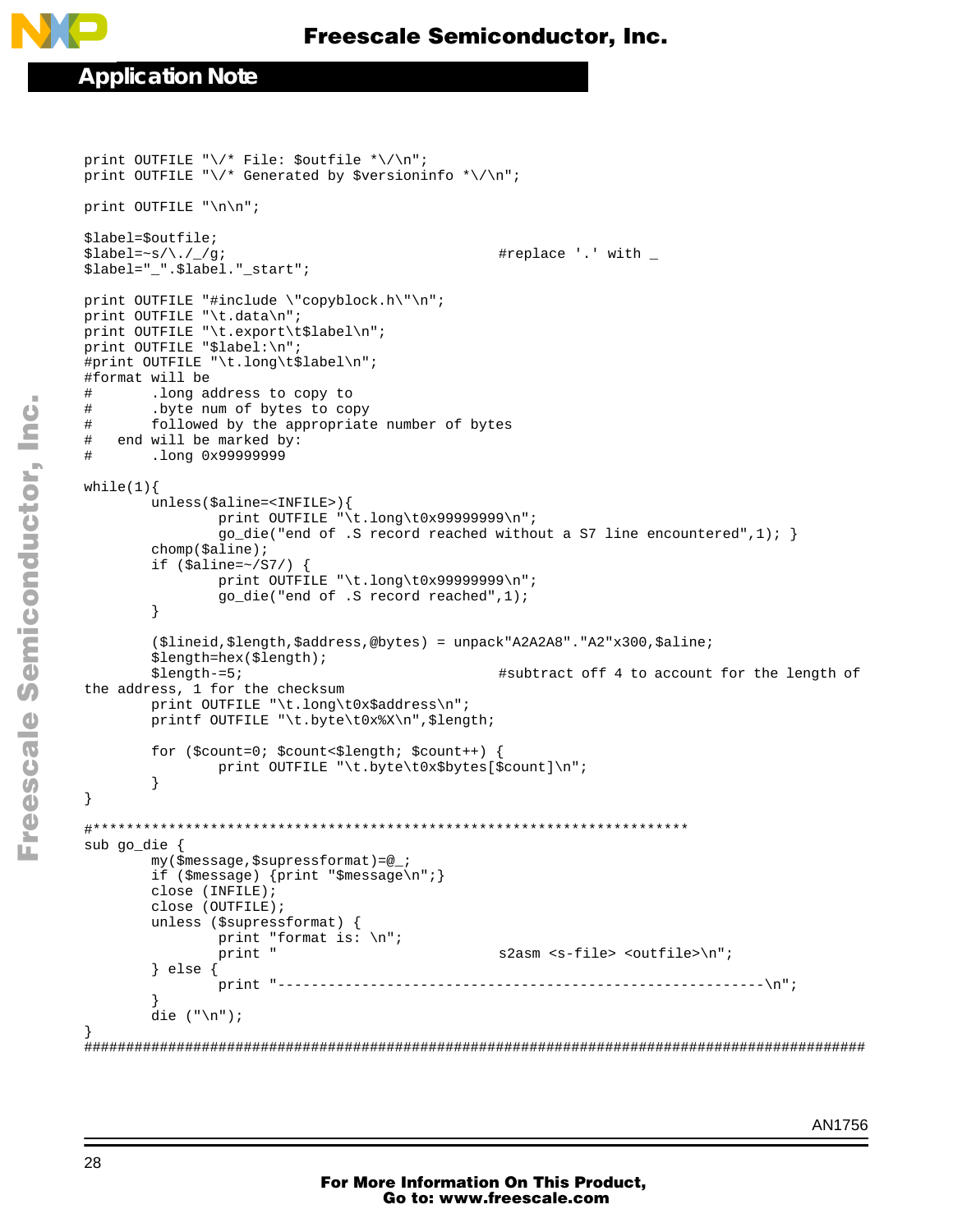

#### **Downloader Code**

```
\example\downloader\sikaflash\sikaflash.c - FLASH Programming/Erasing Routines
//Desc: Flash programming for Sika
//Author: Billy Eno
//Date: 10-17-2000*/
#include "sikaflash.h"
*********
bulk_erase
bulk erase a block or the whole array, shadow row erase with block 0
send the clock frequency and the block to erase (0-7)
or a number bigger than 7 to erase the whole array.
********/
int bulk_erase(INT8U clockfreq, INT8U block)
\{INT32Upulse;
                 /*pulse number*/
  INT32Uver_add;/*verify address*/
  INT32U erase_start;/*start of erase*/
  INT32U erase_end;/*end of erase */
  INT8Uclksc_num; /*numerator and denominator for clock scalar (R)*/
  INT8Uclksc\_den = 1;reg_CMFRCTL.reg = 0x00000000i/* reset CTL to reset state (just to be sure)*/
  reg_CMFRMCR.reg = 0x000000FF;/* reset CMFR_MCR to reset state (just to be sure) */
  /* get the start and end addresses */
  if (block>7) /* if we want to erase the whole array*/\{erase\_start = 0x00000000;\text{erase\_end} = 0 \times 0001 \text{FFFF}\}else
   \{erase start = block * 0x4000i/* 16K blocks */
     erase\_end = erase\_start + 0x3FFF;\left\{ \right\}reg_CMFRMTR.bit.PAWS = 7; /*Set PAWS[2:0]=111 (disable firmware PWM) */
  reg CMFRMCR.bit.PROTECT = PROTECT NONE;/* set PROTECT to protect none */
   /*determine SCLKR[2:0], CLKPE = 00, N=15 */
  if (clockfreq < 12)\{clksc_num = 1;
     req CMFRCTL.bit.SCLKR = 1; /*SCLKR[2:0]=b001;*/
  else if (clockfreq <= 18)
   \{clksc_name = 3;clksc_den = 2i
```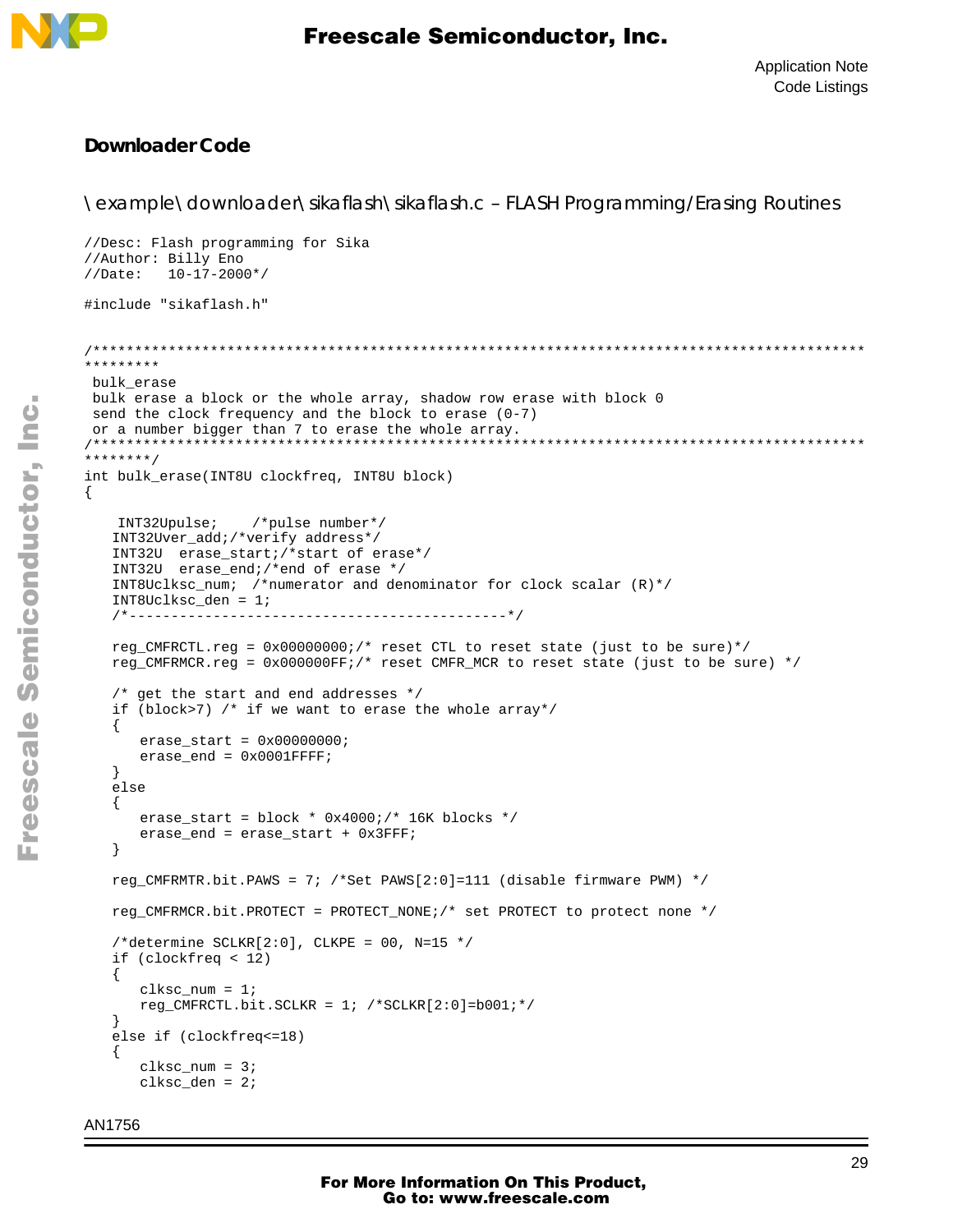

```
reg_CMFRCTL.bit.SCLKR = 2; /*SCLKR[2:0]=b010;*/
}
else if (clockfreq<=24)
{
   clksc\_num = 2;reg_CMFRCTL.bit.SCLKR = 3; /*SCLKR[2:0]=b011;*/
}
else if (clockfreq<=33)
{
   clksc_num = 3;
   reg CMFRCTL.bit.SCLKR = 4; /*SCLKR[2:0]=b100;*/
}
/* Find clkpm (M) for a 100 mS pulse
   pulse width = System Clock Period * (clksc_num/clksc_den) * 2^N * M */
reg_CMFRCTL.bit.CLKPM = (clockfreq*1000000*clksc_den)/(10*clksc_num*32768);
reg_CMFRCTL.bit.ERASE = 1;/* set ERASE bit */
if (block>7) /* if we are erasing the whole array*/
   reg_CMFRCTL.bit.BLOCK = 0xFF;/* set up all the blocks to erase */
else
   reg_CMFRCTL.bit.BLOCK = (1<<block);/* set the bit of the block to erase */
reg CMFRCTL.bit.SES = 1; /* set the start erase sequence bit */
(* (volationile INT32U *)(erase\_start)) = 0xffffffff; /* erase interlock write* /pulse=1;
while (pulse <= MAX_ERASE_PULSE)
{
   if (pulse<=PULSE1) \{reg\_CMFRMTR.read = 0x00000c00\} /*set NVR=1, PAWS=100*/
   else if (pulse<=PULSE2) {reg_CMFRMTR.reg = 0x00000d00;}/*set NVR=1, PAWS=101*/
   else if (pulse<=PULSE3){reg_CMFRMTR.reg = 0x00000e00;}/*set NVR=1, PAWS=110*/
   else if (pulse = PULSE4) reg\_CMFRMTR-reg = 0x00000f00; \}/*set NVR=1, PANS=111*/Pelse if (pulse<=PULSE5){reg\_CMFRMTR.read = 0x00000400;}/*set NVR=0, PANS=100*/else if (pulse<=PULSE6){reg\_CMFRMTR, reg = 0x00000500}//*set NVR=0, PAWS=101*/
   else if (pulse <= PULSE7) {reg\_CMFRMTR.read = 0x00000600; }/*set NVR=0, PAWS=110*/
   else {reg\_CMFRMTR.read = 0x00000700}; /*set NVR=0, PAWS=111*/
   reg_CMFRCTL.bit.EHV = 1 ; /*set EHV*/
   while (reg_CMFRCTL.bit.HVS);/*wait for HVS bit to clear*/
   reg_CMFRCTL.bit.EHV = 0; /*clear EHV*/
     /*margin verify*/
   if (pulse > PULSE_BEFORE_CHECK) /*if we are at the point we want to start margin reads*/
   {
    ver_add = erase_start;
    while (ver_add < erase_end)/* margin verify loop */
    {
       /* if the address doesn't read as all ones, break and then handle problems */
      if ( ((*(volatile INT32U *) (ver\_add)) := 0xffffffff) )break;
      ver_add+=4;
     }
     /* see if margin read passed */
    if (ver_add >= erase_end) /* if we have gone through the whole area to erase */
      break; /* break out of the while loop */
```
AN1756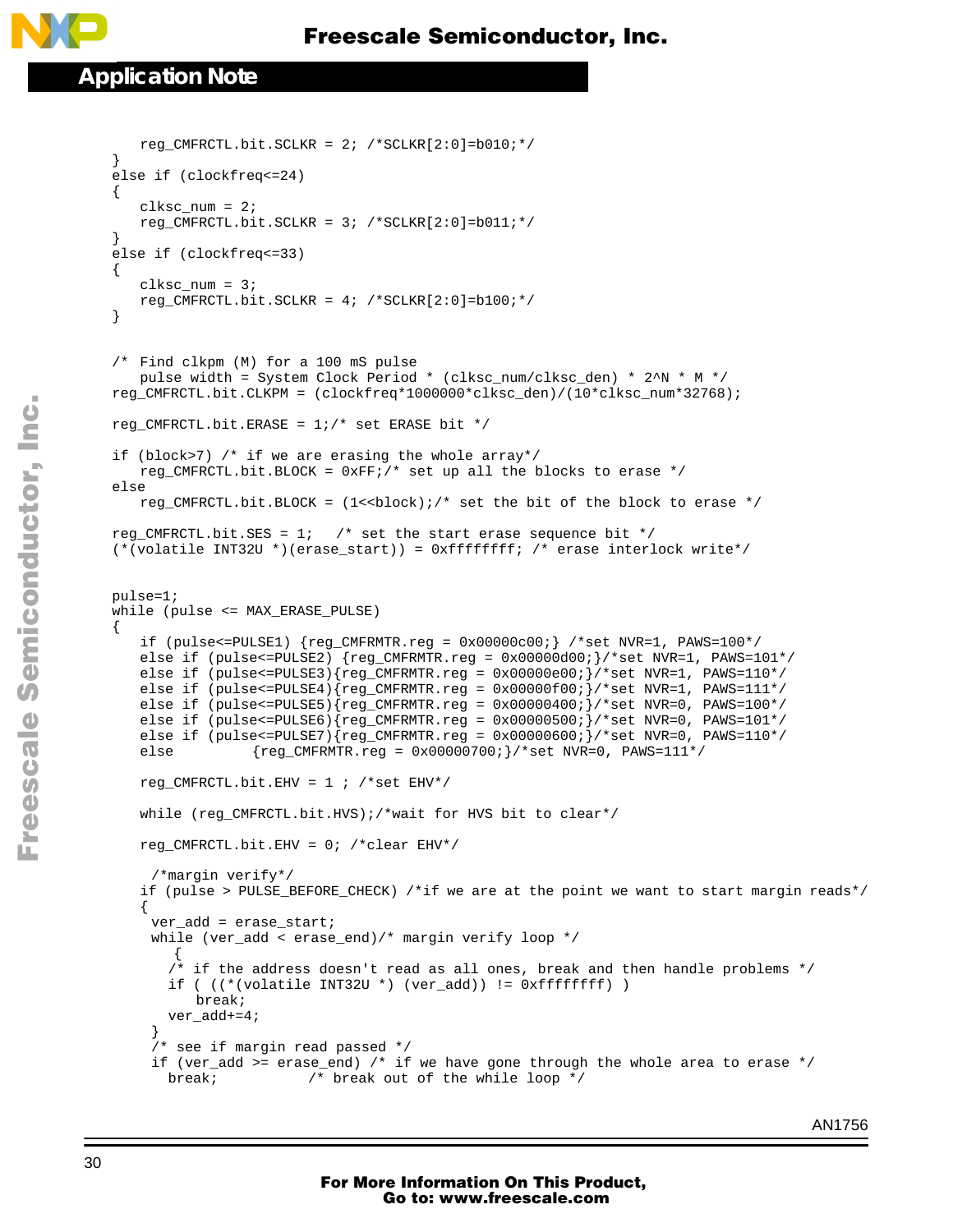

 $\}$ 

 $\{$ 

#### **Freescale Semiconductor, Inc.**

```
\}pulse++;/* go to next pulse */
   \} /*end while (pulse <= MAX_ERASE_PULSE) */
   reg_CMFRCTL.reg = 0x00000000i/* reset CTL to reset state */
   reg_CMFRMCR.reg = 0x000000FF;/* reset CMFR_MCR to reset state */
   if (ver_add < erase_end)/* if it didn't make it to the end of the block to erase*/
     return FALSE /* return false*/
   e] se
     return TRUE; /* otherwise return true */
program_page()
program a page,
clockfreq - clock frequency
address - starting address of page in flash
dataloc - starting address of page in RAM
/**********************
                                          int program_page(INT8U clockfreq, INT32U address, INT32U dataloc)
  INT8U i=0;
                       /* counter */INT32U curr_add = address;/* holds the current address to be programmed */
   INT32Udata add = dataloc; /* holds the current address to be read from */
                      /* number of pulses */
   INT32Upulse = 1;INT8Uall_programmed = 0i/* see if programmed */
   INT8Uword_programmed = 0;/* individual word programmed */
   INT8Uclksc_num;
                      /*numerator and denominator for clock scalar (R)*/
  INT8Uclksc_den = 1;
  volatile INT32U junk; /*make this volatile so it doesn't get optimized
                      away somehow*/
  INT8Uclkpm_250us;
   INT8Uclkpm_100us;
   INT8Uclkpm_50us;
   reg_CMFRCTL.reg = 0x00000000i/* reset CTL to reset state (just to be sure)*/
   reg_CMFRMCR.reg = 0x000000FF;/* reset CMFR_MCR to reset state (just to be sure) */
  reg_CMFRMTR.bit.PAWS = 7; /*Set PAWS[2:0]=111 (disable firmware PWM) */
   reg_CMFRMTR.bit.GDB= 1;/*set GDB=1*/
   reg_CMFRMCR.bit.PROTECT = PROTECT_NONE;/* set PROTECT to protect none */
   /*determine SCLKR[2:0], CLKPE = 00, N=5 */
   if (clockfreq < 12)clksc num = 1;
      reg\_CMFRCTL.bit.SCLKR = 1; /*SCLKR[2:0]=b001;*/
   else if (clockfreq <= 18)
      clksc_name = 3;clksc_den = 2i
```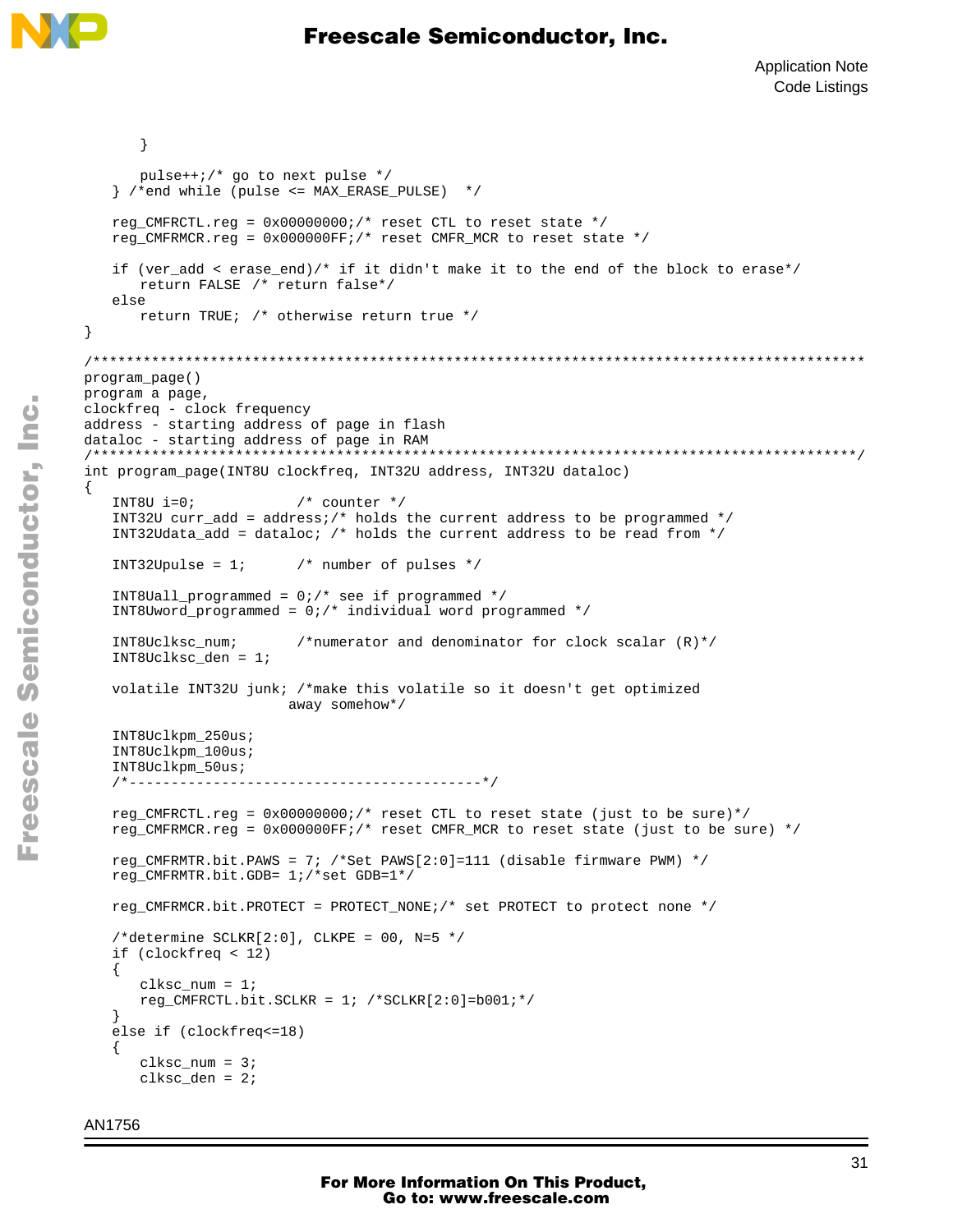

```
Application Note
```

```
reg_CMFRCTL.bit.SCLKR = 2; /*SCLKR[2:0]=b010;*/
   }
   else if (clockfreq<=24)
   \left\{ \right.clksc\_num = 2;reg_CMFRCTL.bit.SCLKR = 3; /*SCLKR[2:0]=b011;*/
   }
   else if (clockfreq<=33)
   \left\{ \right.clksc_name = 3;reg CMFRCTL.bit.SCLKR = 4; /*SCLKR[2:0]=b100;*/
   }
   /* Find clkpm (M) for the 250uS, 100uS and 50uS
      pulse width = System Clock Period * (clksc_num/clksc_den) * 2^N * M
      clkpm=(clock*clksc_den)/((1/PW)*clksc_num*2^5) <-- use (1/PW) to keep all the calcula-
tions above 0 */
   /*for 250us*/
   clkpm_250us = (clockfreq*1000000*clksc\_den)/(4000*clksc\_num*32);/*for 100us*/
   clkpm_100us = (clockfreq*1000000*clksc_den)/(10000*clksc_num*32);/*for 50us*/
   clkpm_50us = (clockfreq*1000000*clksc_den)/(20000*clksc_num*32);
   /* ERASE bit remains clear*/
   reg_CMFRCTL.bit.CLKPM = clkpm_250us;/*set initial CLKPM*/
   /* to determine the block we're in, mask off the lower 13 bits,
       which leaves the block number in bits [16:14], shift right the
       block number by 14. Shift left a one by the resulting block number
       to form the mask.
       (this only works with the 16K blocks like on MMC2107) */
   reg_CMFRCTL.bit.BLOCK = ( 1 << ((address & 0x0001c000) >> 14) );
   /*set SES bit */
   reg_CMFRCTL.bit.SES=1;
   /*now start programming the page*/
   /*write to buffer*/
   for (i=0:i<64:i++)/*page has 16 words, 64 bytes*/
   {
      (*(volatile INT8U *) (curr_add)) = (*(volatile INT8U *) (data_add));
      curr_add++;
      data_add++;
   }
   all programmed = FALSE; /*initialize flag*/
   /* program */
   while (pulse <=MAX_PROG_PULSE)
   {
      /* change the voltages according to which step we are on*/
      if (pulse <= PROG_STEP8) /*don't waste time if past when stuff changes*/
      {
```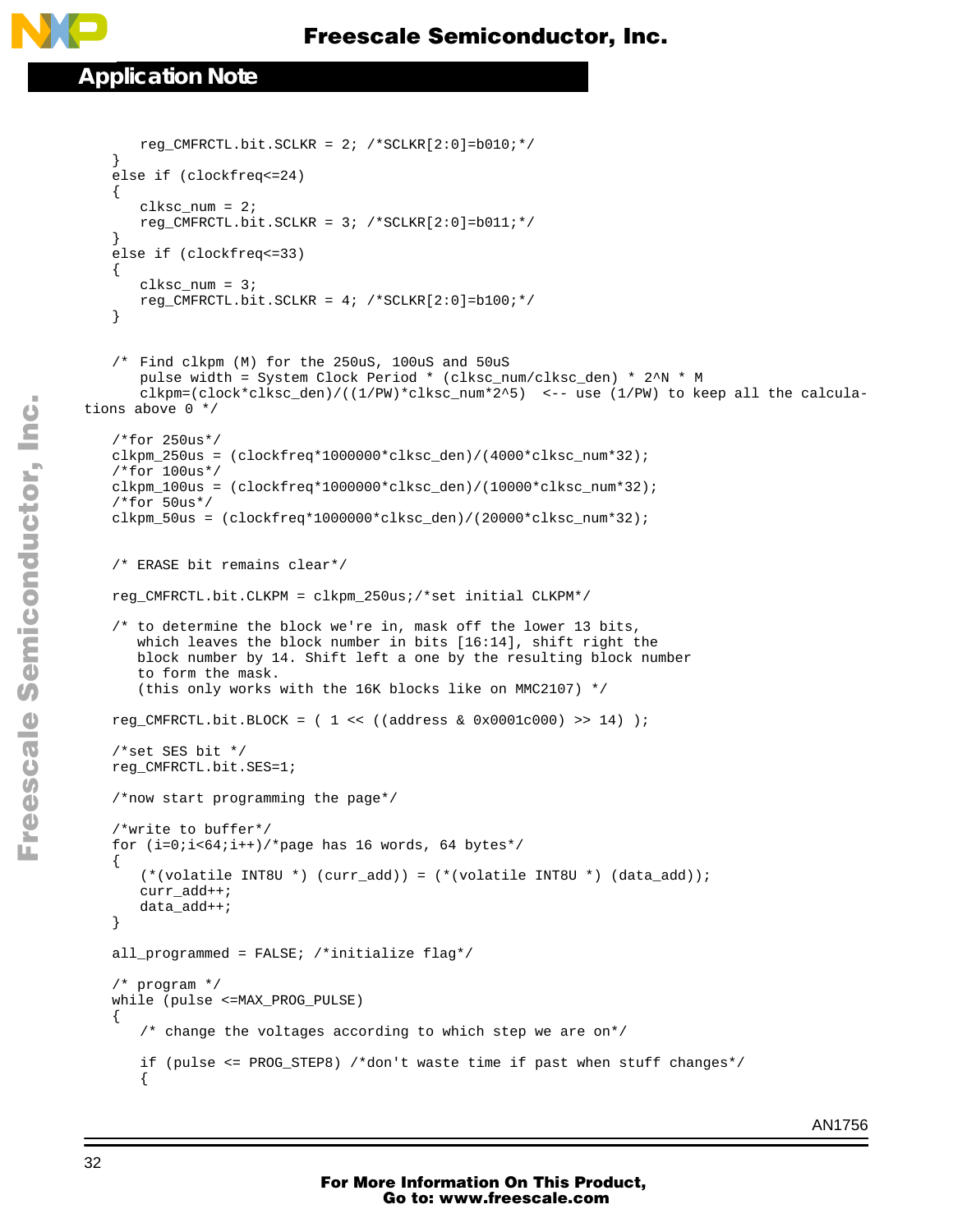

```
if (pulse == PROG_STEP1)
      reg CMFRMTR.reg = 0x00000c20;/* set NVR=1, PAWS=100, GDB=1 */
    else if (pulse == PROG_STEP2)
      reg_CMFRMTR.reg = 0x00000d20;/* set NVR=1, PAWS=101, GDB=1 */
    else if (pulse == PROG_STEP3)
      reg_CMFRMTR.reg = 0x00000e20;/* set NVR=1, PAWS=110, GDB=1 */
    else if (pulse == PROG_STEP4)
      reg_CMFRMTR.reg = 0x00000f20;/* set NVR=1, PAWS=111, GDB=1 */
    else if (pulse == PROG_STEP5)
      reg_CMFRMTR.reg = 0x00000420;/* set NVR=0, PAWS=100, GDB=1 */
    else if (pulse == PROG_STEP6)
      reg_CMFRMTR.reg = 0x00000520;/* set NVR=0, PAWS=101, GDB=1 */
    else if (pulse == PROG_STEP7)
      reg_CMFRMTR.reg = 0x00000620i/* set NVR=0, PAWS=110, GDB=1 */else if (pulse == PROG_STEP8)
      reg_CMFRMTR.reg = 0x00000720;/* set NVR=0, PAWS=111, GDB=1 */
   }
   /*do the pulse*/
   reg CMFRCTL.bit.EHV = 1;/*set EHV*/
   while (reg_CMFRCTL.bit.HVS); /*wait for HVS bit to clear*/
   /* change the pulse width if needed*/
   if (pulse == PROG_50US) /* if we are going to 50uS pulses*/
    reg_CMFRCTL.bit.CLKPM = clkpm_50us;
   else if (pulse == PROG 100US)/* if we are going to 100uS pulses*/
    reg_CMFRCTL.bit.CLKPM = clkpm_100us;
   reg_CMFRCTL.bit.EHV = 0;/*clear EHV*/
   /* margin verify loop */
   curr add = address;
   all_programmed = FALSE;
   i=0;
   while(i<16)/* check the 16 words of the page */
   {
    /* check to see if programmed, if not then break out of loop*/
    if ( ((*(volatile INT32U *) (curr_add))) != 0x00000000 )
      break;
    curr_add+=4;
    i++;}
   if (i<8)/* if we didn't make it to the second half of the page*/
   {
    /* reading the second half of the page is critical to the margin read,
        make sure this doesn't get optimized away some how */
    junk = ((*(volatile INT32U *) (address+32))); /*do a dummy read*/
   }
   else if (i==16)/*else if we got through all 16 pages*/
   {
    all_programmed = TRUE;/* set flag to true */break;
   }
   pulse++;
}/* end while (pulse <=MAX_PROG_PULSE) */
reg_CMFRCTL.reg = 0x00000000;/* reset CMFRCTL */
```
.<br>ق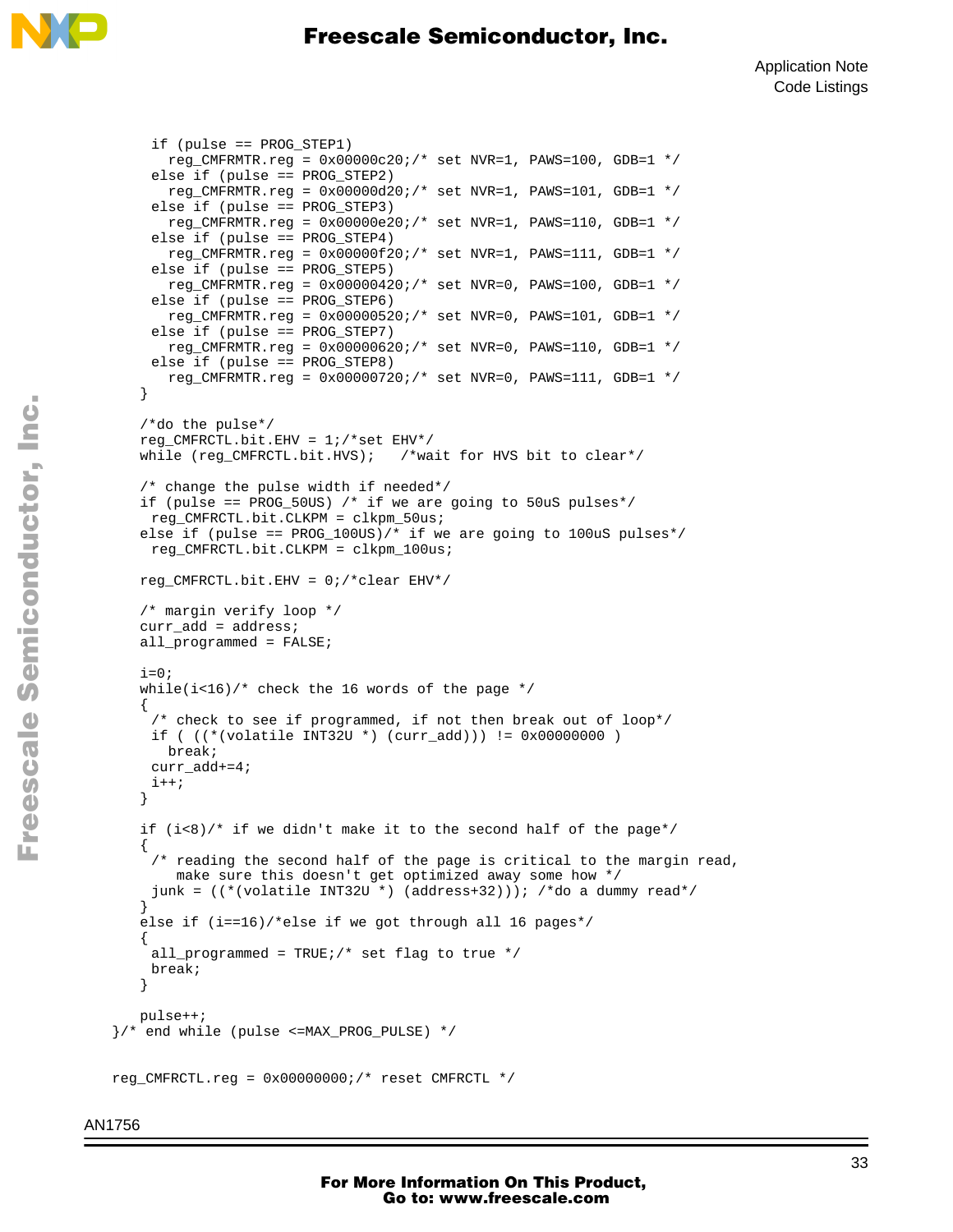

```
Application Note
```

```
reg_CMFRMCR.reg = 0x000000FF;/* reset CMFRMCR */
   return all_programmed;
}
```
*\example\downloader\sikaflash\sikaflash.h — Header File for sikaflash.c*

```
/* sikaflash.h */
/* header for sikaflash.c*/
/* 10-17-2000*/
#ifndef SIKAFLASH_H
#define SIKAFLASH_H
#include "mmc2107.h"
/* FLASH Defines */
#define FLASHSTART 0x00000000
#define FLASHEND 0x0001FFFF/* 128K flash */
#define FLASHSIZE 0x00020000
#define BLOCKSIZE 0x4000/* size of a block 16K */
#define PROTECT_NONE 0x00/* mask to protect none */
/* programming defines */
#define PULSE BEFORE CHECK 7/*number of erase pulses before the first
margin read */
#define MAX_ERASE_PULSE 28/*max erase pulses */
#define PROG_STEP1 1 /*first pulse count when NVR=1, PAWS=100
*/
#define PROG_STEP2 5 /*first pulse count when NVR=1, PAWS=101
*/
#define PROG_STEP3 9 /*first pulse count when NVR=1, PAWS=110
*/
#define PROG_STEP4 13 /*first pulse count when NVR=1, PAWS=111
*/
#define PROG_STEP5 17 /*first pulse count when NVR=0, PAWS=100
*/
#define PROG_STEP6 37 /*first pulse count when NVR=0, PAWS=101
*/
#define PROG_STEP7 57 /*first pulse count when NVR=0, PAWS=110
*/
#define PROG_STEP8 77 /*first pulse count when NVR=0, PAWS=111
for 50us pulses*/
#define PROG_STEP9 97 /*first pulse count when NVR=0, PAWS=111
for 100us pulses*/
#define PROG_50US 16/*pulse count before switching to 50US*/
#define PROG_100US 96/*pulse count before switching to 100US*/
#define MAX_PROG_PULSE 1000 /*max program pulses */
#define MAX_NVR1_PAWS100_1 4 /*max pulse count when NVR=1, PAWS=100 */
#define MAX_NVR1_PAWS101_2 8 /*max pulse count when NVR=1, PAWS=101 */
#define MAX_NVR1_PAWS110_3 12 /*max pulse count when NVR=1, PAWS=110 */
#define MAX_NVR1_PAWS111_4 16 /*max pulse count when NVR=1, PAWS=111 */
```

```
Fr\bf \Phi\bf \Phi\boldsymbol{\eta}\mathbf 0ale
\boldsymbol{g}\bf \Phimic
 o
 n
d
 u
 \mathbf 0t
 o
r, I
 n
 .<br>ق
```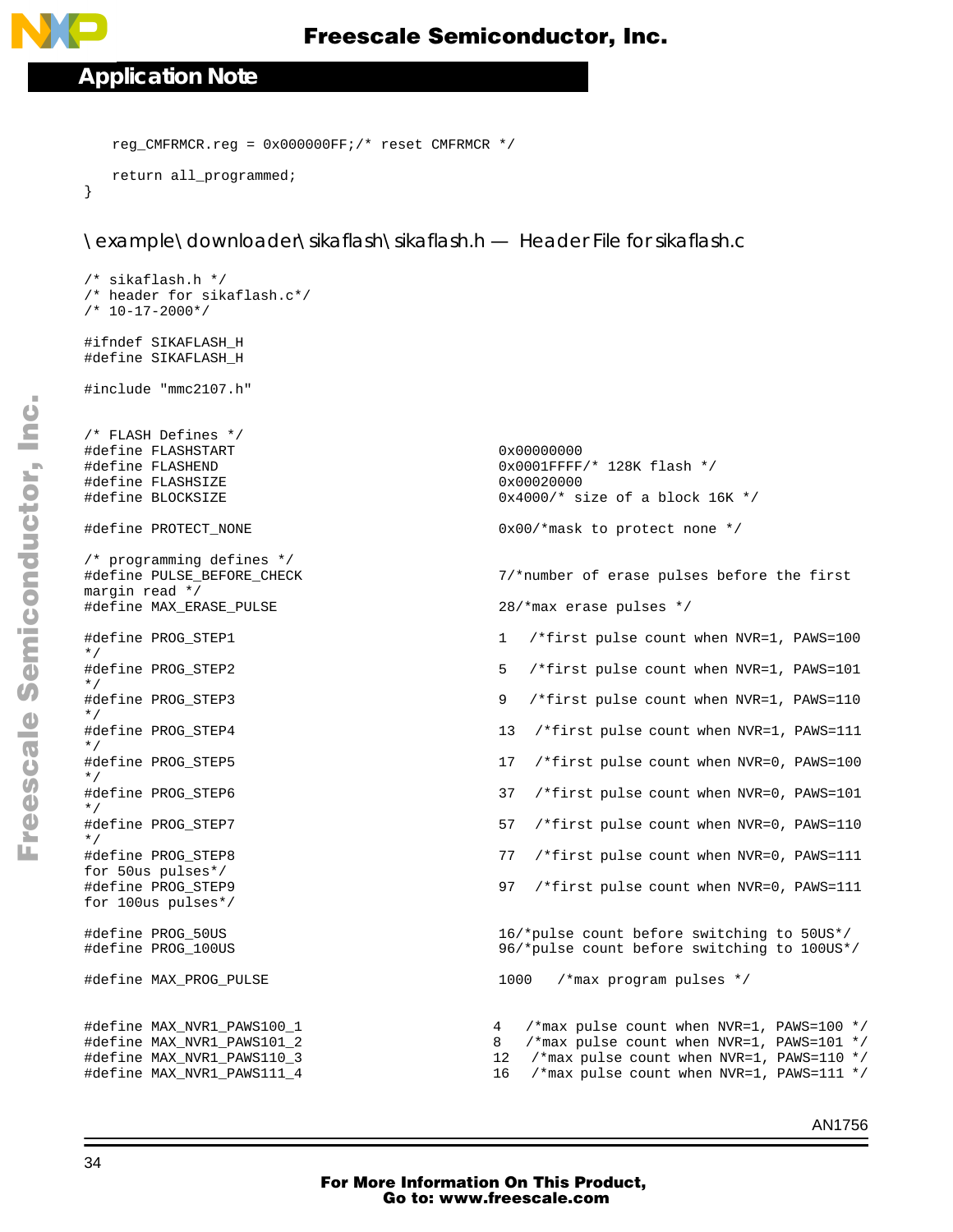

#define MAX\_NVR0\_PAWS100\_5 36 /\*max pulse count when NVR=0, PAWS=100 \*/ #define MAX\_NVR0\_PAWS101\_6 56 /\*max pulse count when NVR=0, PAWS=101 \*/ #define MAX\_NVR0\_PAWS110\_7 76 /\*max pulse count when NVR=0, PAWS=110 \*/ #define MAX\_NVR0\_PAWS110\_8\_50US 96 /\*max pulse count when NVR=0, PAWS=111 for 50us pulses\*/ 1000 /\*max program pulses \*/ /\* (after the 96th pulse use NVR=0, PAWS=111 for 100us pulses\*/ /\*erase defines\*/ #define PULSE1 0x00000001/\*used for pulse counting\*/ #define PULSE2 0x00000002 #define PULSE3 0x00000003 #define PULSE4 0x00000004 #define PULSE5 0x00000005 #define PULSE6 0x00000006 #define PULSE7 0x00000007 /\* used with the bulk\_erase() routine \*/ #define BLOCK0 0 #define BLOCK1 1 #define BLOCK2 2 #define BLOCK3 3 #define BLOCK4 4 #define BLOCK5 5 #define BLOCK6 6 #define BLOCK7 7 #define ALLBLOCKS 8 /\*prototypes\*/ int bulk\_erase(INT8U clockfreq, INT8U block); int program\_page(INT8U clockfreq, INT32U address, INT32U dataloc); #endif /\*#ifndef SIKAFLASH\_H\*/ *example\downloader\startup.s — Startup File for the Downloader* //\*\*\*\*\*\*\*\*\*\*\*\*\*\*\*\*\*\*\*\*\*\*\*\*\*\*\*\*\*\*\*\*\*\*\*\*\*\*\*\*\*\*\*\*\*\*\*\*\*\*\*\*\*\*\*\*\*\*\*\*\*\*\*\*\*\*\*\*\*\*\*\*\*\*\*\*\*\*\*\*\*\*\*\*\*\*\*\*\*\*\* / // startup.s // -- MCore Startup code. // > Initialize Stack Pointer register (ie. R0); // > Init BSS section to 0;  $//$  > Call main() //\*\*\*\*\*\*\*\*\*\*\*\*\*\*\*\*\*\*\*\*\*\*\*\*\*\*\*\*\*\*\*\*\*\*\*\*\*\*\*\*\*\*\*\*\*\*\*\*\*\*\*\*\*\*\*\*\*\*\*\*\*\*\*\*\*\*\*\*\*\*\*\*\*\*\*\*\*\*\*\*\*\*\*\*\*\*\*\*\*// // Following are defined by MW Linker. .extern \_\_sbss .extern ebss .extern \_\_stack\_begin .extern \_\_stack\_end //.extern \_\_call\_static\_initializers .extern main .text .export \_start .export \_program\_end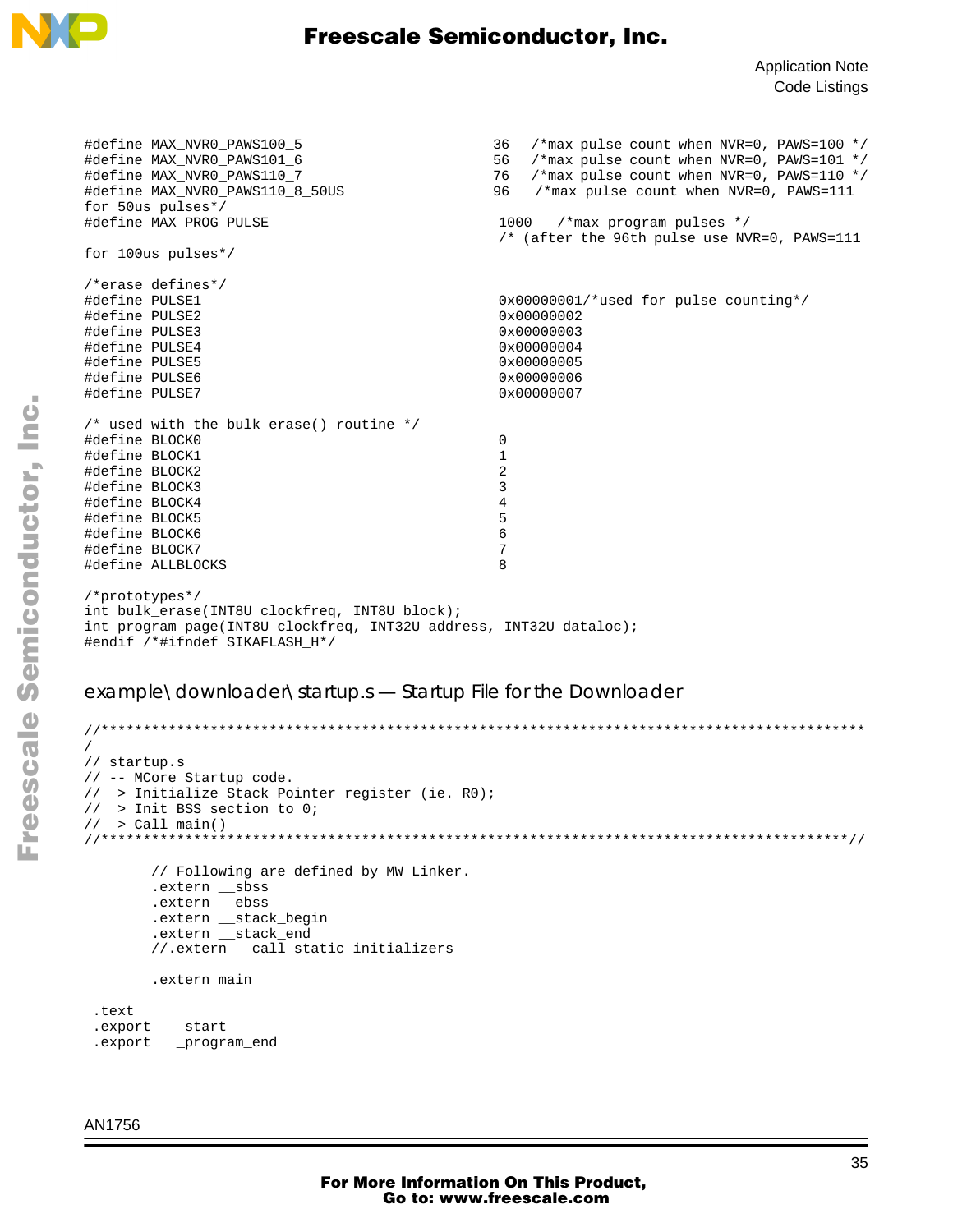

# **Application Note**

| // exception and interupt vectors<br>$\frac{1}{2}$ |                    |                                                                      |  |
|----------------------------------------------------|--------------------|----------------------------------------------------------------------|--|
|                                                    |                    |                                                                      |  |
| .align 2                                           |                    |                                                                      |  |
| //set up the vbr                                   |                    |                                                                      |  |
| $\frac{1}{2}$                                      |                    |                                                                      |  |
|                                                    | .long              | $\:$ start//0 - reset vector                                         |  |
|                                                    | //exceptions       |                                                                      |  |
| $/$ *                                              | .long              | $0x0000//1 - Misaligned Access$                                      |  |
|                                                    | .long              | $0x0000//2 - Access error$                                           |  |
|                                                    | .long              | $0x0000//3 - Divide by zero$                                         |  |
|                                                    | .long<br>.long     | 0x0000//4 - Illegal instruction<br>$0x0000//5$ - Privilage violation |  |
|                                                    | .long              | $0x0000//6$ - Trace exception                                        |  |
|                                                    | .long              | 0x0000//7 - Breakpoint exception                                     |  |
|                                                    | .long              | $0x0000//8 - Unrecoverable Error$                                    |  |
|                                                    | .long              | $0x0000//9 - Soft Rest$                                              |  |
|                                                    | .long              | $0x0000//10 - /INT$ autovector                                       |  |
|                                                    | .long              | $0x0000 // 11 - / FINT$ autovector                                   |  |
|                                                    | .long              | $0x0000//12$ - Hardware accelerator                                  |  |
|                                                    | .space             | $0x0C///(13-15)$ - reserved vectors                                  |  |
|                                                    | .long              | $0x0000// 16 - TRAP #0 instruction vector$                           |  |
|                                                    | .long              | $0x0000// 17 - TRAP #1 instruction vector$                           |  |
|                                                    | .long              | $0x0000$ / $/$ 18 - TRAP #2 instruction vector                       |  |
|                                                    | .long              | $0x0000// 19 - TRAP$ #3 instruction vector                           |  |
|                                                    | .space             | $0x2C//(20-31)$ - reserved vectors                                   |  |
|                                                    | //normal interupts |                                                                      |  |
|                                                    | .long              | 0x0000// 32 (priority 0) lowest                                      |  |
|                                                    | .long              | 0x0000// 33 (priority 1)                                             |  |
|                                                    | .long              | 0x0000// 34 (priority 2)                                             |  |
|                                                    | .long              | 0x0000// 35 (priority 3)                                             |  |
|                                                    | .long              | 0x0000// 36 (priority 4)                                             |  |
|                                                    | .long              | 0x0000// 37 (priority 5)                                             |  |
|                                                    | .long              | 0x0000// 38 (priority 6)                                             |  |
|                                                    | .long              | 0x0000// 39 (priority 7)                                             |  |
|                                                    | .long              | 0x0000// 40 (priority 8)                                             |  |
|                                                    | .long              | 0x0000// 41 (priority 9)                                             |  |
|                                                    | .long              | 0x0000// 42 (priority 10)                                            |  |
|                                                    | .long              | 0x0000// 43 (priority 11)<br>0x0000// 44 (priority 12)               |  |
|                                                    | .long<br>.long     | 0x0000// 45 (priority 13)                                            |  |
|                                                    | .long              | 0x0000// 46 (priority 14)                                            |  |
|                                                    | .long              | 0x0000// 47 (priority 15)                                            |  |
|                                                    | .long              | 0x0000// 48 (priority 16)                                            |  |
|                                                    | .long              | 0x0000// 49 (priority 17)                                            |  |
|                                                    | .long              | 0x0000// 50 (priority 18)                                            |  |
|                                                    | .long              | 0x0000// 51 (priority 19)                                            |  |
|                                                    | .long              | 0x0000// 52 (priority 20)                                            |  |
|                                                    | .long              | 0x0000// 53 (priority 21)                                            |  |
|                                                    | .long              | 0x0000// 54 (priority 22)                                            |  |
|                                                    | .long              | 0x0000// 55 (priority 23)                                            |  |
|                                                    | .long              | 0x0000// 56 (priority 24)                                            |  |
|                                                    | .long              | 0x0000// 57 (priority 25)                                            |  |
|                                                    | .long              | 0x0000// 58 (priority 26)                                            |  |
|                                                    | .long              | 0x0000// 59 (priority 27)                                            |  |
|                                                    | .long              | 0x0000// 60 (priority 28)                                            |  |
|                                                    | .long              | 0x0000// 61 (priority 29)                                            |  |
|                                                    | .long              | 0x0000// 62 (priority 30)                                            |  |
|                                                    | .long              | 0x0000// 63 (priority 31) highest                                    |  |

AN1756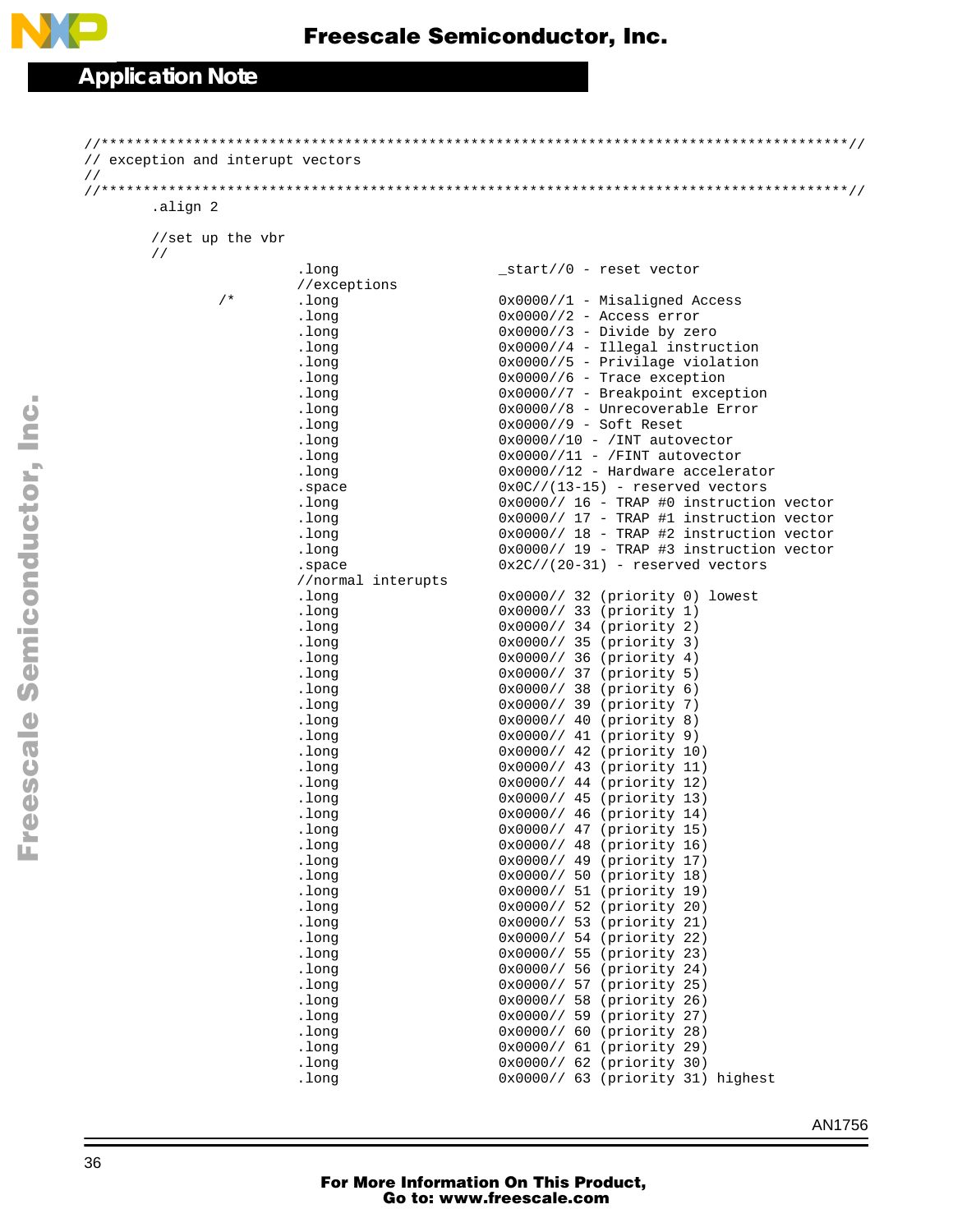

Application Note Code Listings

```
//fast interupts
                    .long 0x0000// 64 (priority 0) lowest
                    .long 0x0000// 65 (priority 1)
                    .long 0x0000// 66 (priority 2)
                    .long 0x0000// 67 (priority 3)<br>.long 0x0000// 68 (priority 4)
                                       0x0000// 68 (priority 4)
                    .long 0x0000// 69 (priority 5)
                    .long 0x0000// 70 (priority 6)
                    .long 0x0000// 71 (priority 7)
                    .long 0x0000// 72 (priority 8)
                    .long 0x0000// 73 (priority 9)
                    .long 0x0000// 74 (priority 10)
                    .long 0x0000// 75 (priority 11)
                    .long 0x0000// 76 (priority 12)
                    .long 0x0000// 77 (priority 13)
                    .long 0x0000// 78 (priority 14)
                    .long 0x0000// 79 (priority 15)
                    .long 0x0000// 80 (priority 16)
                    .long 0x0000// 81 (priority 17)
                    .long 0x0000// 82 (priority 18)
                    .long 0x0000// 83 (priority 19)<br>0x0000// 84 (priority 20)
                                       0x0000// 84 (priority 20)
                    .long 0x0000// 85 (priority 21)<br>.long 0x0000// 86 (priority 22)
                                       0x0000// 86 (priority 22)
                    .long 0x0000// 87 (priority 23)
                    .long 0x0000// 88 (priority 24)
                    .long 0x0000// 89 (priority 25)
                    .long 0x0000// 90 (priority 26)
                    .long 0x0000// 91 (priority 27)
                    .long 0x0000// 92 (priority 28)
                    .long 0x0000// 93 (priority 29)
                    .long 0x0000// 94 (priority 30)
                    .long 0x0000// 95 (priority 31) highest*/
//*****************************************************************************************//
// _start -- program entry point.<br>//********************************
                           //*****************************************************************************************//
      // .function "_start", _start, _end_start - _start
_start:
    // Just to make "__stack_end" appear in final ELF.
   lrw r7, __stack_end
      // init stack pointer.
   lrw r8, stack_begin
   mov r0, r8
      // Initialize BSS section to 0.
      lrw r5, __sbss
      lrw r6, __ebss
      cmphs r5,r6
      bt _call_main
      subi r6,1
      xor r4,r4
_zero_bss:
      st.b r4,(r6,0)
      cmplt r5,r6
      loopt r6, _zero_bss
//_call_static_init:
// ibsr ibsr call static initializers
_call_main:
    jbsr main // pull in main()
```

```
AN1756
```
.<br>ق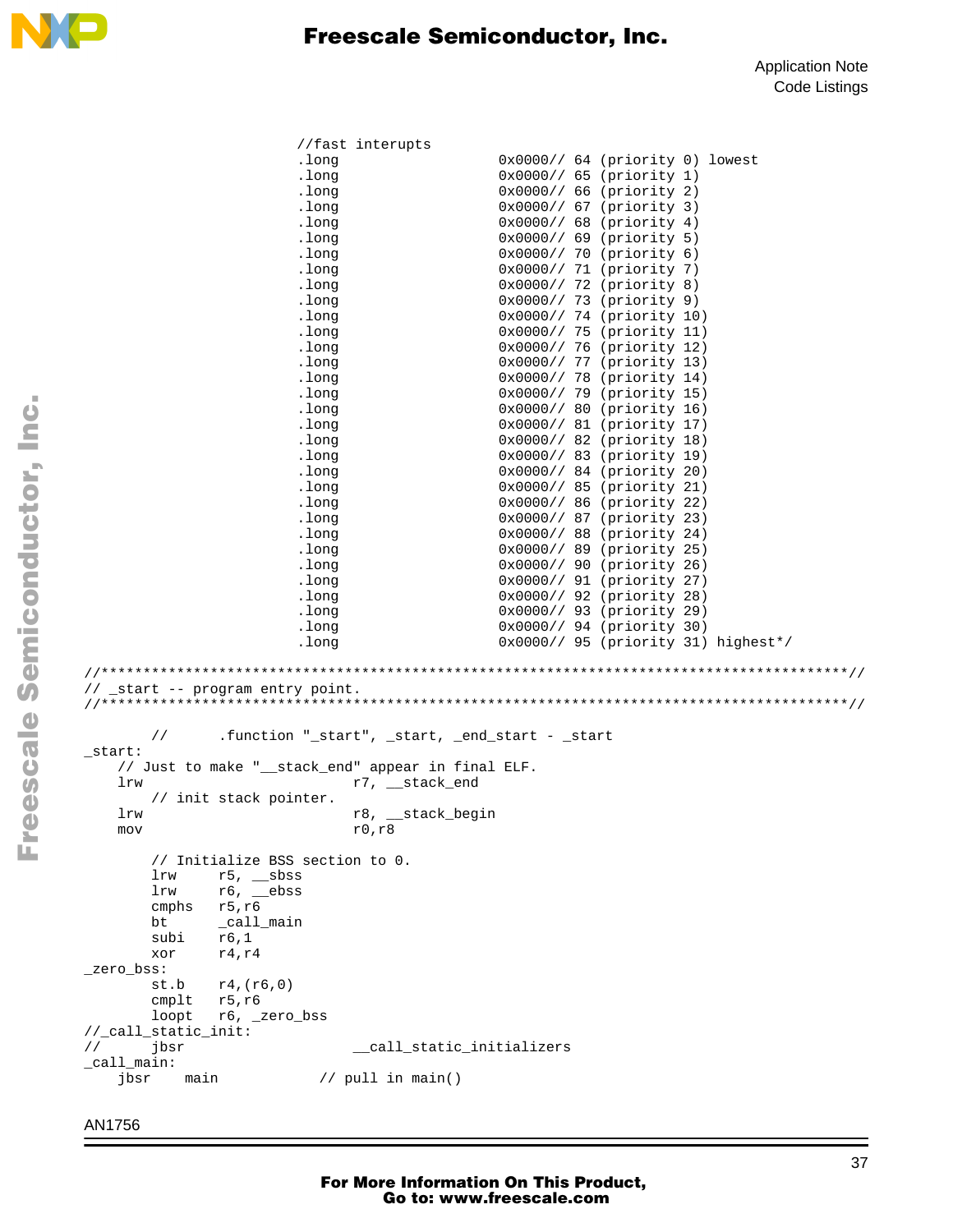

bkpt

\_program\_end: bkpt bkpt

 $//$ \_exit:  $11$ bkpt  $\frac{1}{2}$ bkpt end start: .literals \example\downloader\downloader.c — Main Program for the Downloader Program /\*\*\*\*\*\*\*\*\*\*\*\*\*\*\*\*\*\*\*\*\* /\* File: downloader.c /\* Author: Billy Eno, Product Engineer, Motorola Microcontroller Division /\* A flash downloader. /\* This allows the flash on MMC2107 (Sika) to be programmed through the serial /\* port. A S-record that has been massaged with the Perl script "sikadown.pl" /\* can be sent via a terminal program (like Hyperterminal) as a text file and /\* the program will interpret the file and program the flash  $/$ \* /\* Is designed to be either run stand alone, with the STANDALONE #define uncommented /\* or as part of the bootloader program. If the program is run as part of the /\* bootloader program, it retrieves the SCI port to use, the clock frequency and /\* the baudrate to use from flash at 0x180,0x181 and 0x182 respectively. /\* These locations are the first four bytes after a full vector table that starts  $/*$  at  $0x0000$ . #include "sci\_util.h" #include "sikaflash.h" #include "mmc2107.h" /\* uncomment STANDALONE to run the flash programmer by itself \*/ #define STANDALONE #define SA\_PORT  $\mathbf{1}$ 19200 #define SA\_BAUD #define SA\_FREQ 32 /\*\*\*\*\*\*\*\*\*\*\*\*\*\*\*\*\*\*\*/ /\* comment out USING\_EVB to disable the write to enable the Vpp on the EVB \*/ #define USING EVB;  $7$ \*\*\*\*\*\*\*\*\*\*\*\*\*\*\*\*\*\*\*\*/ void command\_loop(INT8U port, INT8U clockfreq); void program\_flash(INT8U port, INT8U clockfreq); void get\_a\_page(INT8U port, INT32U \* addr, char save\_addr[], INT8U data[]); void verify\_flash(INT8U port); /\* command loop /\* Command loop for the flash programmer. void command\_loop(INT8U port, INT8U clockfreq) { char inny;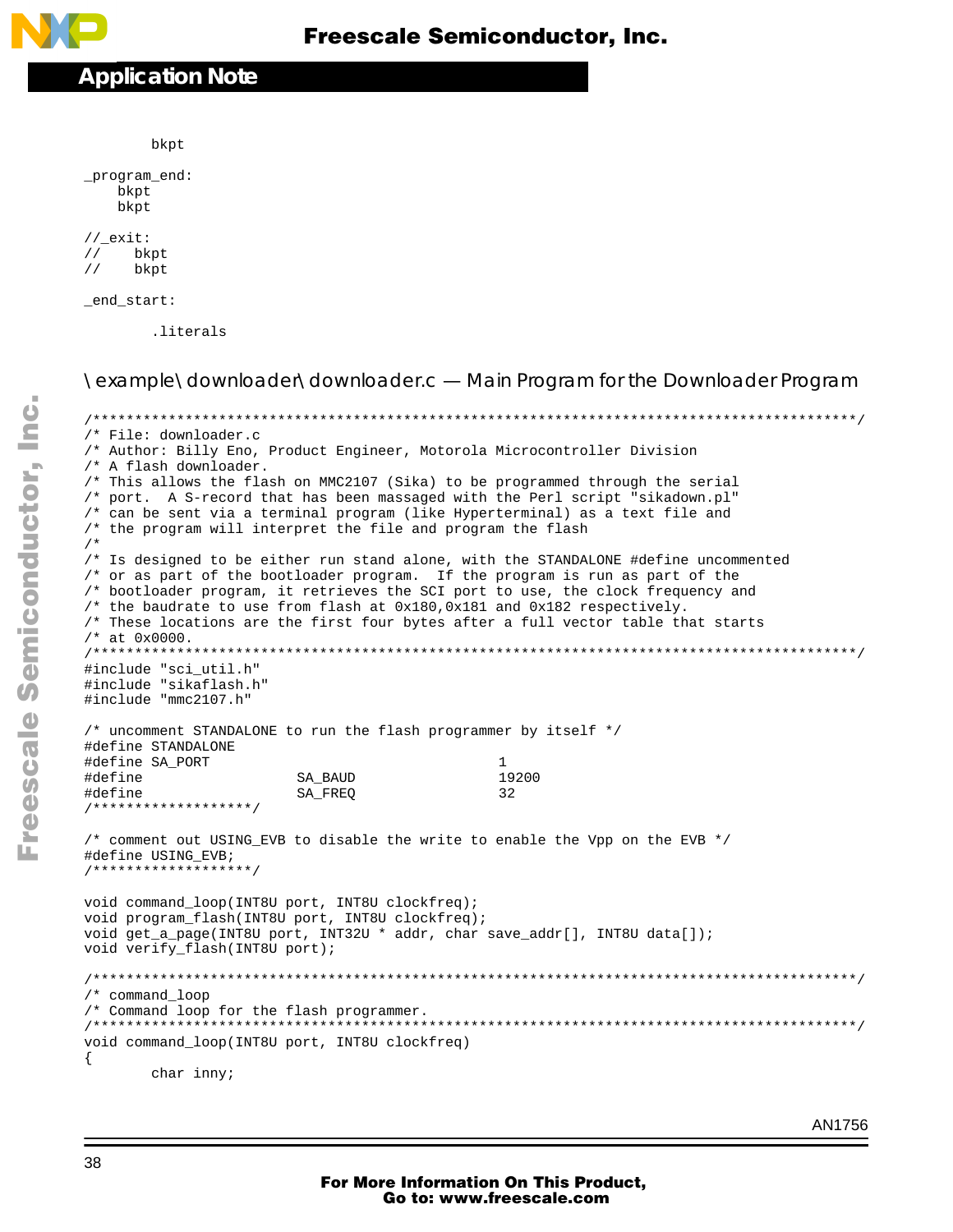

```
while(1)
         {
                 send_string(port, "\n\r: ");
                 inv = get_a_byte(port);send_byte(port, inny);
                 /* instrunctions */
                 if (\text{inny}=='?')
                 {
                           send_string(port, "\n\rTo download to flash:");
                           send_string(port, "\sqrt{n} 1. bulk erase if necessary");
                           send_string(port, "\n\r 2. Make sure the delay time between lines");<br>send_string(port, "\n\r is set to at least 75 ms");
                                                          is set to at least 75 ms");
                           send_string(port, "\n\r );
                           send_string(port, "\n\r 4. Send S-record (processed with perl");<br>send_string(port, "\n\r script \"sikadown.pl\") as a text file
                                                          script \"sikadown.pl\") as a text file");
                           send_string(port, "\n\r\r\r\verb|send_string(port, "\\n\\rf - Program flash");send_string(port, "\n\rv - Verify flash");
                           send_string(port, "\n\rb - bulk erase all of the flash");
                 }
                 /* send a file */
                 else if (inny=='f')
                 {
                            send_string(port, "\n\rProgram flash.");
                            send_string(port, "\n\rSend file now.\n\r");
                           program_flash(port,clockfreq);
                 }
                 /* bulk erase flash */
                 else if (inny=='b')
                 {
                           send_string(port, "\n\rErasing flash.");
                           if (bulk_erase(clockfreq,ALLBLOCKS))
                                   send_string(port, "\n\rDone.");
                           else
                                   send_string(port, "\n\rError Erasing flash.");
                 }
                 /* verify program */
                 else if (inny=='v')
                 {
                           send_string(port, "\n\rVerify flash.");
                           send_string(port, "\n\rSend file now.\n\r");
                           verify_flash(port);
                 }
                 /* otherwise tell the user how to get instructione */
                 else
                 {
                           send_string(port, "\n\r type ? for help");
                 }
        }
/*******************************************************************************************/
/* program_flash
/* program the flash with a massaged S-record
/* the text file must be sent with sufficient pauses between the lines to
/* allow the flash to program
/*******************************************************************************************/
void program_flash(INT8U port, INT8U clockfreq)
        INT32U addr=0; /*address to program*/
```

```
F\mathbf  \Phi\bf \Phi\boldsymbol{\theta}\mathbf 0ale
\boldsymbol{g}\bf \Phimic
 o
 n
d
 u
 \mathbf 0t
 o
r, I
 n
 .<br>ق
```
}

{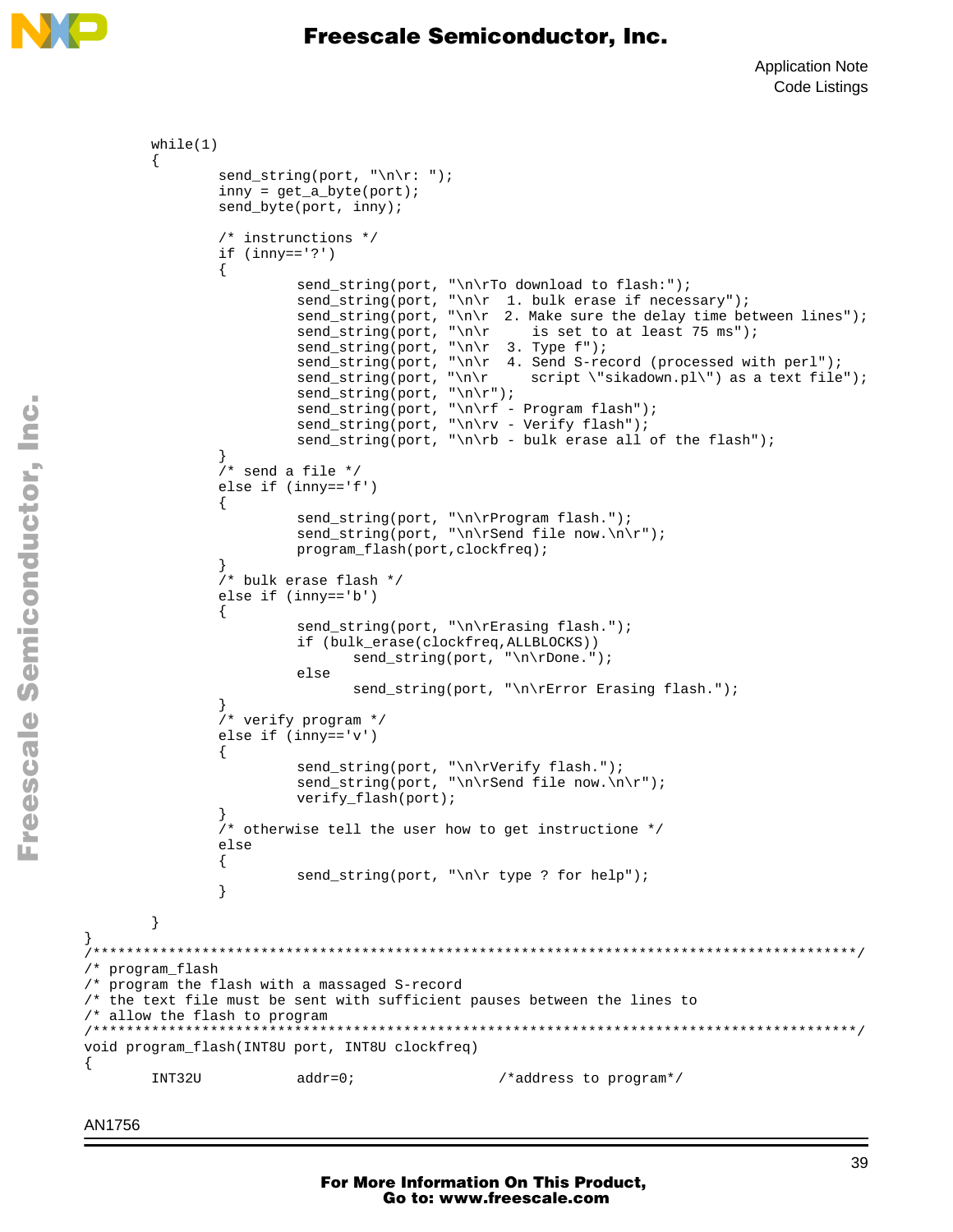#### **Application Note**

```
TNT8U
                    data[64];
                                        /*data to program*/
      INT32U
                    dataloc;
                                         /* location of the data */
      char
                    save_addr[9];
                                         /*save the address string*/
      while (addr != 0x99999999)get_a_page(port, &addr, save_addr, data);
      dataloc = (INT32U)(\&data);/* get the location in RAM of the data */
      if (addr != 0x99999999)if (!program_page(clockfreq,addr,dataloc))
                    send_string(port, "\n\rError page address:");
                    send_string(port, save_addr);
             ł
      send_string(port, ".");
      send_string(port, "\n\rDone.");
          /**********
/* verify_page
/* verify a page of flash
INT8U verify_page(INT32U addr, INT8U data[])
      INT8U i;
      /* page is 64 bytes long */
      for (i=0; i<64; i++)if ((* (volutile INT8U*) (addr)) := data[i] )return FALSE;
             addr++\}return TRUE;
    ***********
                /* verify_flash
/* verify that a downloaded program is correct in flash
7***void verify_flash(INT8U port)
      INT32U
                    addr = 0;/*address to program*/
                    data[64];
      INT8U
                                        /*data to program*/
                    save\_addr[9];char
                                        /*save the address string*/
      while (addr != 0x99999999)get_a_page(port, &addr, save_addr, data);
      if (addr != 0x99999999)if (!verify_page(addr,data))
             \{send_string(port, "\n\rError page address:");
                    send_string(port, save_addr);
             \}send string(port, ", ");
      \}send\_string(port, "\\n\\rDone.");
```
ł

 $\left\{ \right.$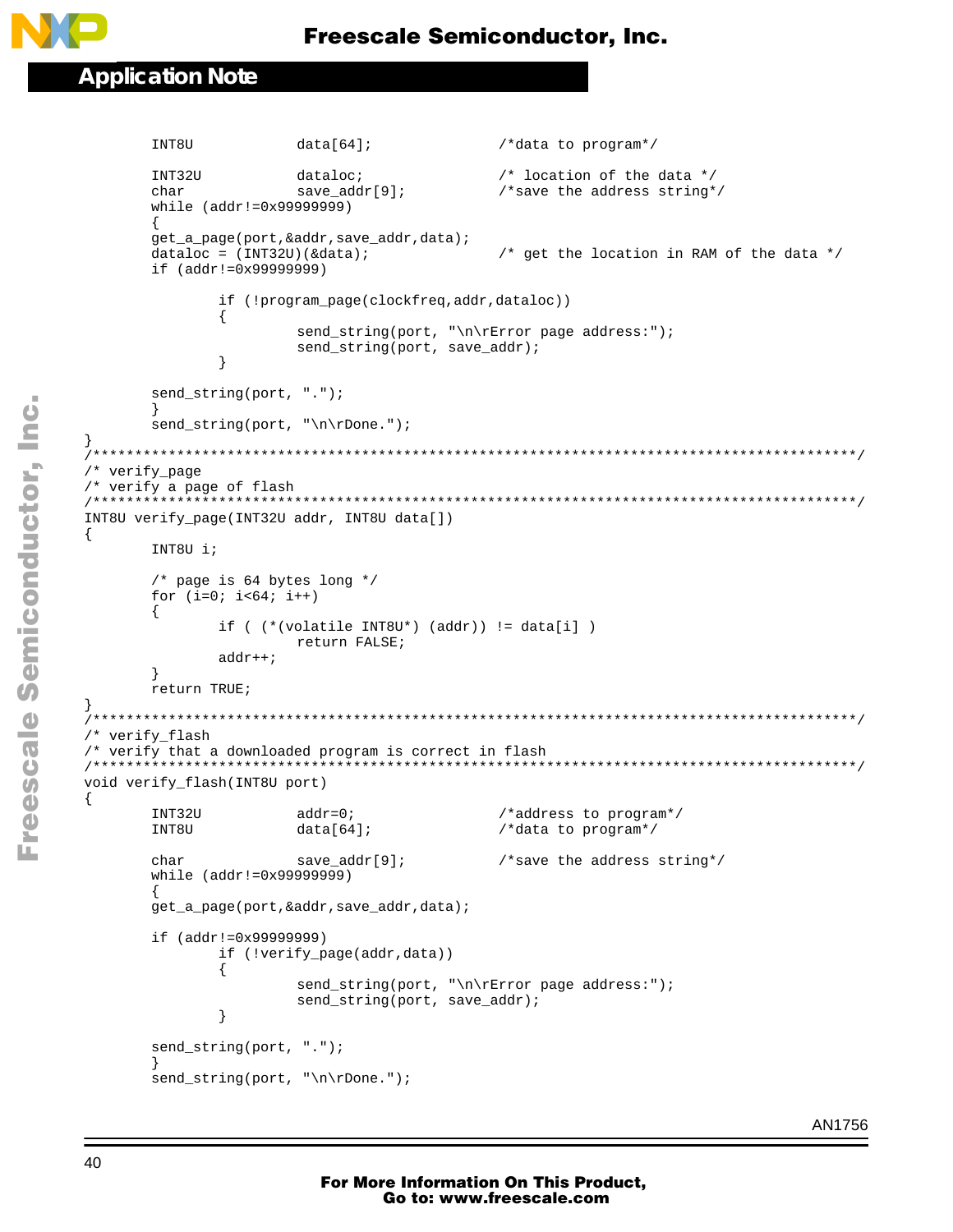

```
\}/* trans_hex
/* translates an (ascii) hex digit into a numerical value, must be capital
char trans_hex(char adigit)
₹
                                  /* subtract off '0' to take care of values for
     adigit -= '0';
0 - 9 * 7/* if the value is over 9 subtract off 7 for
     if (adigit > 9)\star /
A->Fadigit - = 7;
     return adigit;
void get_a_page(INT8U port, INT32U * addr, char save_addr[], INT8U data[])
\left\{ \right.INT32U
                 temp=0;char
                 aline[136];
                 addrstr[8];char
     char
                 indata[128];
     INT8U
                 \pm :
     get_bytes(port, 8,addrstr);<br>get_bytes(port, 128,indata);
     get_a_byte(port);
                                   /*get the end of line character*/
     *addr=0;/*translate the address to numeric and save off the character representation*/
     for (i=0; i<8; i++)\left\{ \right.save\_addr[i]=addrstr[i];/* save off the address string*/
           *addr += trans_hex(addrstr[i]); /* translate hex digit and add it in*/
           if (i<7)*addr<<=4;
                                  /*shift it up if i < 7*/\}save_addr[i]=0; /*add a end of string*/
     /*translate all the digits*/
     for (i=0; i<128; i++)indata[i] = trans\_hex(indata[i]);/*calculate all the bytes*/
     for (i=0; i<128; i=i+2)data[i/2] = (indata[i]<1] + (indata[i+1]);
     return;
  int main(void)
\{INT8U
                 port;
     INT8U
                 clockfreq;
     INT16U
                 baud;
```
#### AN1756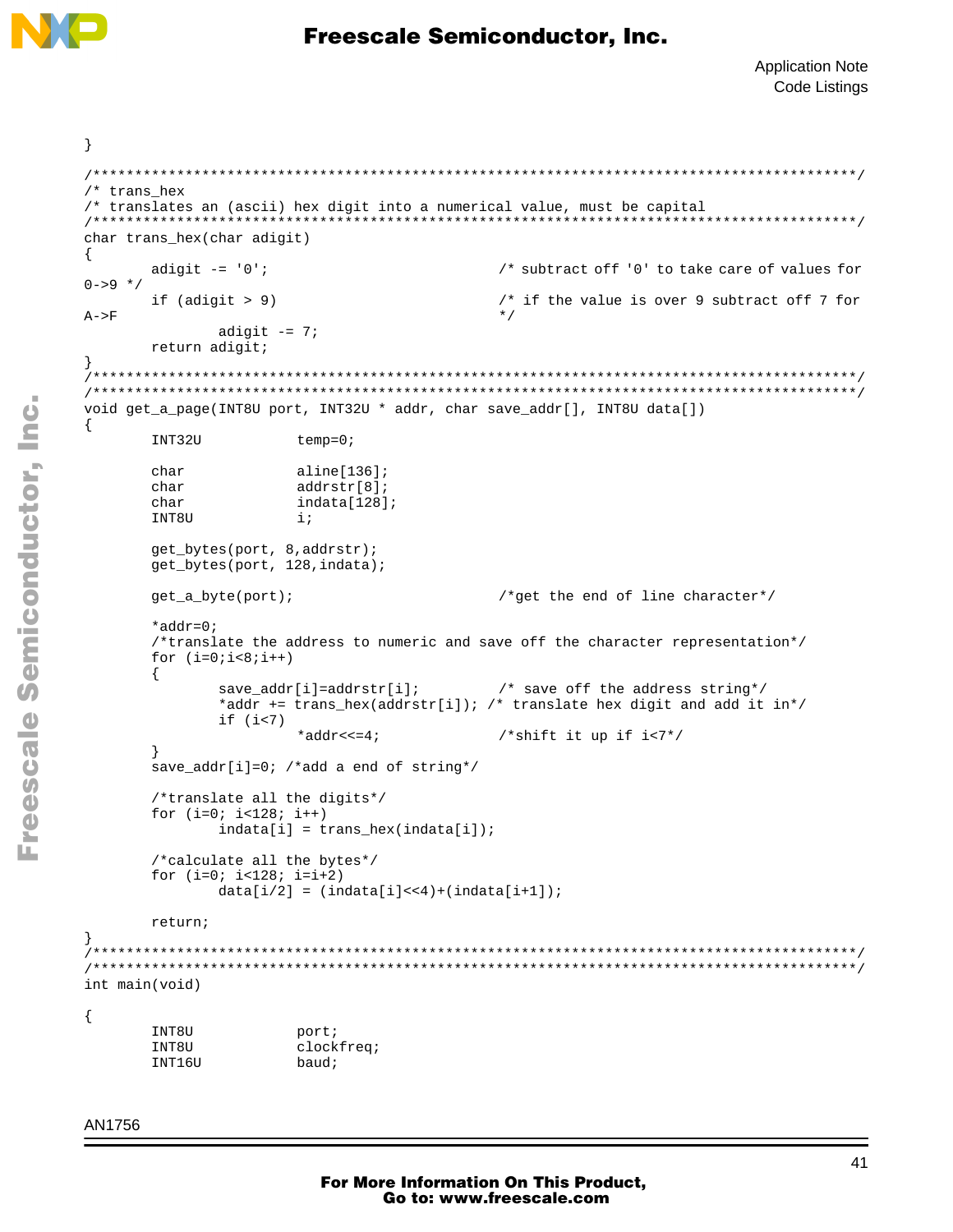

```
#ifdef STANDALONE
/* if stand alone use the stand alone settings */port = SA_PORT;
baud = SA_BAUD;clockfreq = SA_FREQ;
#else
/* otherwise get the sci setup from the flash*/
port = (* (volation) (0x180));
clockfreq = (*(volatile INT8U*) (0x181));
baud = (*(volatile INT16U*) (0x182));
#endif
/* if USING EVB set up Chip selects so Vpp can be enabled*/
#ifdef USING_EVB
/*Chip Select Control - CSR0 */
reg_CSCR0.reg = 0x3403;
/*Chip Select Control - CSR1*/
reg_CSCR1.reg = 0x3103;
/*Chip Select Control - CSR2*/
reg_CSCR2.reg = 0x3403;
/*Chip Select Control - CSR3*/
reg_CSCR3.reg = 0x3403;/*turn on Vpp*/
(*(volatile INT8U*) (0x807ffffd)) = 0x10;
/*setup PLL, this assumes an 8MHz input clock and produces a 32MHz clock*/
reg\_SYNCR.read = 0x2000;#else
/*this is put in here so that an error will be generated
        if the EVB is not used and a user-defined set PLL (clock)
        routine is not defined*/
user_set_PLL();
#endif
/* disable watchdog timer */
reg_WCR.bit.EN = 0;
setup_sci(port, baud, clockfreq);
send_string(port, "\n\rMMC2107 (Sika) Flash Programmer");
command_loop(port, clockfreq);
return;
```
}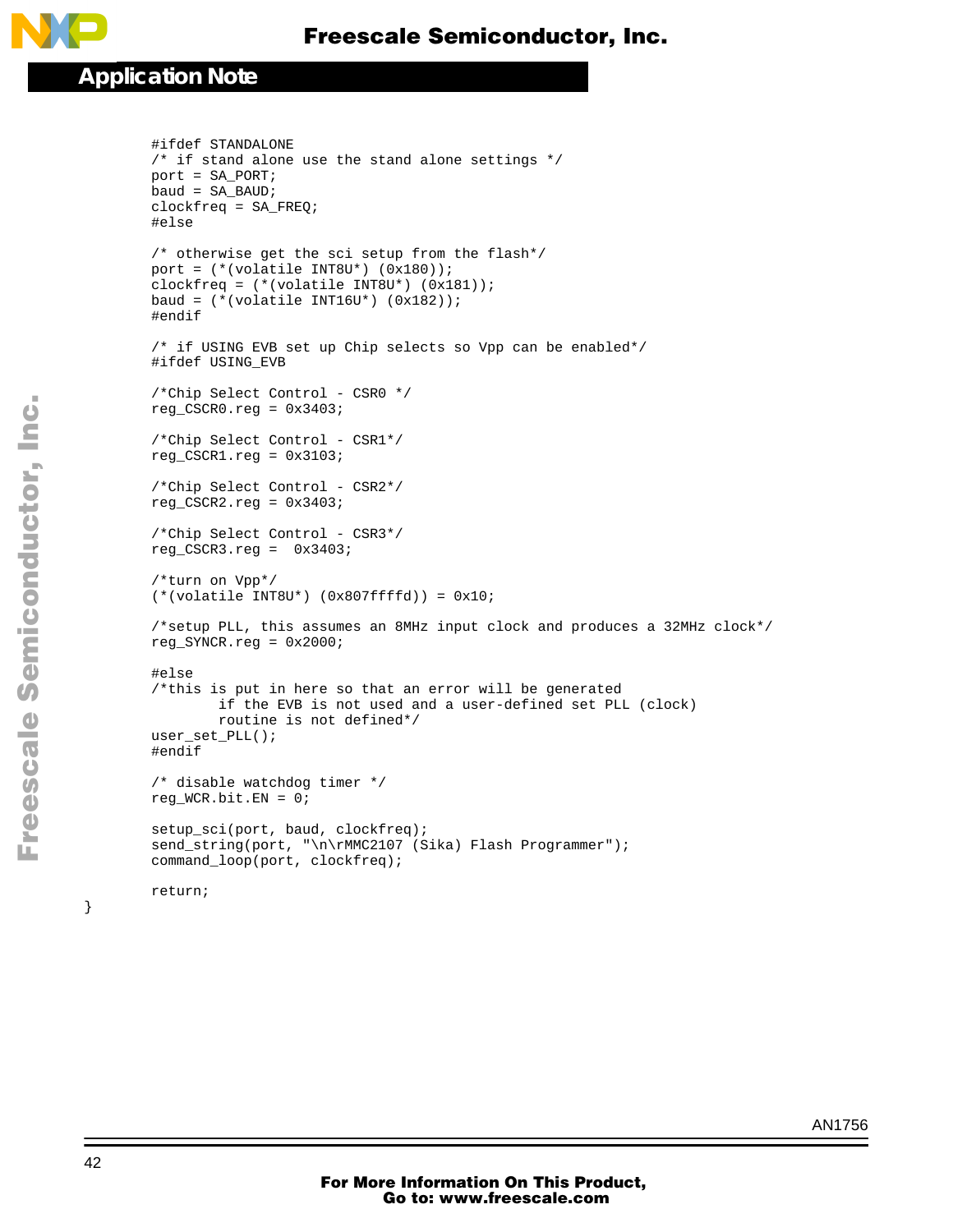

Semiconductor, Inc.

 $\mathbf{d}$ 

**IPSSES** 

#### **Freescale Semiconductor, Inc.**

#### **Bootloader Code**

```
\example\bootloader\bootloader.c - Bootloader Routines
/* File: bootloader.c
/* Author: Billy Eno, Product Engineer, Motorola Microcontroller Division
/* A bootloader for MMC2107.
/* Waits for input from the specified SCI port and if recieved loads into ram and
/* executes another program, in this case a flash programmer
#include "mmc2107.h"
#include "bootloader.h"
/* private prototypes
void start_timer(INT8U clockfreq, INT8U seconds);
BOOLEAN timeup();
/* bootloader
/* Waits 10 seconds for an input from the SCI
/* if a key is pressed it calls _copyblock() to run the flash programmer
/* otherwise returns to run the "main" program
void bootloader(INT8U port, INT16U baud, INT8U clockfreq)
\{INT8U i;
                     /*counter*/
     char junk;
     setup_sci(port, baud, clockfreq);
     send string(port, "\n\rMMC2107 Flash Programmer Bootloader\n\r");
     send_string(port, "\n\rHit any key to start the Flash Programmer");
     send_string(port, "\n\r0therwise wait 10 seconds to run the");
     send\_string(port, "\\n\text{ in program.}\n'\)for (i=0; i<10; i++)\left\{ \right.start_timer(clockfreq, 1);
           while (!timeup());
           €
                 junk = check_for_byte(port);
           if (junk != 0)/*if any key was hit, break, run programmer*/
                 break;
           send_byte(port, '.');
     if (junk==0)\{return;
                                 /* just return and go to the main program */
     \}else
     \{_{\rm \_copyblock()};
                                 /* copy flash programmer into ram, execute */
     \}return;
```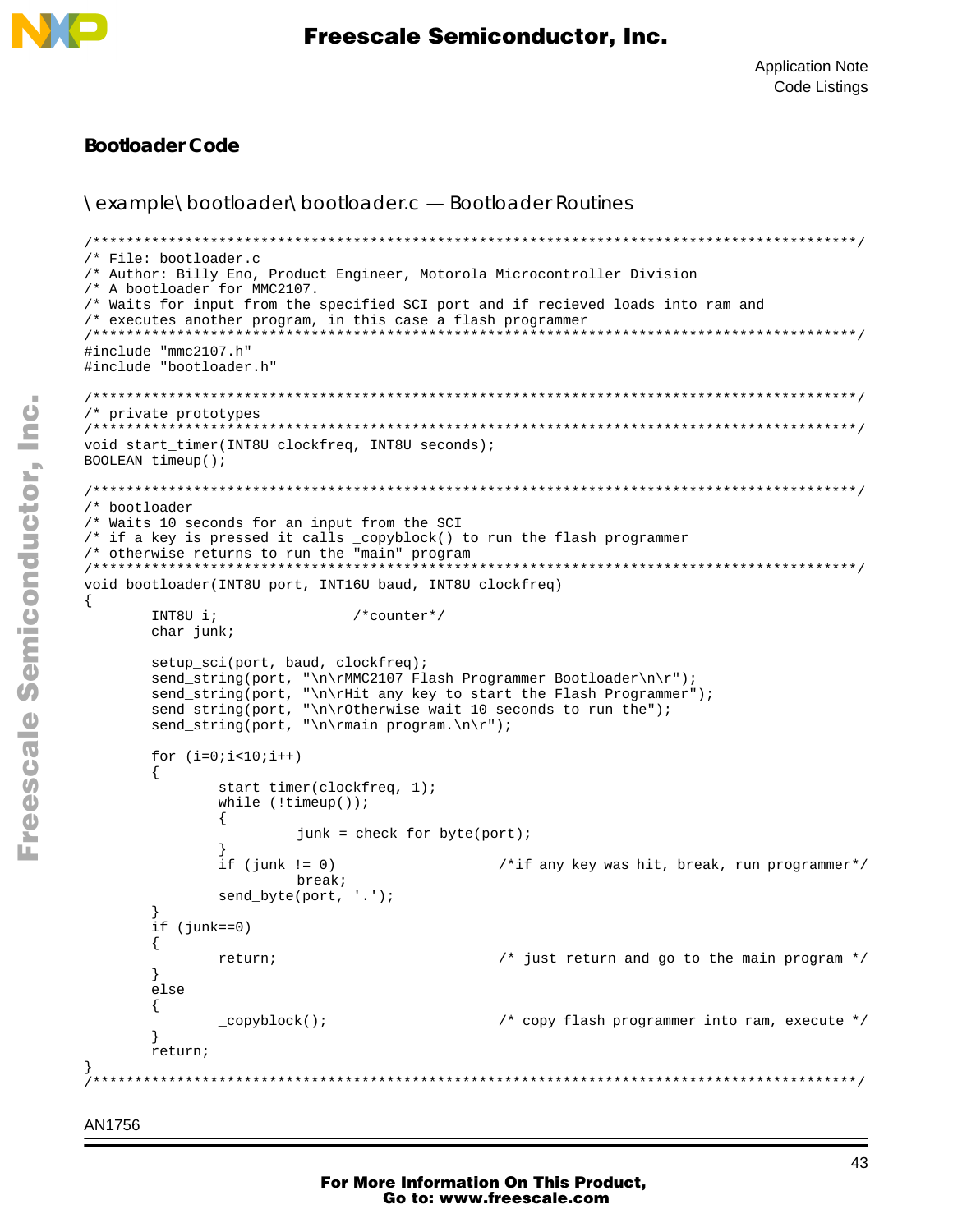```
Freescale Semiconductor, Inc.
```

```
/*
    start_timer
/* start PIT1 for the number of seconds
/*
    maximum of 60 seconds @ 32MHz
/*
     maximum of 120 seconds @ 16MHz
void start_timer(INT8U clockfreq, INT8U seconds)
ſ
     INT16U counter = seconds * ((clockfreq*1000000)/32768)/*get the counter value*/
     /*set up with prescalar 32,768, Counter Overwrite, */
     /*Clear PIT flag, Counter Reload, and enable*/
     reg_PCSR1.read = 0x0F17;reg_PMR1 = counter; /*put counter into Modulus Register */
     return;
\left\{ \right\}/* timeup
/* see if the time is up, if so disable timer, return true
  7 * *BOOLEAN timeup()
\{if (reg_PCSR1.bit.PIF)
                                 /* if PIT flag set, */\{req PCSR1.read = 0x0004;/*Disable PIT */
          return TRUE;
                                 /*return true */
     \}e<sup>1 se</sub></sup>
     \{return FALSE;
     \}\}\example\bootloader\bootloader.h - Header for bootloader.c
#ifndef BOOTLOADER H
#define BOOTLOADER H
#include "sci_util.h"
/* prototypes
void bootloader(INT8U port, INT16U baud, INT8U clockfreq);
#endif
\example\bootloader\copyblock.h - Assembly Language Copy Routine
```
/\* File: copyblock.h /\* Author: Billy Eno, Product Engineer, Motorola Microcontroller Division /\* An assembly language routine that copies a block of data from flash into ram /\* and jumps to the location held in the first word of the data.  $/$ \*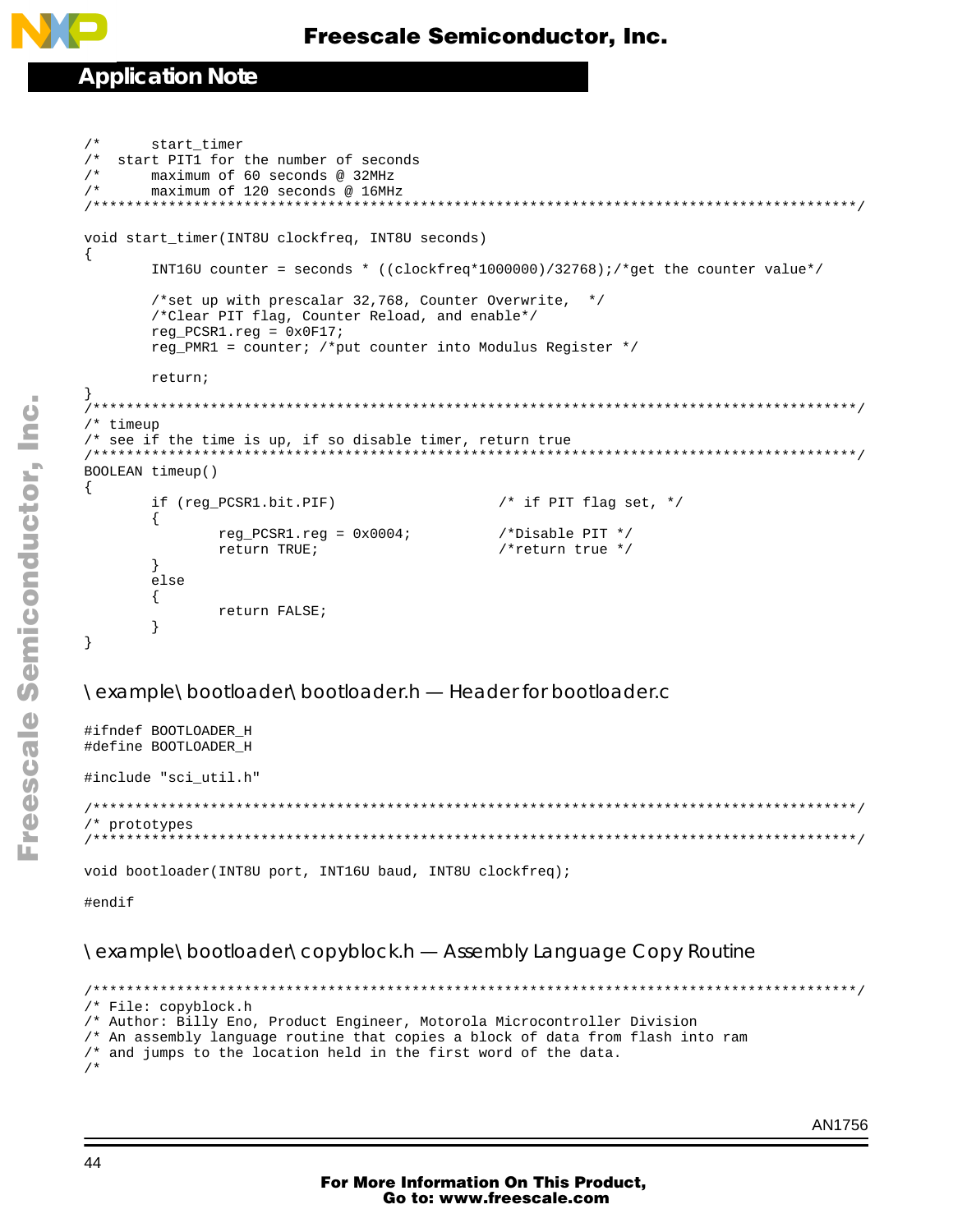

| /* The data to load needs to be created from an S record by the perl script<br>/* 's2asm.pl' and has a statement that includes this file.<br>/* to use with other programs, the label '_down_s_s_start' has to be changed to<br>/* match the start label in the created assembly file |                                                                                                                                                     |                                                                                                                                                                                                                                                                                                                                                                                                                                                                  |  |
|---------------------------------------------------------------------------------------------------------------------------------------------------------------------------------------------------------------------------------------------------------------------------------------|-----------------------------------------------------------------------------------------------------------------------------------------------------|------------------------------------------------------------------------------------------------------------------------------------------------------------------------------------------------------------------------------------------------------------------------------------------------------------------------------------------------------------------------------------------------------------------------------------------------------------------|--|
| .text                                                                                                                                                                                                                                                                                 | .export _copyblock                                                                                                                                  | /* $r7$ - pointer to data in flash (source) */<br>/* r1 - pointer to destination in RAM (destination) */<br>/* r2 - holds remaining number of bytes to copy $*/$<br>$/* r3 - intermiddle storage for data */$<br>/* r6 - holds alignment data, the number of bytes to the next word boundary */<br>/* $r8$ - saves the starting location of the ram code */<br>/* r9 - holds the compare value for the last address $(99999999)^*/$                              |  |
| _copyblock:                                                                                                                                                                                                                                                                           |                                                                                                                                                     | /* create the compare value by adding in 9 and shifting $*/$                                                                                                                                                                                                                                                                                                                                                                                                     |  |
|                                                                                                                                                                                                                                                                                       | movi<br>lsli<br>addi<br>lsli<br>addi<br>lsli<br>addi<br>lsli<br>addi<br>lsli<br>addi<br>lsli<br>addi<br>lsli<br>addi<br>lrw<br>ld.w<br>ld.w<br>movi | r9,9<br>r9,4<br>r9,9<br>r9,4<br>r9,9<br>r9,4<br>r9,9<br>r9,4<br>r9,9<br>r9,4<br>r9,9<br>r9,4<br>r9,9<br>r9,4<br>r9,9<br>/* load the value of the start of the downloader program */<br>r7,_downloader_s_start<br>/* load the first address to copy to*/<br>r1, (r7, 0)<br>/* this will also be the location of the jmp vector, so save a copy of it $*/$<br>r8, (r7, 0)<br>/* initialize r6 so it indicates there are four bytes to next word boundary*/<br>r6,4 |  |
| next_address:                                                                                                                                                                                                                                                                         | addi<br>ld.b<br>addi                                                                                                                                | /* increment r7 by 4 to get to the number of bytes starting at this loc*/<br>r7,4<br>/* load r2 with number of bytes, will be used as counter */<br>r2, (r7, 0)<br>/* increment r7 to get to first byte of data, decrement r6*/<br>r7,1                                                                                                                                                                                                                          |  |
|                                                                                                                                                                                                                                                                                       | subi                                                                                                                                                | r6,1                                                                                                                                                                                                                                                                                                                                                                                                                                                             |  |
| next_byte:                                                                                                                                                                                                                                                                            | ld.b<br>st.b                                                                                                                                        | /* load data into r3 from flash, store r3 into ram */<br>r3, (r7, 0)<br>r3, (r1, 0)                                                                                                                                                                                                                                                                                                                                                                              |  |
|                                                                                                                                                                                                                                                                                       | addi<br>addi                                                                                                                                        | /* add 1 to r1 and r7 to get to the next set of locations */<br>r7,1<br>r1,1                                                                                                                                                                                                                                                                                                                                                                                     |  |

F

AN1756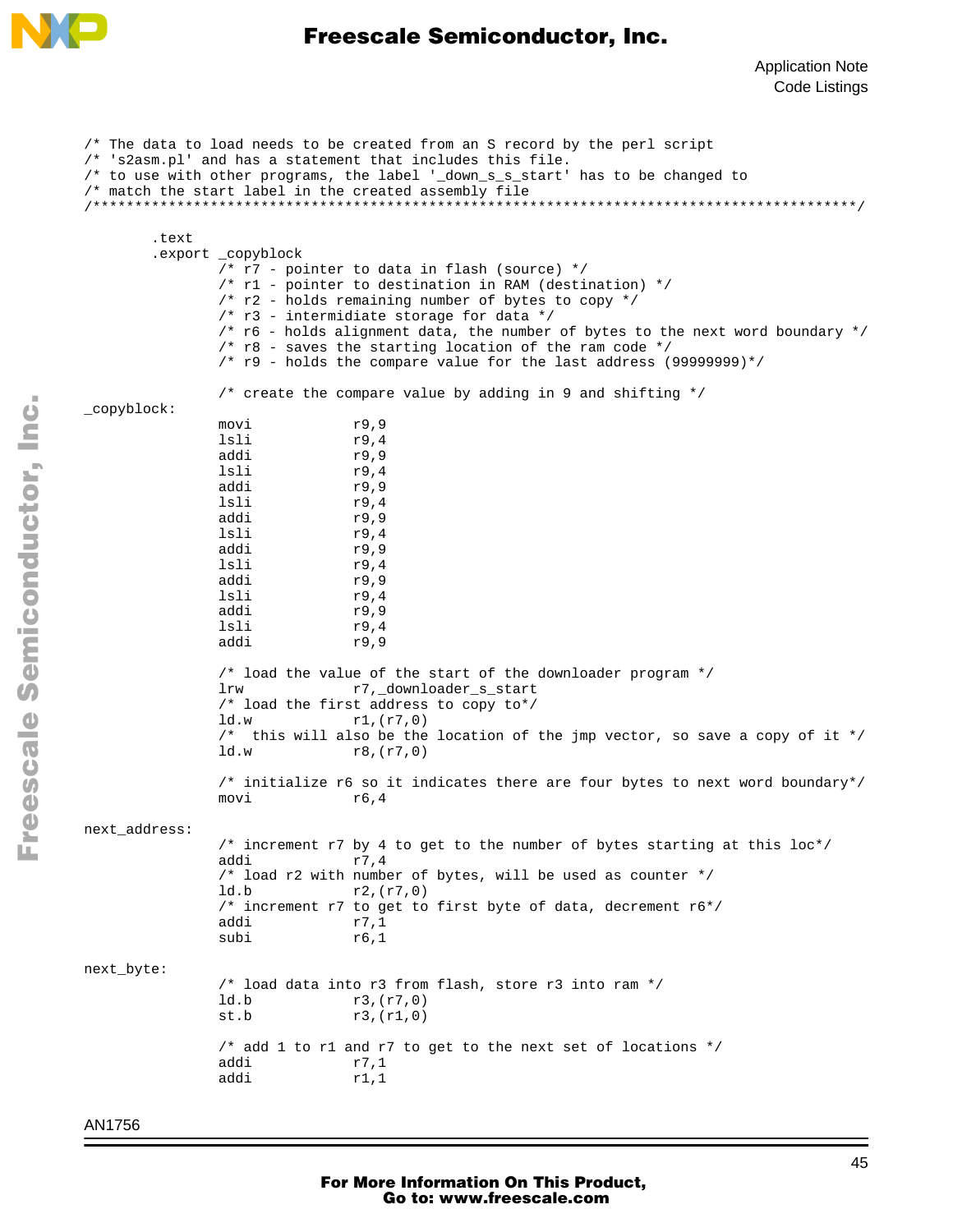

**Application Note** 

```
/*decrement r6, compare for zero, reinit to 4 if true */
              suhi
                             r6,1cmpnei
                             r6,0bt
                             skip_reinit
                             r6, 4m \sim iskip_reinit:
              /*subtract off 1 from r2, compare for not equal zero, branch if true */
              subi
                             r2,1cmpnei
                             r2,0bt.
                             next_byte
              /*see if we are on a word boundary (r6 = 4) if so go ahead and load the word*/
              /*otherwise, add r6 to r7 to get to next word boundary, and then reinit r6 to 4*/cmpnei
                            r6.4bf
                             load_next_add
              addu
                             r7, r6movi
                             r6,4load_next_add:
              M \cdot 6r1, (r7, 0)r1.r9cmpne
              bt
                             next_address
              /* now just jump to the location stored at first word of the transfered data */
              w. b [
                             r1, (r8, 0)r1jmp
       .literals
\example\sci_util\sci_util.c — SCI Routines
/* File: sci_util.c
/* Author: Billy Eno, Product Engineer, Motorola Microcontroller Division
/*
/* A set of sci_utilities that allow for text communication between the SCI
/* and a terminal program (or any another SCI)
/* Uses 8/N/1 format.
/* Can be used with either port, any clock frequency and any baud rate
/**********************
                                                                ***********************
#include "sci_util.h"
/* check_for_byte
/* get a single byte if one is available
/*
/* arguments
.<br>/*   ----------------------
/* port:
                             SCI1 or SCI2
7*******************************
                                           char check_for_byte(INT8U port)
₹
       if (port == SCI1)\{if (reg_SCI1SR1.bit.RDRF)
                                            /*if the RDRF is set*/
                      return reg_SCI1DRL;
                                             /*return the data*/
              else return 0;
                                             /*otherwise return 0*/
       \}élse\mathcal{L}_{\mathcal{A}}if (reg_SCI2SR1.bit.RDRF)
                                             /*if the RDRF is set*/
                      return reg_SCI2DRL;
                                            /*return_the_data*/
                                             /*otherwise return 0*/
              else return 0;
```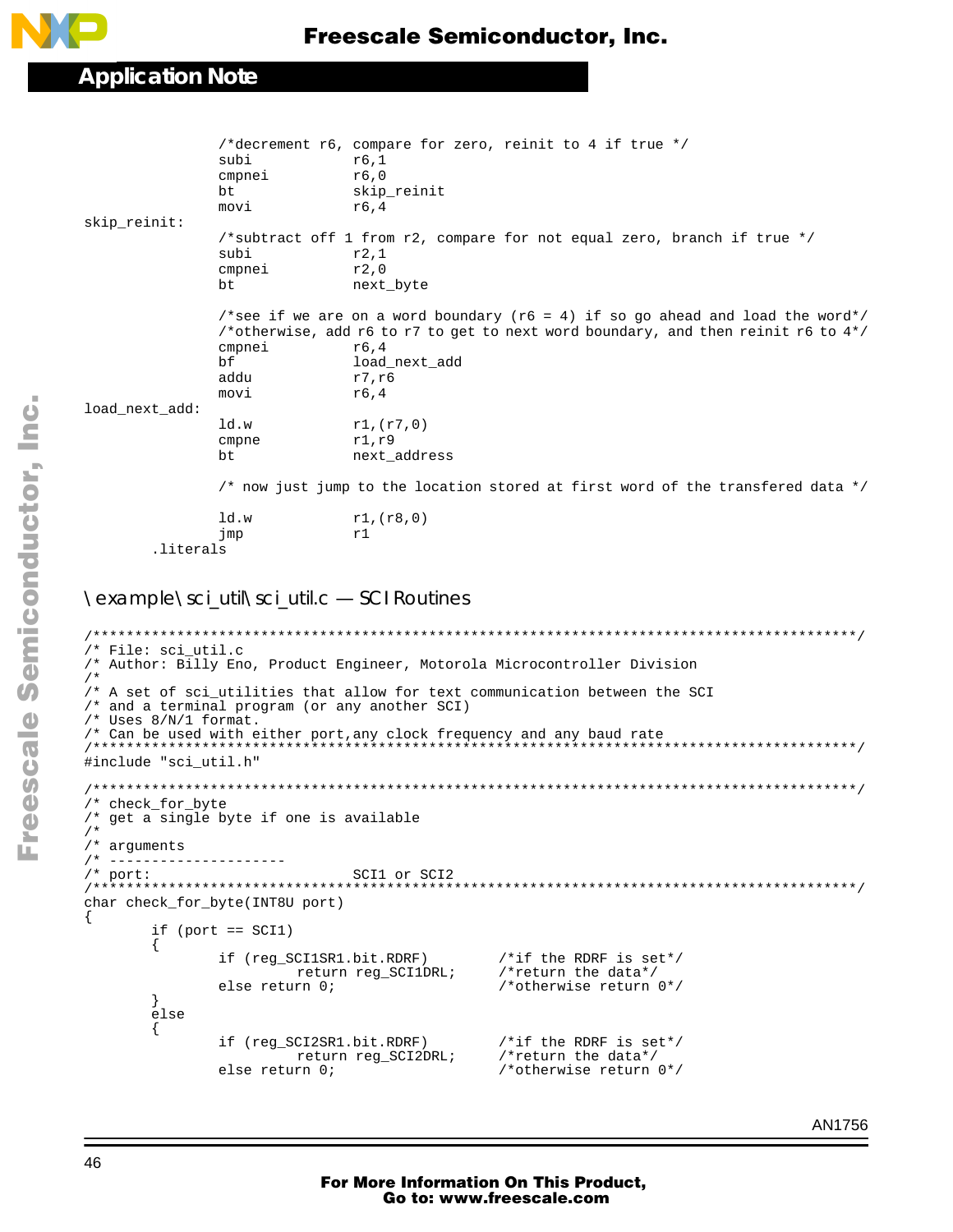

```
\}/* get_a_byte
/* wait for and get a single byte
/*
/* arguments
/* ---------------------
/* port:
                    SCI1 or SCI2
char get_a_byte(INT8U port)
₹
     if (port == SCI1)\{while (!reg_SCI1SR1.bit.RDRF); /*wait for RDRF*/
                               /*return the data*/
          return reg_SCI1DRL;
     \}e]se
     \left\{ \right.while (!reg_SCI2SR1.bit.RDRF);
                               /*wait for RDRF*/
                               /*return the data*/
          return reg_SCI2DRL;
     \}\}/* get_byte
/* wait for and get a specific number of bytes
/ *
/* arguments
/* ---------------------
/* port:
                    SCI1 or SCI2
/* strlength:
                    number of bytes to get
/* astring:
                               an array of length strlength
void get_bytes(INT8U port, INT16U strlength, char astring[])
\left\{ \right.int ifor(i=0:i<br>strlength;i++)astring[i]=get_a_byte(port);
     return;
\}/* send_byte
/* send a single byte and wait for TDRE
/ *
/\star arguments
/*
 _______________________
/* port:
                    SCI1 or SCI2
void send_byte(INT8U port, char achar)
     if (port == SCI1)\{req\_SCI1DRL = acharwhile(!reg_SCI1SR1.bit.TDRE); /*wait for TDRE*/
     \}else
     \{reg\_SCI2DRL = \text{achar};
          while(!reg_SCI2SR1.bit.TDRE); /*wait for TDRE*/
     \}return;
\}/* send_string
```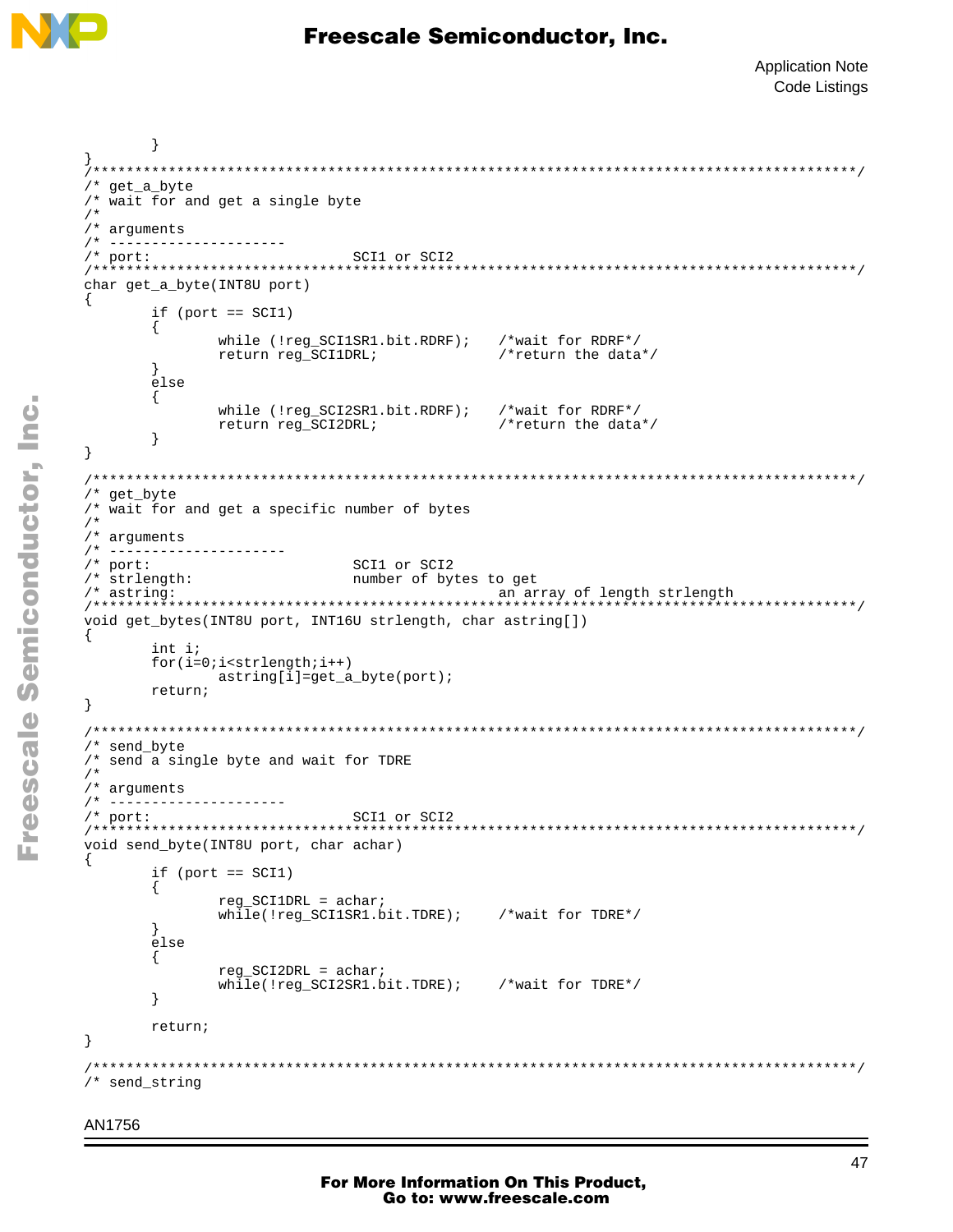

```
/* send a null terminated single TC
/ \star/* arguments
/* ---------------------
                          SCI1 or SCI2
/* port:
/* astring:
                                       a null terminated string
void send_string(INT8U port, char astring[])
\{INT16U i=0;while (astring[i] != 0x00)\{send_byte(port,astring[i]);
             i++\mathcal{E}while(!reg_SCI1SR1.bit.TC); /*wait for TC to set (transmission complete)*/
      return;
\}/\star setup_sci
/* initialize sci to 8 bit mode and the baud rate, then enable
/*
/* arguments
7* -------------
/* port:
                          SCI1 or SCI2
/* baud:
                          baud rate in bps
/* clockfreq:
                                        clock frequency in MHz
void setup_sci(INT8U port, INT16U baud, INT8U clockfreq)
€
      INT8U junk;
      INT16U divisor;
      /* calculate divsor based on clock freq (in MHz) and baud rate*/
      divisor = (clockfreq * 1000000)/ (16 *baud);if (port == SCI1)\{reg\_SCI1BD = divisorreg\_SCI1CR1.read = 0x00i/*reset values (8/N/1)*/reg\_SCI1CR2.bit.TE = 1;/*enable transmitter*/
             reg\_SCI1CR2.bit.RE = 1;/*enable reciever*/
             junk = req_SCI1SR1.read;/*transmitter is actually enabled here*/
             /*wait for TDRE to go high (wait for preamble)*/
             while(!reg_SCI1SR1.bit.TDRE);
      ł
      else
      \left\{ \right.reg\_SCI2BD = divisorreg\_SCI2CR1.reg = 0x00;/*reset values (8/N/1)*/reg\_SCI2CR2.b1t.TE = 17/*enable transmitter*/
                                        /*enable reciever*/
             reg\_SCI2CR2.bit.RE = 1;junk = reg_SCI2SR1.reg;/*transmitter is actually enabled here*/
             /*wait for TDRE to go high (wait for preamble)*/
             while(!reg_SCI2SR1.bit.TDRE);
      \}return;
```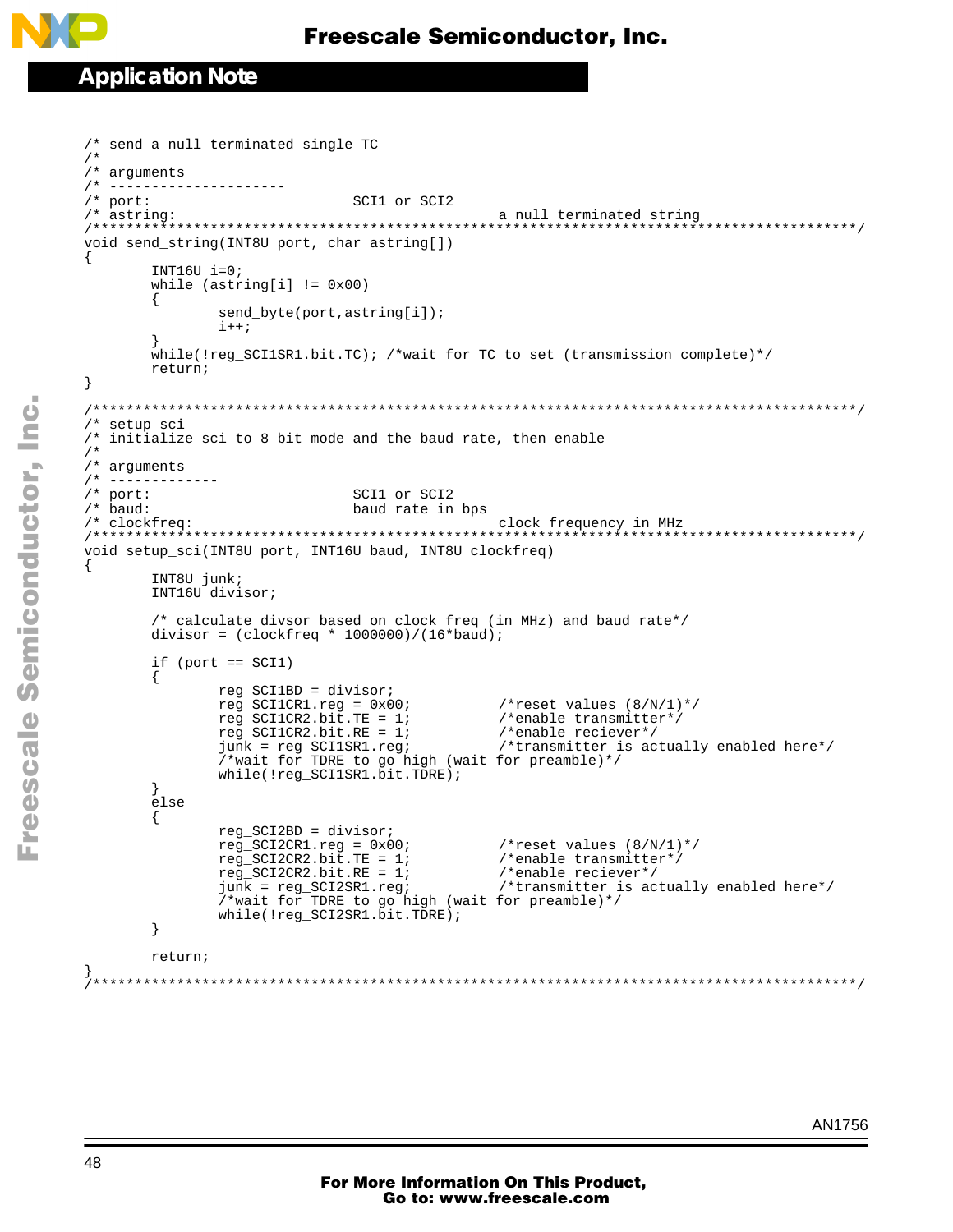

*\example\sci\_util\sci\_util.h — Header for sci\_util.c*

#ifndef SCI\_UTIL\_H #define SCI\_UTIL\_H

#include "mmc2107.h"

#define SCI1 1 #define SCI2 2

|                  | BAUD2400 | 2400 |
|------------------|----------|------|
| #define BAUD4800 |          | 4800 |
| #define BAUD9600 |          | 9600 |
|                  | MHZ16    | 16   |
|                  | MH 7.32  | 32   |
|                  |          |      |

/\* prototypes \*/

```
char check_for_byte(INT8U port);
char get_a_byte(INT8U port);
void get_bytes(INT8U port, INT16U strlength, char astring[]);
void send_byte(INT8U port, char achar);
void send_string(INT8U port, char astring[]);
void setup_sci(INT8U port, INT16U baud, INT8U clockfreq);
```

```
#endif /* end of #ifndef SCI_UTIL_H */
```
#### **Example Application**

*\example\main.c— Main File for the Example Application*

```
/*******************************************************************************************/
/* Project: example.mcp
/* File: main.c
/* Author: Billy Eno, Product Engineer, Motorola Microcontroller Division
/*
/* Demonstration of a flash programmer / bootloader.
/*
/* This project calls a bootloader that allows the user to
/* choose between the "main program" (just returns) or
/* a flash programmer that is copied into RAM and executed.
/*
/* The flash programmer allows the user to download an S record
/* that has been massaged with a Perl script.
/*
/* The flash programmer is a seperate project that has been compiled
/* to run in RAM and then converted to an assembly data file via
/* a Perl script.
/*
/* Both the bootloader and the flash programmer also demonstrate
/* the use of the SCI port for text communication with a terminal
/* program.
/*******************************************************************************************/
#include "mmc2107.h"
#include "bootloader.h"
```
#### AN1756

.<br>ق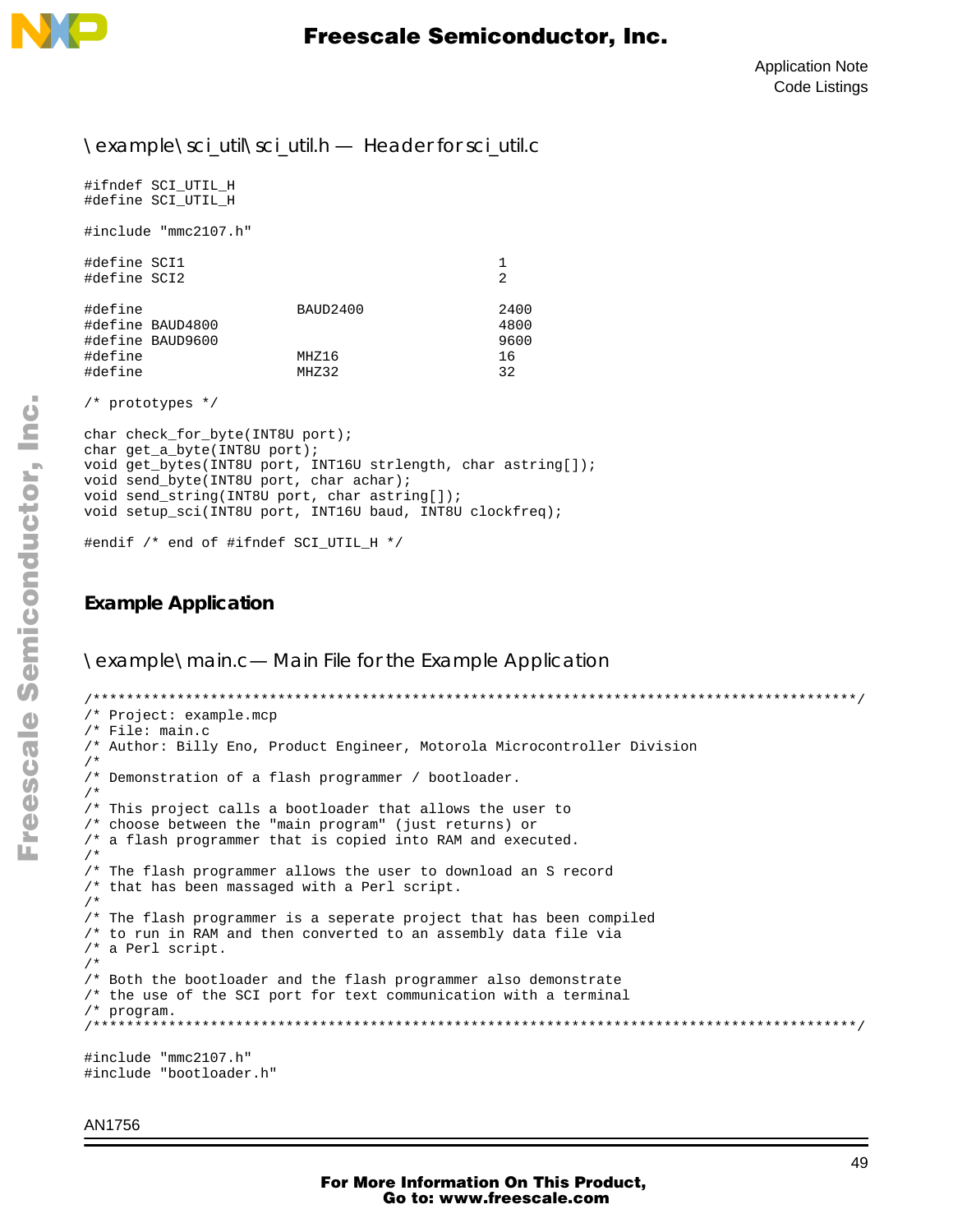

```
Application Note
```

```
/* sci_setup.h contains the port, baudrate and clockfreq used */
/* this is seperate so startup.s can put the values into the beginning */
/* of the program so the flash programmer can read the values and *//* continue communication with the terminal program */
#include "sci_setup.h"
void mainprogram(void);
/\star main
/* starting point
/* calls the bootloader and if the bootloader returns, calls mainprogram()
****************/
int main(void)
\left\{ \right./* disable watchdog timer */
     reg_WCR.bit.FN = 0;bootloader(SCIPORT, BAUDRATE, CLOCKFREQ);
     main program()/* mainprogram
/* this represents a "real" application, all it does is echo back characters
/* to the SCI
void mainprogram(void)
₹
     char junk;
     setup sci(SCIPORT, BAUDRATE, CLOCKFREO);
     send_string(SCIPORT, "\n\rNow running the main program...");
     send_string(SCIPORT, "\n\r(all this does is echo back characters)\n\r");
     while(1)\left\{ \right.junk=get_a_byte(SCIPORT);
           send_byte(SCIPORT, junk);
     \}return;
\}\example\startup.s - Startup File for Main Application
// startup.s
// -- MCore Startup code.
// > Initialize Stack Pointer register (ie. RO);
// > Init BSS section to 0;
// > Call main()
#include "sci_setup.h"
     // Following are defined by MW Linker.
     .extern __sbss
     .extern __ebss
     .extern __stack_begin
```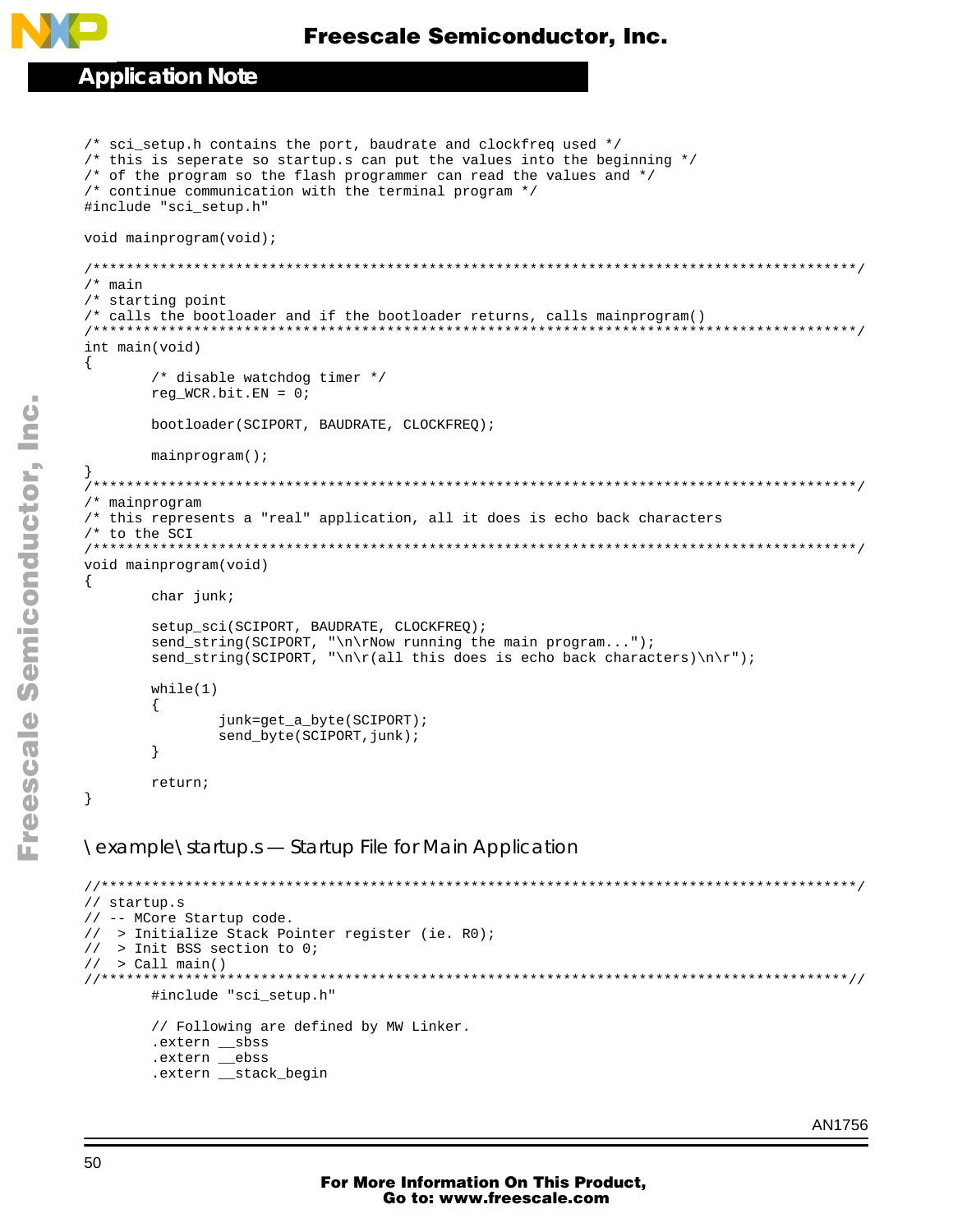

```
.extern __stack_end
      //.extern __call_static_initializers
      .extern main
 .text
.export _start
 .export _program_end
//*****************************************************************************************//
// exception and interupt vectors
//
//*****************************************************************************************//
      .align 2
      //set up the exception vector table
      //
                    .long _start//0 - reset vector
                   //exceptions
% /* .long .long 0x0000//1 - Misaligned Access<br>
.long 0x0000//2 - Access error
                                      0x0000//2 - Access error
                    .long 0x0000//3 - Divide by zero
                    .long 0x0000//4 - Illegal instruction
                    .long 0x0000//5 - Privilage violation
                    .long 0x0000//6 - Trace exception
                    .long 0x0000//7 - Breakpoint exception
                    .long 0x0000//8 - Unrecoverable Error
                    .long 0x0000//9 - Soft Reset
                    .long 0x0000//10 - /INT autovector
                    .long 0x0000//11 - /FINITE autovector
                    .long 0x0000//12 - Hardware accelerator
                    .space 0x0C//(13-15) - reserved vectors
                    .long 0x0000// 16 - TRAP #0 instruction vector
                    .long 0x0000// 17 - TRAP #1 instruction vector
                    .long 0x0000// 18 - TRAP #2 instruction vector
                    .long 0x0000// 19 - TRAP  #3 instruction vector.space 0x2C//(20-31) - reserved vectors
                   //normal interupts
                    .long 0x0000// 32 (priority 0) lowest
                    .long 0x0000// 33 (priority 1)
                    .long 0x0000// 34 (priority 2)
                    .long 0x0000// 35 (priority 3)<br>.long 0x0000// 36 (priority 4)
                    .long 0x0000// 36 (priority 4)<br>.long 0x0000// 37 (priority 5)
                    .long 0x0000// 37 (priority 5)
                    .long 0x0000// 38 (priority 6)
                    .long 0x0000// 39 (priority 7)
                    .long 0x0000// 40 (priority 8)
                    .long 0x0000// 41 (priority 9)
                    .long 0x0000// 42 (priority 10)<br>0x0000// 43 (priority 11)
                                      0x0000// 43 (priority 11)
                    .long 0x0000// 44 (priority 12)
                    .long 0x0000// 45 (priority 13)
                    .long 0x0000// 46 (priority 14)
                    .long 0x0000// 47 (priority 15)
                    .long 0x0000// 48 (priority 16)
                    .long 0x0000// 49 (priority 17)
                    .long 0x0000// 50 (priority 18)
                    .long 0x0000// 51 (priority 19)
                    .long 0x0000// 52 (priority 20)
                    .long 0x0000// 53 (priority 21)
```
AN1756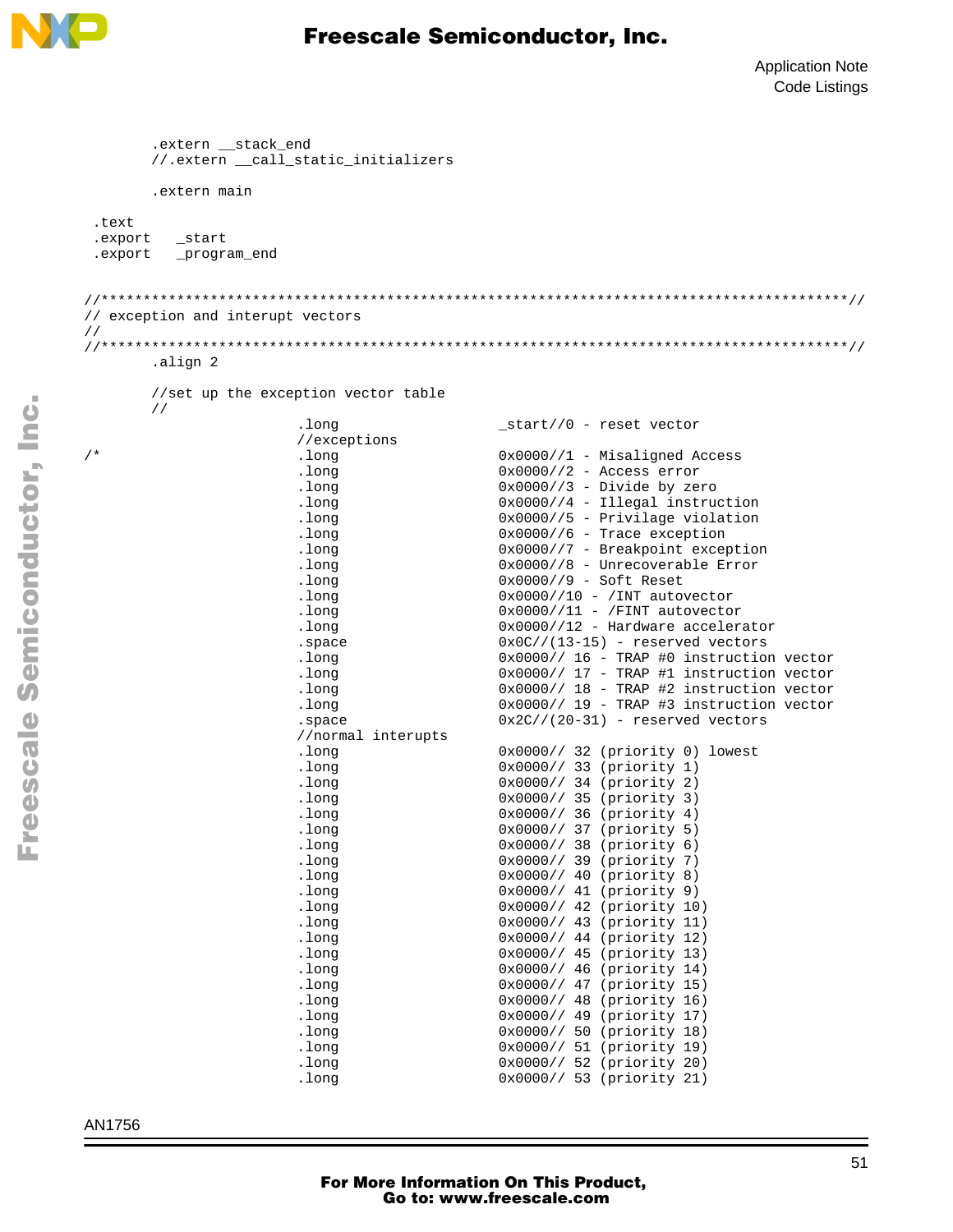

|                                        | .long            | 0x0000// 54 (priority 22)                                          |
|----------------------------------------|------------------|--------------------------------------------------------------------|
|                                        | .long            | 0x0000// 55 (priority 23)                                          |
|                                        | .long            | 0x0000// 56 (priority 24)                                          |
|                                        | .long            | 0x0000// 57 (priority 25)                                          |
|                                        | .long            | 0x0000// 58 (priority 26)                                          |
|                                        | .long            | 0x0000// 59 (priority 27)                                          |
|                                        | .long            | 0x0000// 60 (priority 28)                                          |
|                                        | .long            | 0x0000// 61 (priority 29)                                          |
|                                        | .long            | 0x0000// 62 (priority 30)                                          |
|                                        | .long            | 0x0000// 63 (priority 31) highest                                  |
|                                        | //fast interupts |                                                                    |
|                                        | .long            | 0x0000// 64 (priority 0) lowest                                    |
|                                        | .long            | 0x0000// 65 (priority 1)                                           |
|                                        | .long            | 0x0000// 66 (priority 2)                                           |
|                                        | .long            | 0x0000// 67 (priority 3)                                           |
|                                        | .long            | 0x0000// 68 (priority 4)                                           |
|                                        | .long<br>.long   | 0x0000// 69 (priority 5)<br>0x0000// 70 (priority 6)               |
|                                        | .long            | 0x0000// 71 (priority 7)                                           |
|                                        | .long            | 0x0000// 72 (priority 8)                                           |
|                                        | .long            | 0x0000// 73 (priority 9)                                           |
|                                        | .long            | 0x0000// 74 (priority 10)                                          |
|                                        | .long            | 0x0000// 75 (priority 11)                                          |
|                                        | .long            | 0x0000// 76 (priority 12)                                          |
|                                        | .long            | 0x0000// 77 (priority 13)                                          |
|                                        | .long            | 0x0000// 78 (priority 14)                                          |
|                                        | .long            | 0x0000// 79 (priority 15)                                          |
|                                        | .long            | 0x0000// 80 (priority 16)                                          |
|                                        | .long            | 0x0000// 81 (priority 17)                                          |
|                                        | .long            | 0x0000// 82 (priority 18)                                          |
|                                        | .long            | 0x0000// 83 (priority 19)                                          |
|                                        | .long            | 0x0000// 84 (priority 20)                                          |
|                                        | .long            | 0x0000// 85 (priority 21)                                          |
|                                        | .long            | 0x0000// 86 (priority 22)                                          |
|                                        | .long            | 0x0000// 87 (priority 23)                                          |
|                                        | .long            | 0x0000// 88 (priority 24)                                          |
|                                        | .long<br>.long   | 0x0000// 89 (priority 25)<br>0x0000// 90 (priority 26)             |
|                                        | .long            | 0x0000// 91 (priority 27)                                          |
|                                        | .long            | 0x0000// 92 (priority 28)                                          |
|                                        | .long            | 0x0000// 93 (priority 29)                                          |
|                                        | .long            | 0x0000// 94 (priority 30)                                          |
|                                        | .long            | 0x0000// 95 (priority 31) highest                                  |
|                                        |                  |                                                                    |
|                                        |                  | /* org to 180 so the downloader knows wher to find the sci info */ |
| /* this also leaves room for the vbr*/ |                  |                                                                    |
| .org 0x180<br>_sci_port:               |                  |                                                                    |
| .byte                                  | SCIPORT          |                                                                    |
|                                        |                  |                                                                    |
| _clock_freq:                           |                  |                                                                    |
| .byte                                  | CLOCKFREQ        |                                                                    |
| baud rate:                             |                  |                                                                    |
| .short                                 | <b>BAUDRATE</b>  |                                                                    |
|                                        |                  |                                                                    |

F

AN1756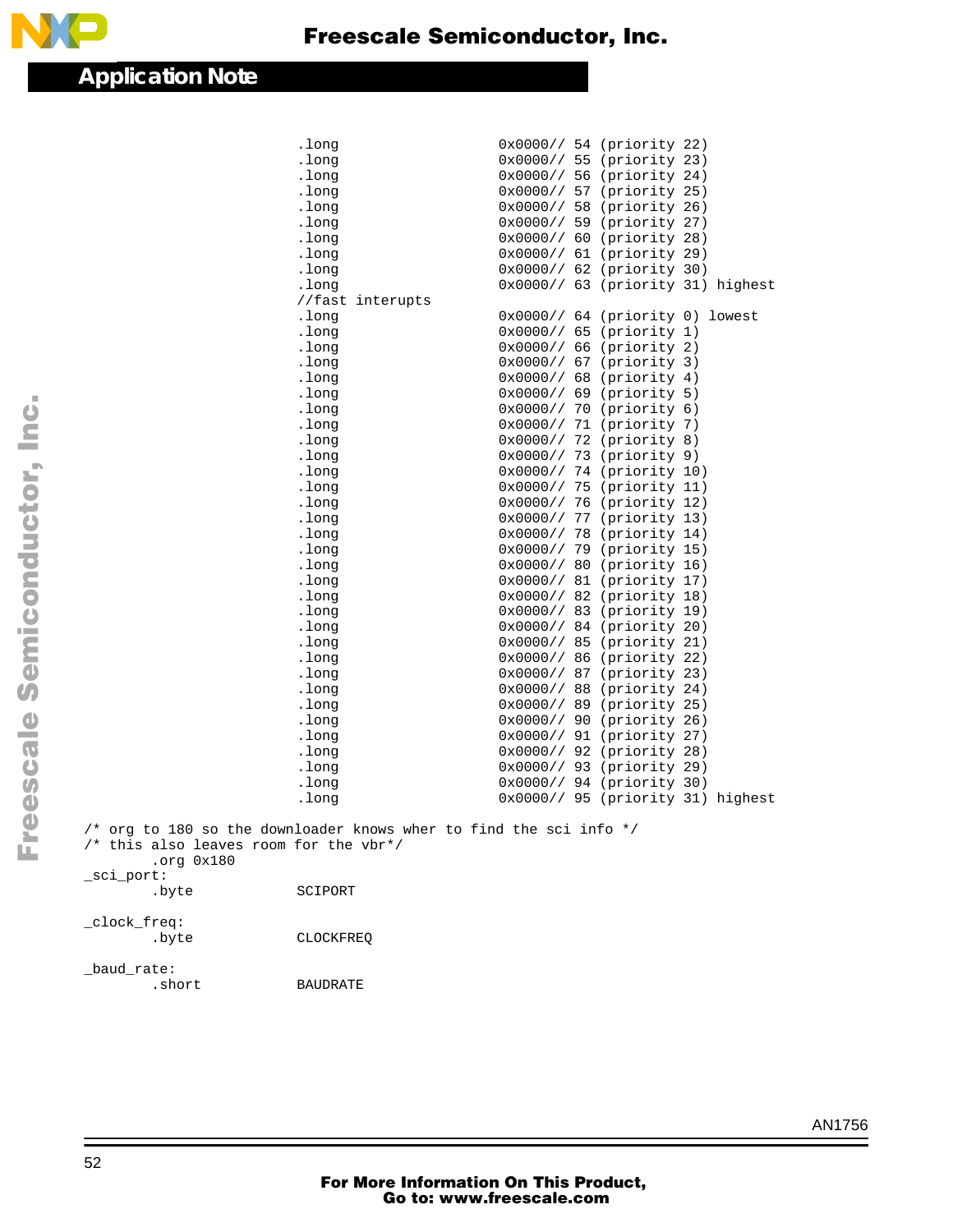

```
/********************************************************************************************
  _start -- program entry point.
********************************************************************************************/
      // .function "_start", _start, _end_start - _start
_start:
       // Just to make "_sci_port", "_clock_freq", and "_baud_rate" appear in final ELF.
 /* lrw r7, sci_port
lrw r7, _clock_freq
lrw r7, \text{baud\_rate*} // Just to make "__stack_end" appear in final ELF.
   lrw r7, __stack_end
       // init stack pointer.
   lrw r8, stack_begin
   mov r0,r8
       // Initialize BSS section to 0.
       lrw r5, __sbss
      lrw r6, ebss
      cmphs r5,r6
      bt _call_main
      subi r6,1<br>xor r4, r4
            r4, r4_zero_bss:
      st.b r4,(r6,0)
       cmplt r5,r6
       loopt r6, _zero_bss
//_call_static_init:
// jbsr ____________________call_static_initializers
_call_main:
    jbsr main // pull in main()
      bkpt
_program_end:
    bkpt
    bkpt
//_exist:// bkpt<br>// bkpt
    bkpt
_end_start:
       .literals
```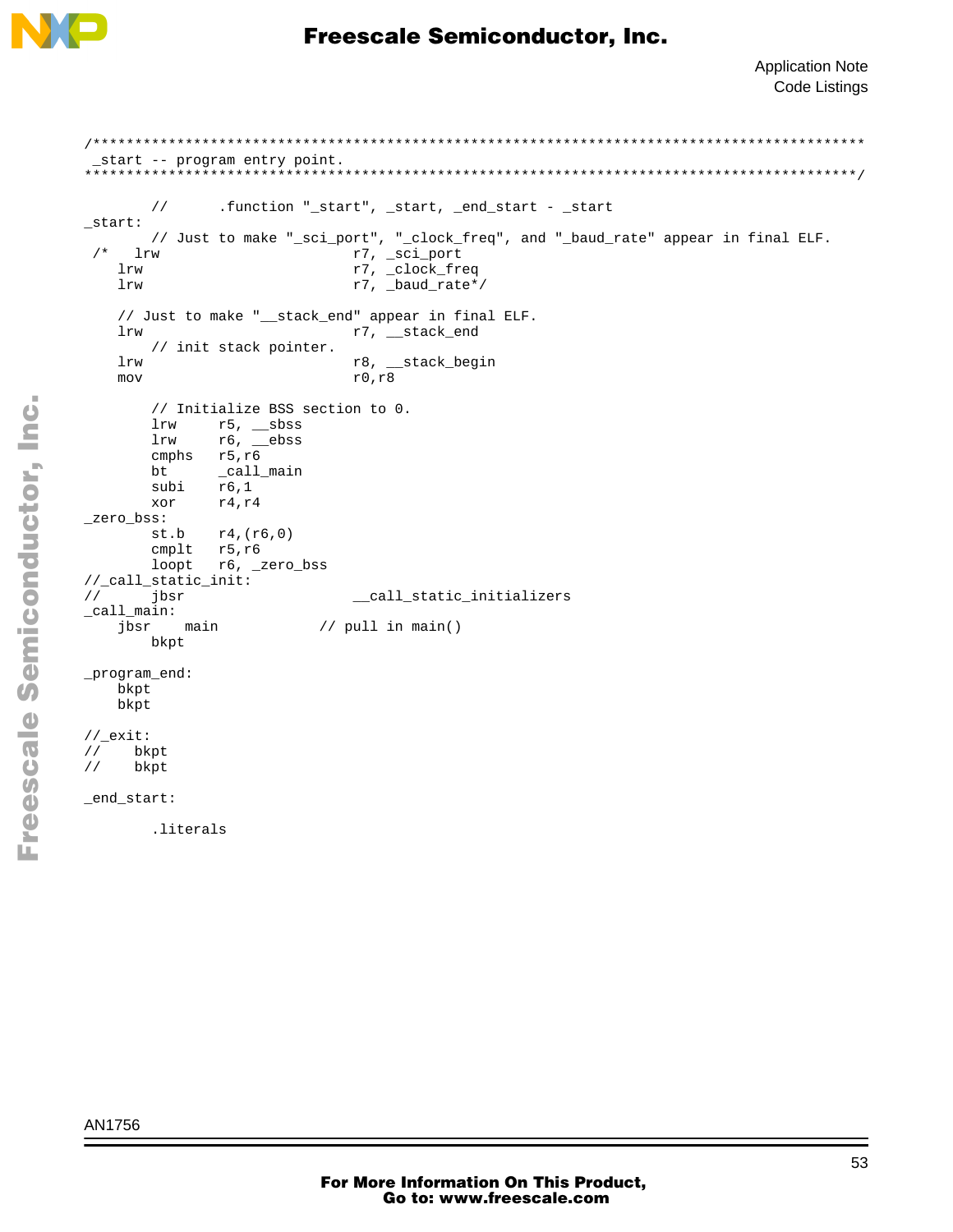

**Application Note**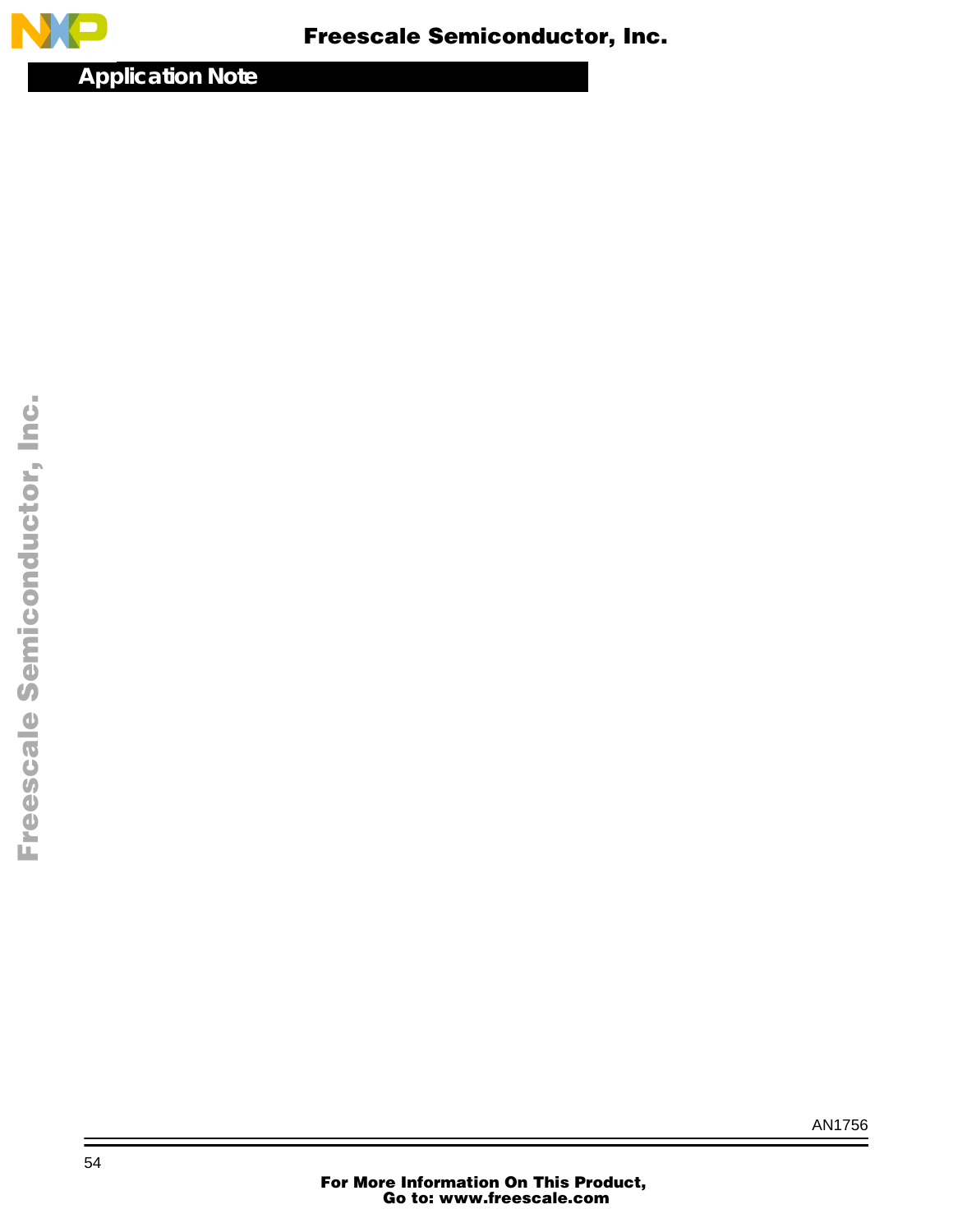

Application Note Code Listings